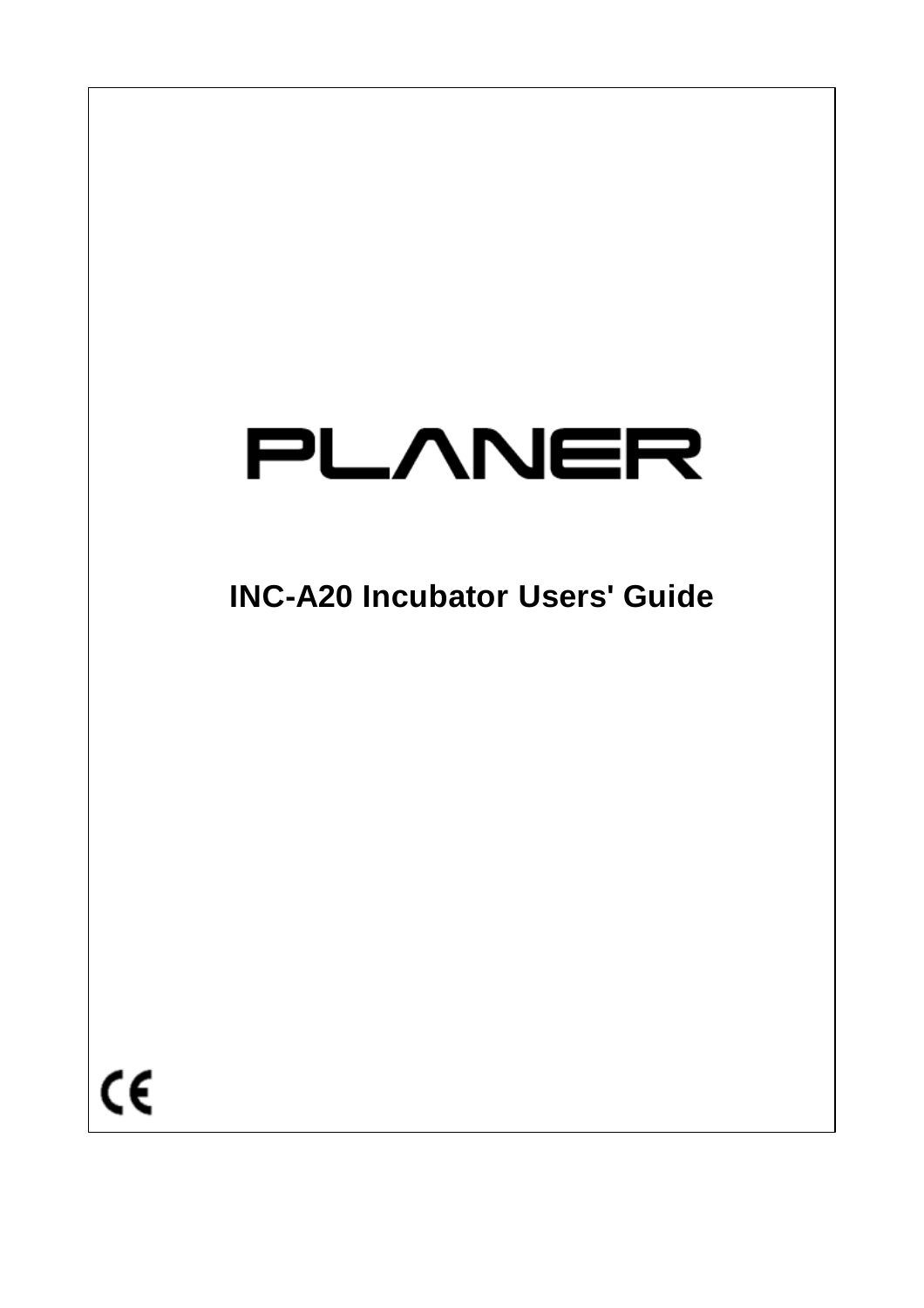#### **© 2018 Planer plc**

This equipment contains components that have a limited life. To ensure the long life of the equipment and help ensure trouble-free operation, we recommend that you join one of our Maintenance and Support Schemes. Please contact your supplier for details.

Good practice demands that in critical applications, reliance should not be placed on a single source of data. Hard copies and backup copies should be routinely kept.

All equipment supplied by Planer Limited is subject to a Warranty Agreement and Limited Liability. In addition, software products are not sold but are licensed for use and are subject to a Licence Agreement. Copies of these documents will have been provided with the equipment or as part of the software installation. Please ensure that you read these documents before using the equipment or software. If you cannot locate this documentation, please contact your supplier who will be able to provide you with copies.

You may freely copy and distribute this document in any form provided that the document is reproduced in full and includes these notices. Individual pages and forms may be freely copied for the purposes of implementing any instructions with the documentation You may not make modifications or create derivative works. Any modification to these conditions requires the written permission of Planer Limited.

Product names and designations that are referred to in this document may be either trademarks and/or registered trademarks and are recognised as the property of their respective owners.

This information is provided without warranty, expressed or implied, and including but not limited to any implied warranties in respect of merchantability or fitness for any purpose, except to the extent that such provisions are held to be void, in violation of applicable law or unenforceable in a specific jurisdiction.

Planer Limited reserves the right to alter products and their specifications without notice.

Part Number: MA101414-INCA20 Issue: 24 Printed: November 2019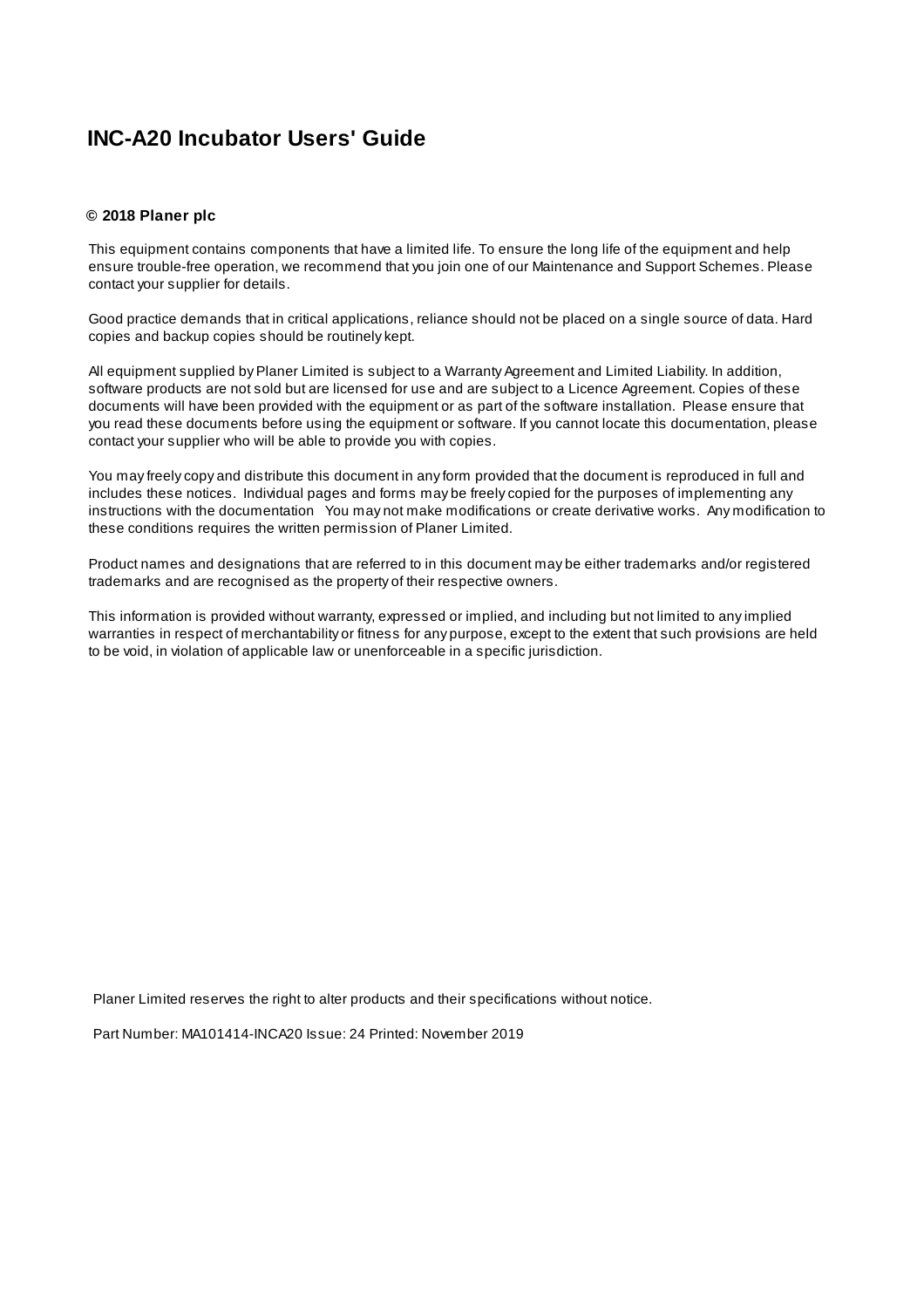## **Table of Contents**

|                   |   | <b>Section   Introduction</b>       | 1  |
|-------------------|---|-------------------------------------|----|
|                   |   |                                     |    |
|                   |   |                                     |    |
|                   |   |                                     |    |
|                   |   |                                     |    |
|                   |   |                                     |    |
|                   |   |                                     |    |
|                   |   |                                     |    |
|                   |   |                                     |    |
|                   |   |                                     |    |
|                   |   |                                     |    |
|                   |   |                                     |    |
|                   |   |                                     |    |
|                   |   |                                     |    |
| <b>Section II</b> |   | Installing the system               | 15 |
|                   |   |                                     |    |
|                   |   |                                     |    |
|                   |   |                                     |    |
|                   |   |                                     |    |
|                   |   |                                     |    |
|                   |   | Section III Operating the incubator | 21 |
|                   |   |                                     |    |
|                   |   |                                     |    |
|                   |   |                                     |    |
|                   |   |                                     |    |
|                   |   |                                     |    |
|                   |   |                                     |    |
|                   |   |                                     |    |
|                   |   |                                     |    |
|                   |   |                                     |    |
|                   |   |                                     |    |
|                   |   |                                     |    |
|                   | 4 |                                     |    |
|                   |   |                                     |    |
|                   |   |                                     |    |
|                   |   |                                     |    |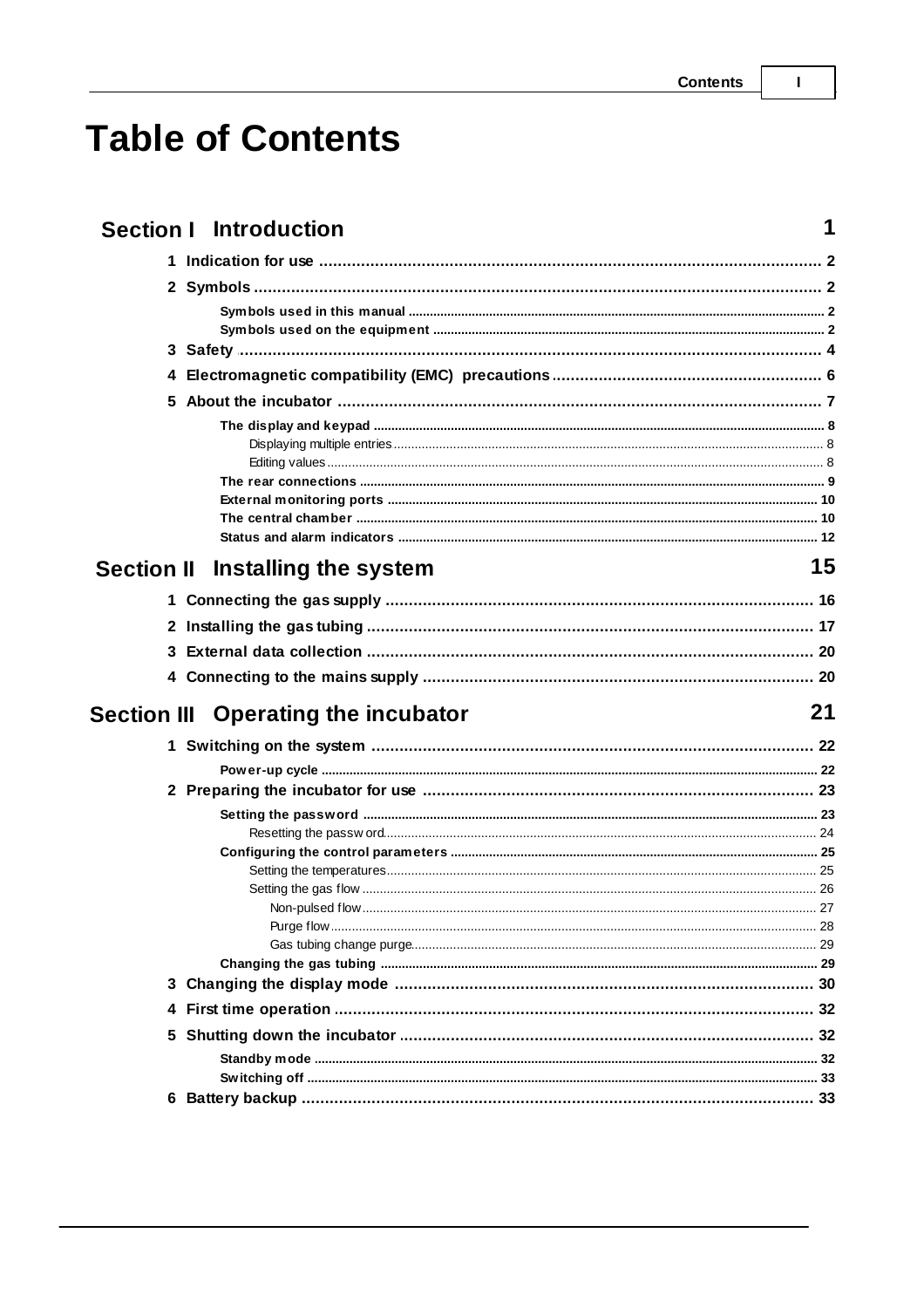| Section IV Routine maintenance and<br>troubleshooting | 35 |
|-------------------------------------------------------|----|
|                                                       |    |
|                                                       |    |
|                                                       |    |
|                                                       |    |
|                                                       |    |
|                                                       |    |
|                                                       |    |
|                                                       |    |
|                                                       |    |
|                                                       |    |
|                                                       |    |
|                                                       |    |
|                                                       |    |
| <b>Section V</b> Additional information               | 49 |
|                                                       |    |
|                                                       |    |
|                                                       |    |
|                                                       |    |
|                                                       |    |
|                                                       |    |
|                                                       |    |
| Power                                                 |    |
|                                                       |    |
|                                                       |    |
|                                                       |    |
|                                                       |    |
|                                                       |    |
|                                                       |    |
|                                                       |    |
|                                                       |    |
|                                                       |    |
| <b>Fuses</b>                                          |    |
|                                                       |    |
|                                                       |    |
|                                                       |    |
| <b>Index</b>                                          | 75 |

 $\mathbf{II}$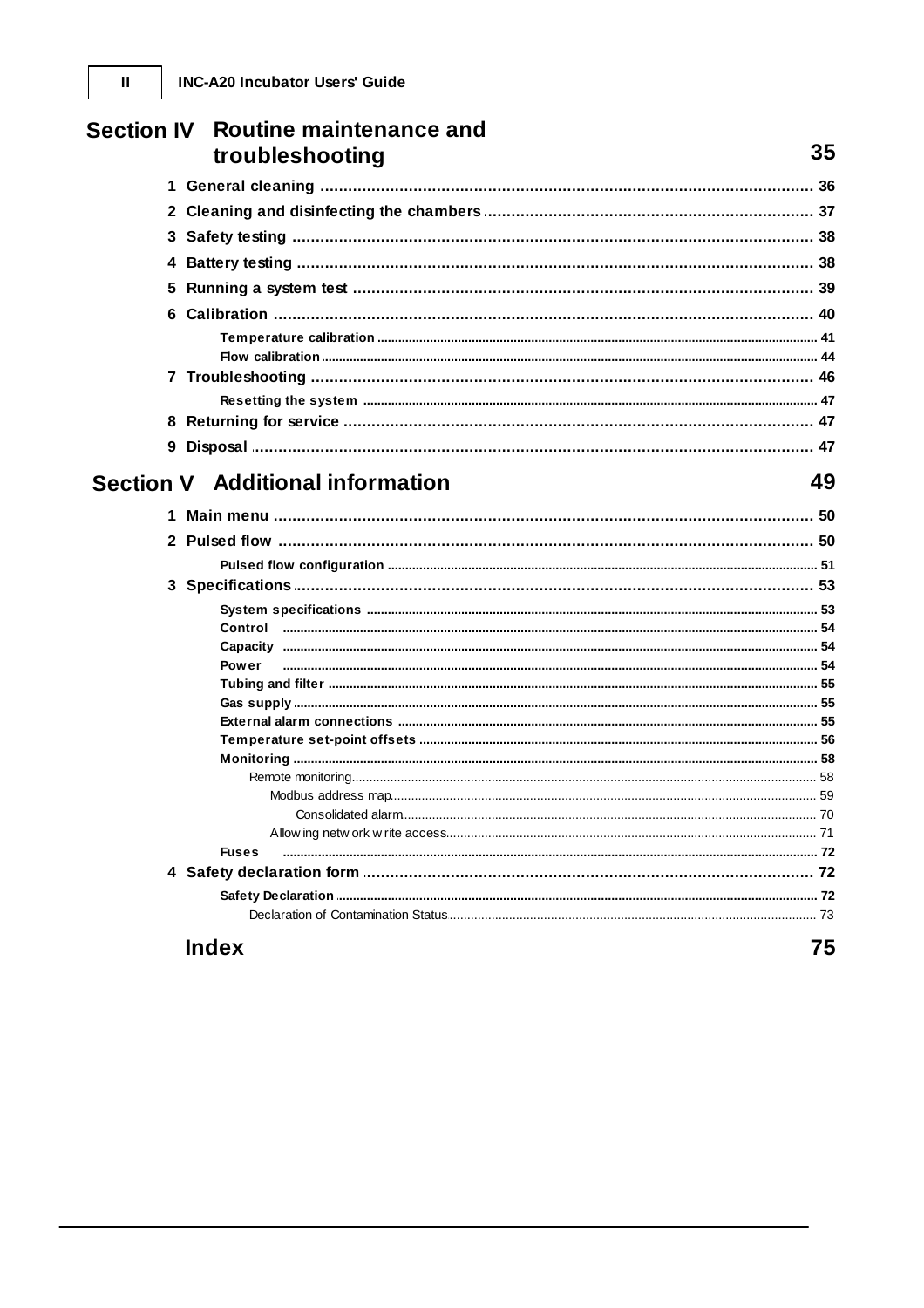**Introduction**

**I**

## <span id="page-4-0"></span>**Section**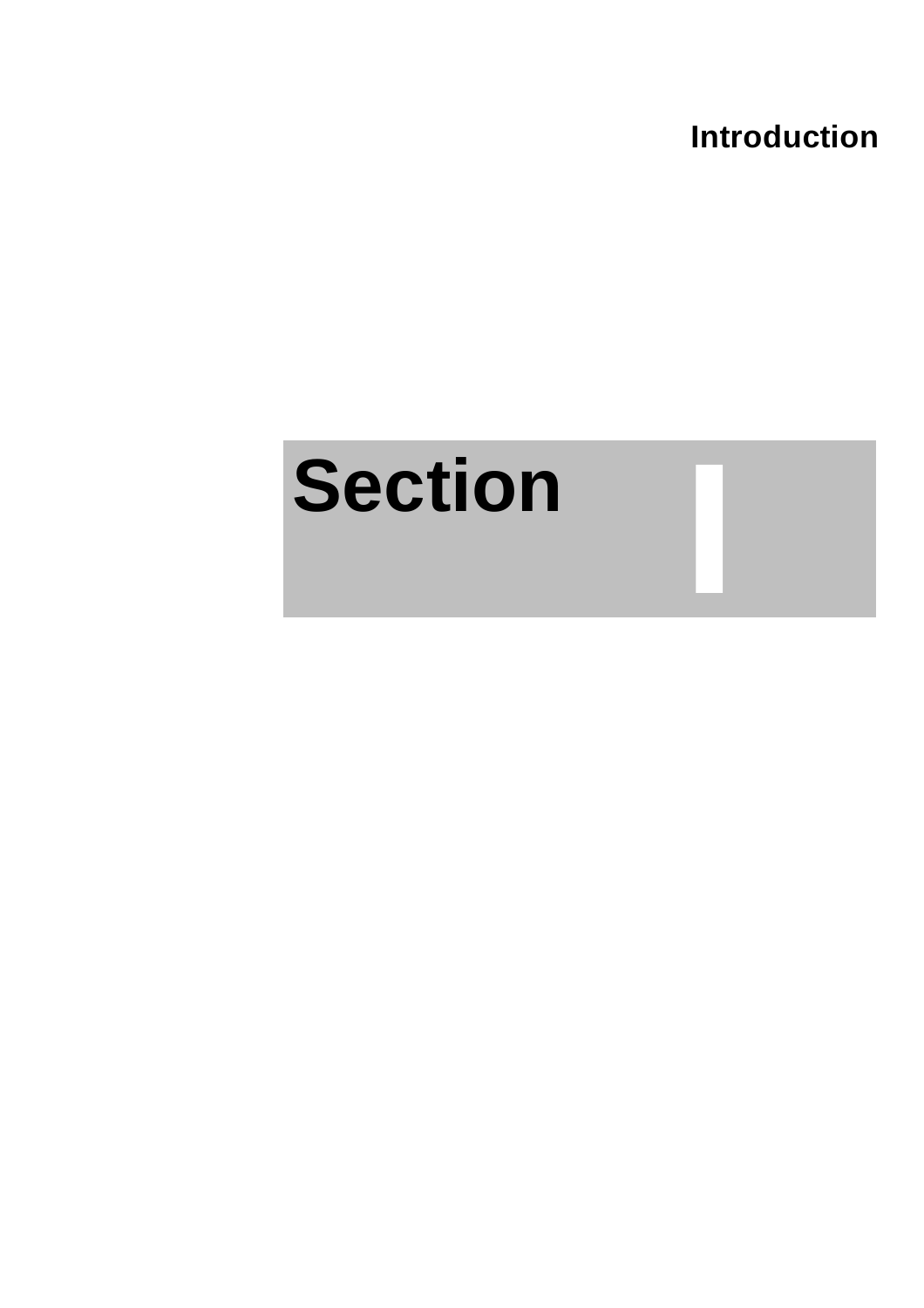## **1 Introduction**

This manual only applies to the following models: INC-A20.

This guide has been designed to help you get the best from your new incubator. The guide includes important information concerning the safe use of the equipment and it is important that you familiarise yourself with this document before attempting to use the product.

## <span id="page-5-0"></span>**1.1 Indication for use**

The INC-A20 Incubator has been designed as a general purpose bench-top incubator. To be used to provide an environment with controlled temperature at or near body temperature, and CO<sub>2</sub>, O<sub>2</sub> and N<sub>2</sub> gases.

## <span id="page-5-1"></span>**1.2 Symbols**

#### **1.2.1 Symbols used in this manual**



This shows information or instructions that are related to safety. Failure to follow these instructions may result in personal or third-party injury.



This symbol is used to introduce important information or instructions related to the use of the product. Failure to follow these instructions may result in damage to equipment, samples or data.



The light bulb symbol is used to highlight information and tips that may help you get the best from the product.

#### <span id="page-5-2"></span>**1.2.2 Symbols used on the equipment**

|                                           | Refer to these instructions. Failure to follow these instructions may result<br>in personal or third-party injury                              |
|-------------------------------------------|------------------------------------------------------------------------------------------------------------------------------------------------|
| ៷                                         | Alternating current (AC)                                                                                                                       |
| $\langle \bullet \bullet \bullet \rangle$ | Ethernet connection                                                                                                                            |
| <b>RST</b>                                | Reset switch. This button will reset the controller. It should only be<br>pressed if the system fails to respond. See Resetting the system 47. |
|                                           | Alarm output connector.                                                                                                                        |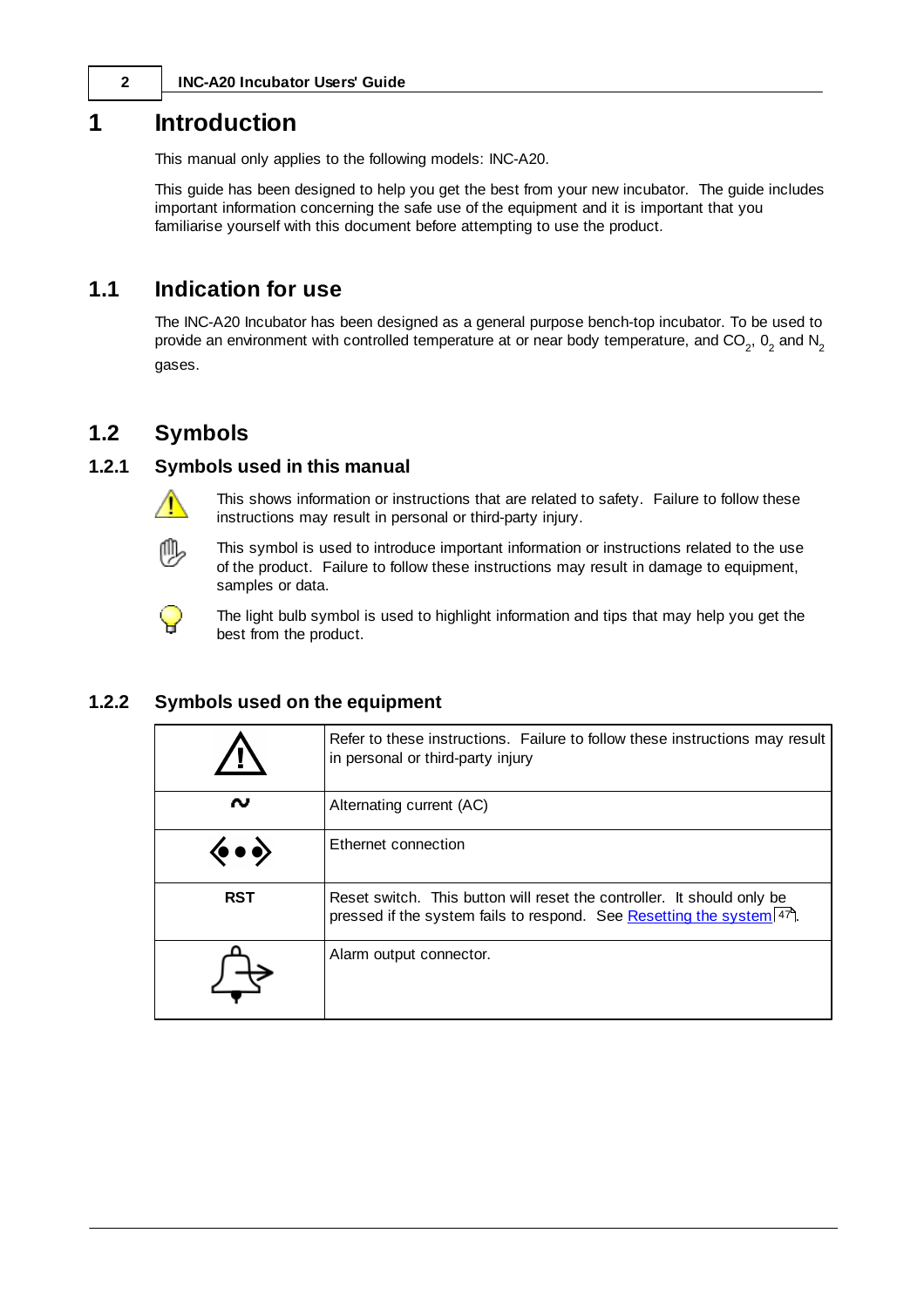| ntroduction |  |
|-------------|--|
|             |  |

|            | Introduction                                                 | 3 |
|------------|--------------------------------------------------------------|---|
|            | Premixed gas inlet                                           |   |
|            |                                                              |   |
|            | The following symbols only apply to the packaged gas tubing. |   |
| STERILE EO | Sterilized using ETO                                         |   |
|            | Do not reuse.                                                |   |
|            | Do not use if packaging is broken.                           |   |
|            | Batch code.                                                  |   |
|            | Use by date.                                                 |   |
|            | Refer to these instructions.                                 |   |
|            | Do not dispose of with general waste.                        |   |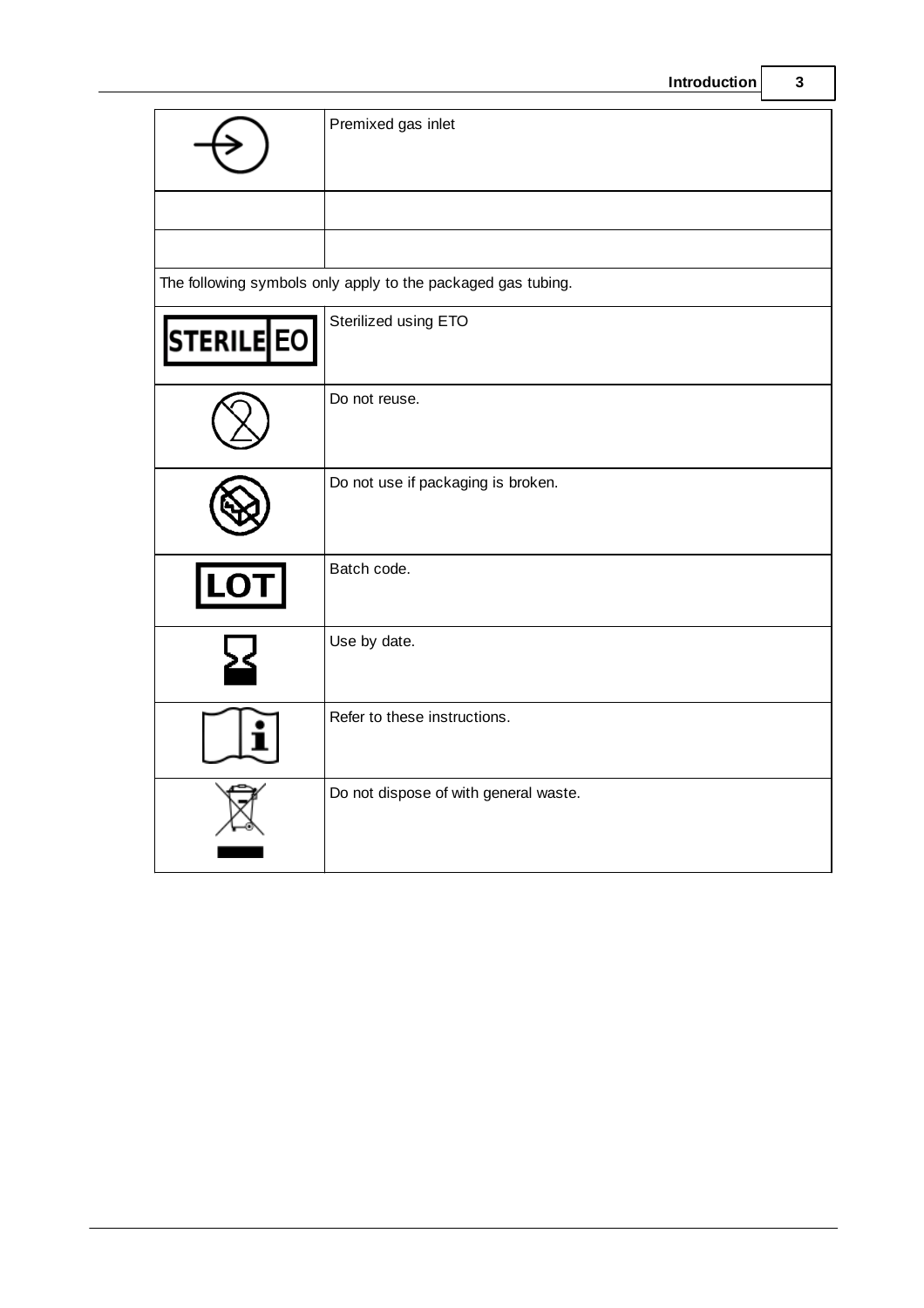## <span id="page-7-0"></span>**1.3 Safety**

## *Warnings*

- · Operating the equipment in a manner not specified within this manual or under conditions outside of the equipment specifications, may result in the protection offered by the equipment being impaired.
- CO<sub>2</sub> gas is an asphyxiant and is exhausted by the equipment in normal use. The incubator must only be used in well ventilated areas.
- · The release of gas could result in oxygen depletion: a risk assessment should be undertaken to determine whether oxygen depletion alarms should be installed.
- · The samples cultured within the incubator may present a biological hazard. If in doubt, refer to the person responsible for the incubator.
- · The incubator contains a sealed lead acid battery. Under normal operating conditions the battery is sealed and produces no hazardous gases. Under abnormal conditions of over-charging or excessive temperatures, the internal battery may liberate the following hazardous gases: sulfur dioxide; sulfur trioxide; hydrogen; carbon monoxide; and sulfuric acid mist. The battery weighs 4 kg, and hazardous ingredient composition by weight is: lead 57%; lead oxide 22%; and sulfuric acid 14%.
- · If left running on a low battery the incubator will automatically switch off without further warning when the battery is exhausted. The period between detection of a low battery and switching off may be less than 2 minutes.
- · If the battery has been discharged, it will no longer be able to support the incubator until it has become fully charged again. This can take up to 24 hours.
- · Bleaches are corrosive and may damage sensitive components and metal surfaces within the chamber.
- · Modifying parameters should normally only be undertaken by qualified service personnel or under their guidance. Entering incorrect values may impair the performance of the product. Impaired performance may have a detrimental impact on samples contained within the device.

## *Precautions*

- · The INC-A20 Incubator is classified as electrical Class 1 equipment and must be earthed for safe operation.
- · Repetition of potentially damaging high-voltage flash tests should be avoided.
- · Check that the voltage requirements of the incubator, shown on the rating label, match the local mains supply voltage.
- · The connector from the mains lead to the power supply is the main disconnect device. In the event of a fault occurring that requires the power to be disconnected immediately, disconnect the mains lead from the power supply or switch off at the mains wall power outlet.
- · Ensure that the equipment is positioned so that the mains lead can be easily disconnected.
- · Discard the humidification bottle or filter if the packaging appears damaged. Do not attempt to resterilize.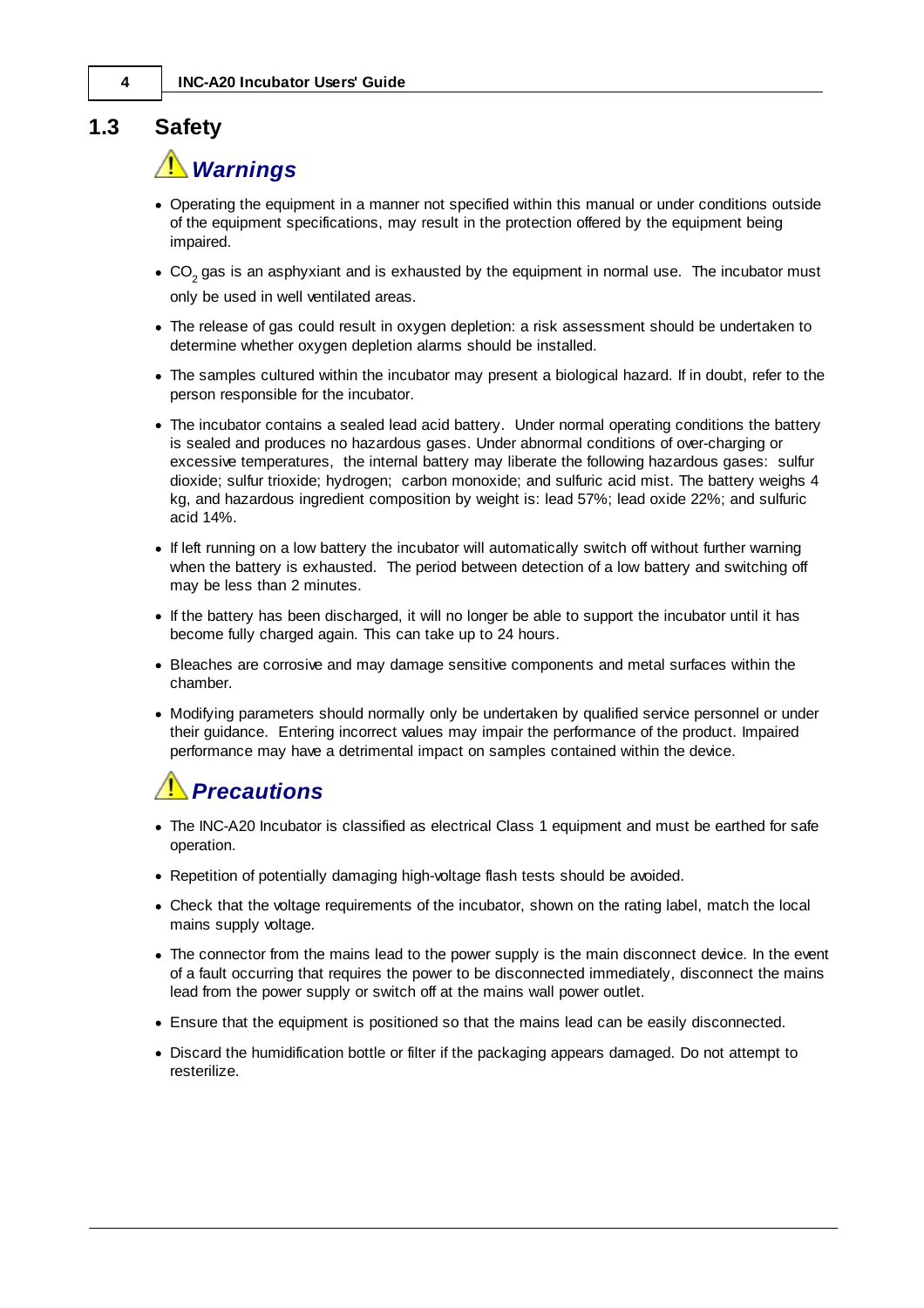- · Do not exceed the maximum input pressure of 1.65 bar ( 24 psi )
- The incubator is intended for use with medical grade premixed gas (typically 6%  $CO_2$ , 5%  $O_2$ , balance  $\mathsf{N}_2$ ). It must not be used with oxygen-rich gases or flammable or explosive mixtures.
- If CO<sub>2</sub> is used in confined spaces, then a risk assessment should be undertaken to determine whether alarms to indicated elevated CO<sub>2</sub> levels should be installed and whether additional ventilation is required.
- · To maintain protection against electric shock, the mains lead must be properly fitted to a 3-way mains connector plugged into an earthed mains outlet.
- · Because of the use of liquids around the incubator, the operator should be provided with additional protection against electric shock by supplying mains power to the incubator through a residual current circuit breaker (RCCB) operating at a differential of 30 mA. Note that care must be taken to ensure that the incubator is not compromised by faulty equipment sharing the same supply and causing nuisance trips.
- · The unit is designed for connection to information technology equipment compliant with EN60950 or its equivalent. Use with other equipment may compromise the safety of the device. The unit should only be connected to an Ethernet local area network (LAN) internal to the building.
- · User servicing is limited to cleaning and calibration. All other servicing must only be undertaken by suitably qualified engineers.
- · To avoid risk of fire, fuses must always be replaced with the same type and rating.
- · Fuses should only be replaced by suitably trained service personnel.
- · Fuses should only be replaced after the cause of the original failure has been determined and corrected as appropriate
- · The internal battery is not user-replaceable and may only be replaced by persons trained in the servicing of this equipment. The battery must only be replaced with a battery of the same type and rating.
- · Always route cables and connecting hoses away from areas where they might cause a trip hazard.
- · The incubator weighs 15.5 kg with the bulk of the weight biased to one end. Take care when lifting the unit.
- · Switch off the incubator and disconnect the mains supply before cleaning.
- · Always allow the unit to dry fully before reconnecting the mains supply.
- · Note that disinfectants are potentially hazardous to health. Ensure that you obtain a material safety data sheet (MSDS) before use and follow the instructions contained therein.
- · The person responsible for the equipment must ensure that:
	- o the unit is decontaminated if hazardous material is spilt onto or into the equipment.
	- $\circ$  only cleaning and disinfecting materials compatible with the equipment are used. Incompatible materials may cause a hazard by reacting with the equipment or materials contained within. Please refer to the Cleaning and Disinfection section (see General [cleaning](#page-39-0) 36) and [Cleaning](#page-40-0) and [disinfecting](#page-40-0) the chambers<sup>[37]</sup>) for validated cleaning and disinfection agents appropriate for use with the BT37 incubator.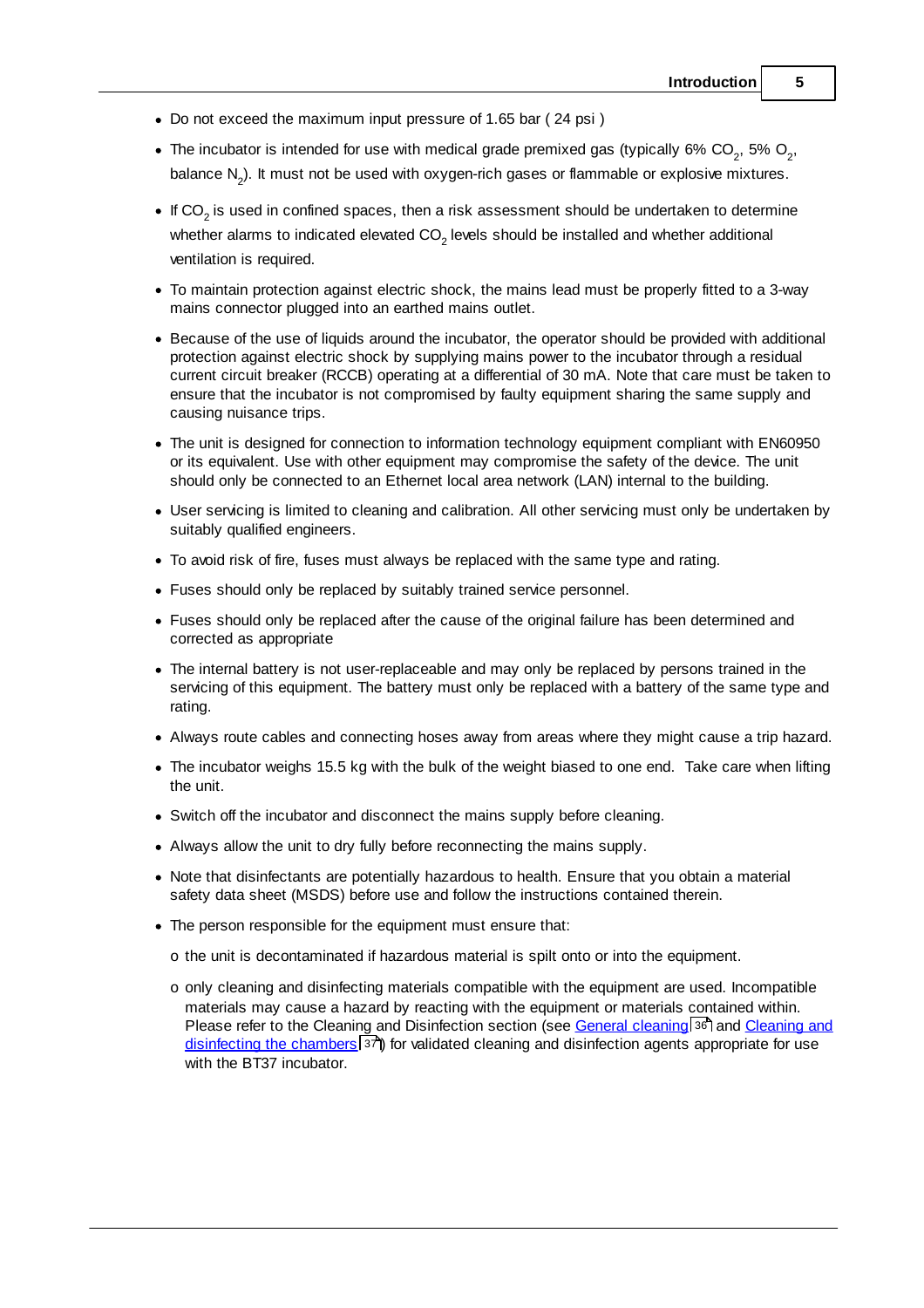- Any circuit connected to the alarm output must be within the specified limits; see **[External](#page-58-2) alarm** [connections](#page-58-2) 55).
- · Any circuit connected to the alarm output must meet the requirements for an accessible part as defined in EN 61010-1 or its equivalent.
- · The alarm output must not be used in safety critical applications.

## <span id="page-9-0"></span>**1.4 Electromagnetic compatibility (EMC) precautions**

## *<sup>n</sup><sub>>Note</sub>*

The following precautions must be taken to ensure that the equipment is not damaged by electrostatic discharge (ESD), and that its immunity to radio frequency interference is not compromised.

- All connections via the external alarm [connector](#page-58-2)<sup>[55</sup>] must use fully screened cable no longer than 2m.
- · Take care to avoid placing the INC-A20 Incubator in environments influenced by sources of electromagnetic interference, such as cyclotrons, large transformers etc.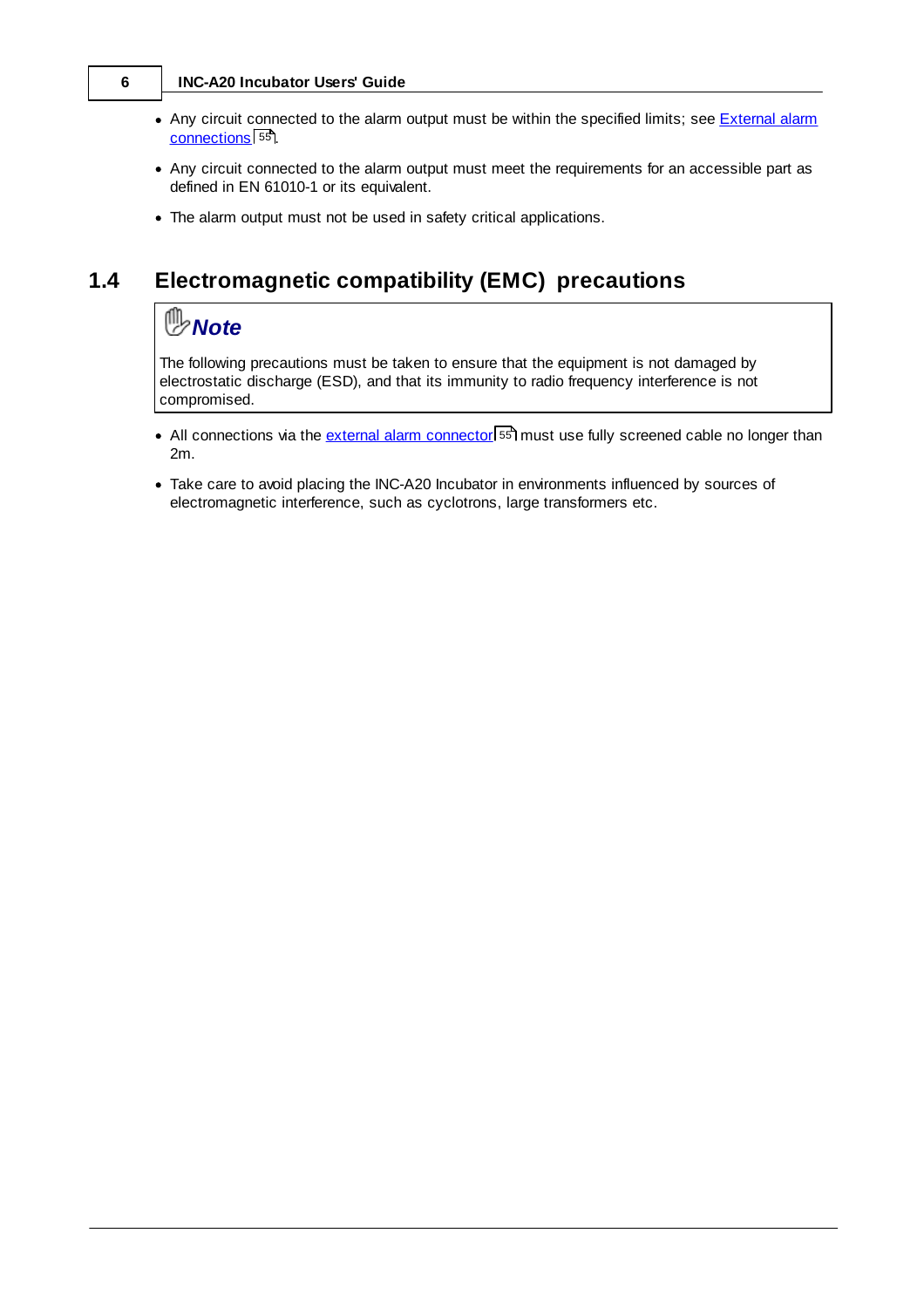## <span id="page-10-0"></span>**1.5 About the incubator**

The INC-A20 Incubator and accessories are intended for use by appropriately qualified laboratory personnel.

The INC-A20 is a small incubator designed for general purpose use in cell culture laboratories.

The unit is illustrated below.



- *1. Two chamber lids.*
- *2. Central access cover*
- *3. User interface incorporating 2 line liquid crystal display, simple 3 button interface.*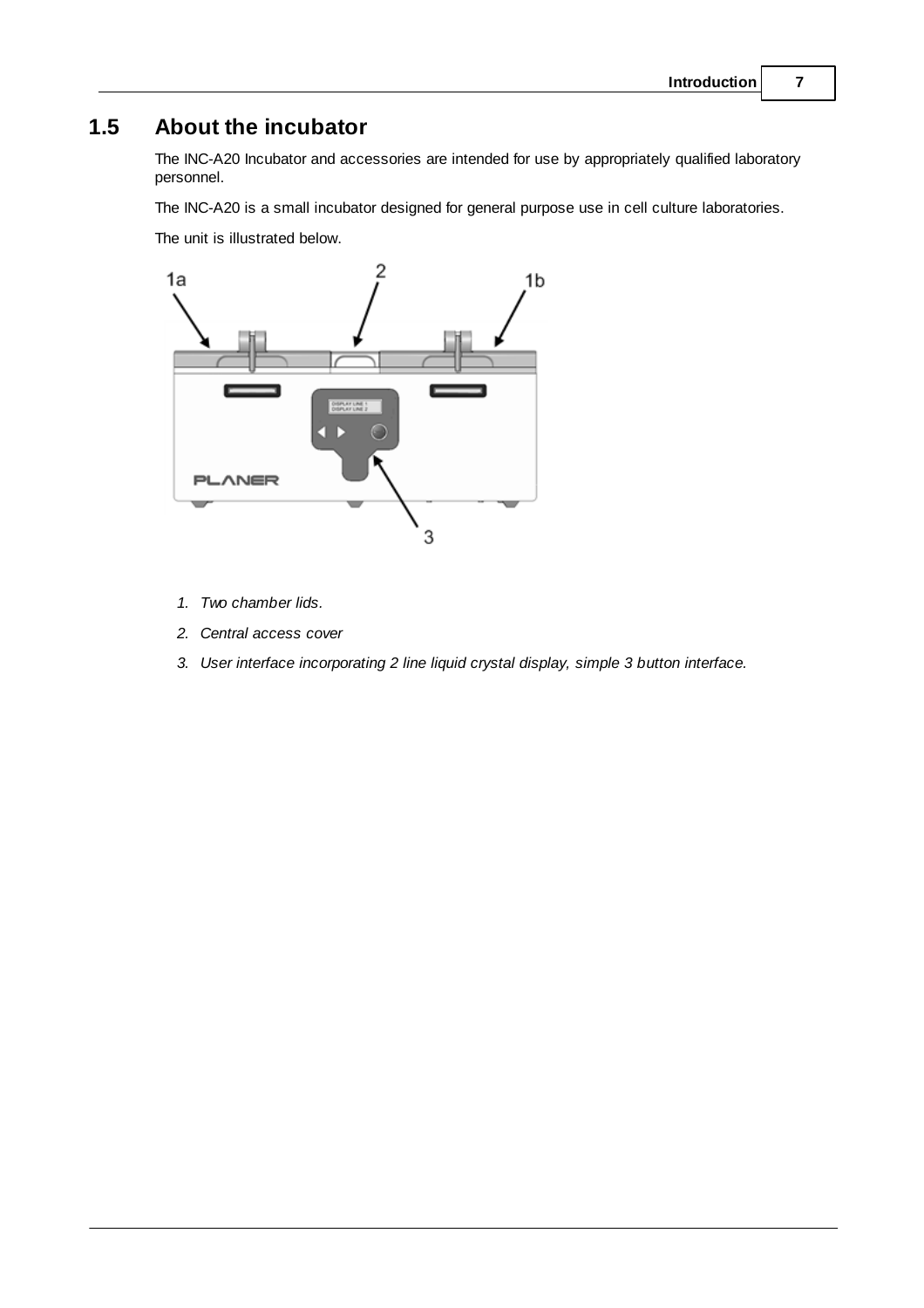#### <span id="page-11-0"></span>**1.5.1 The display and keypad**

The INC-A20 Incubator user interface utilises a very simple display and three button keypad to enable all features of the unit to be accessed.



- *1. Status indicators. These indicate whether or not there is an alarm condition. More detail is given in the Status indicator section.*
- *2. Main display.*
- *3. Left cursor key.*
- *4. Right cursor key.*
- *5. Enter key.*

#### <span id="page-11-1"></span>**1.5.1.1 Displaying multiple entries**

If the message is too long to show on the display, the text will be scrolled from right to left. In some cases multiple selections will be displayed, e.g. the main menu. In this situation, menu items are displayed one-by-one with the text enclosed within **<>** characters to indicate that there are further options. Pressing the left or right cursor keys will present the additional items.

#### <span id="page-11-2"></span>**1.5.1.2 Editing values**

The user interface uses a simple three button panel for data entry. When a number is displayed for editing, the current cursor position is shown by enclosing the character within **<>**. An example showing password entry is shown below.

**Enter password**

**<0>0000 Edit**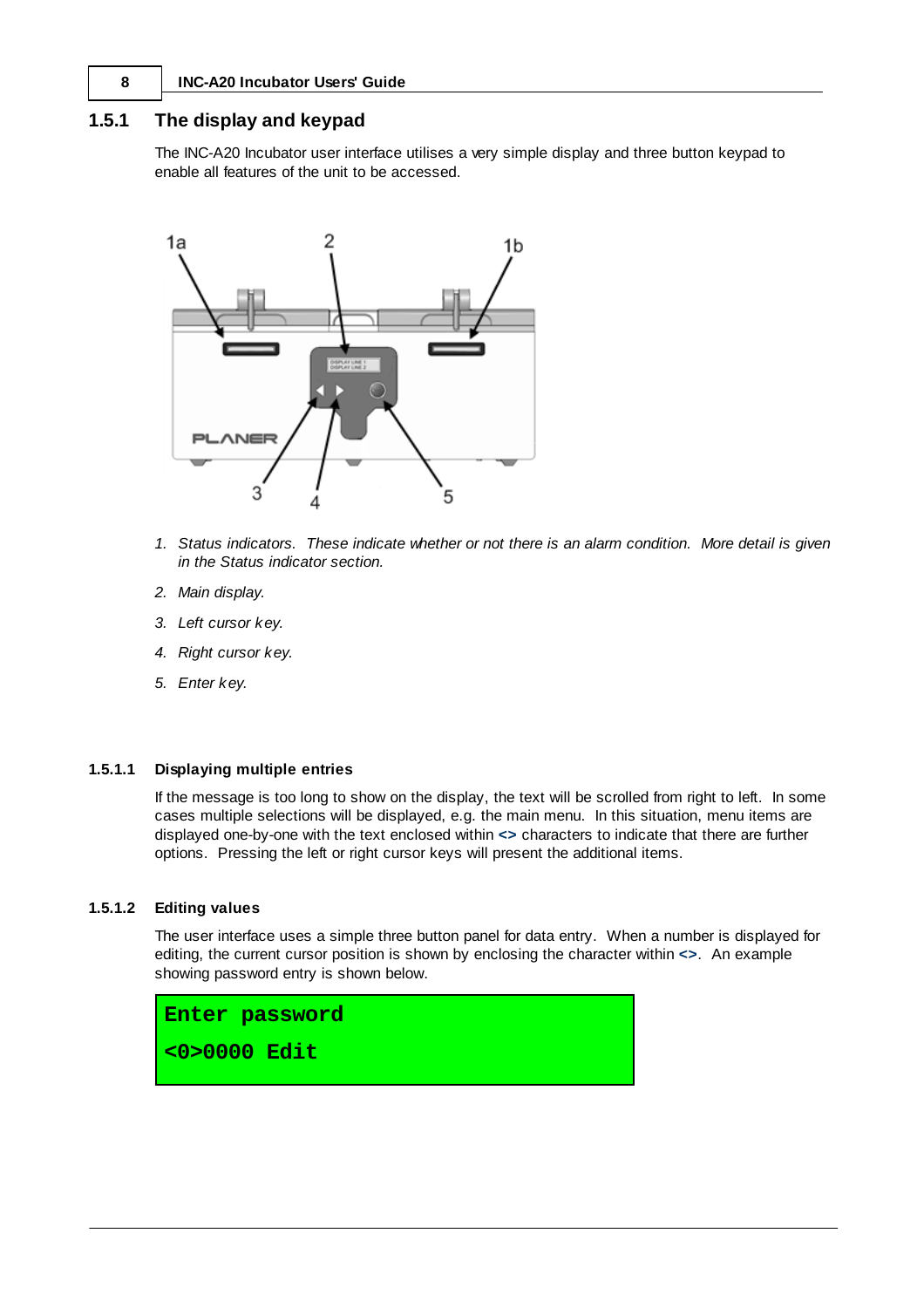Using the cursor keys will cause the digit within the **<>** characters to increment or decrement.

```
Enter password
<1>0000 Edit
```
When the digit shows the correct value, press the **Enter** key to proceed to the next digit.

**Enter password 1<0>000 Edit**

Continue in this manner until **Edit** is selected as shown below.

**Enter password 10200 <Edit>**

Using the cursor keys on the **Edit** entry will allow two other options, **Ok** or **Cancel,** to be shown.

Selecting **Edit** will move the cursor back to the start of the number to allow any errors to be corrected.

**Cancel** will discard any modifications made.

**Ok** will accept the changes.

Press the **Enter** key to make your choice.

#### <span id="page-12-0"></span>**1.5.2 The rear connections**

All connections to the incubator are located at the rear of the unit.



*1. IEC mains power inlet*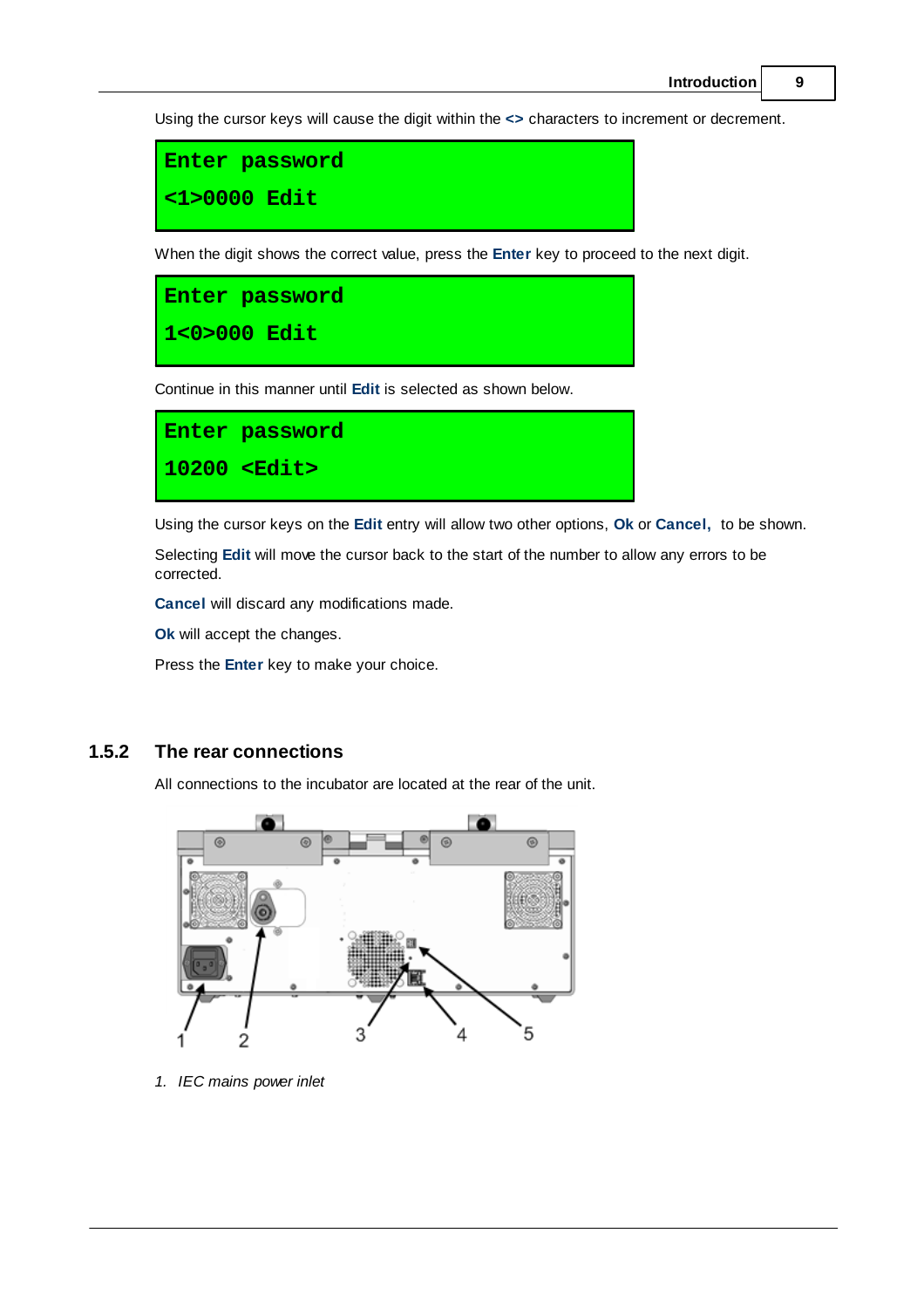- *2. Premixed gas inlet.*
- *3. Reset switch*
- *4. Ethernet output for data collection via external monitoring application (see [External](#page-23-0) data[collection](#page-23-0) )* 20
- *5. Alarm output*

#### <span id="page-13-0"></span>**1.5.3 External monitoring ports**

The INC-A20 Incubator is fitted with 3 access ports on each side of the chamber to allow independent temperature probes to be fitted. The three ports for the left-hand chamber are shown in the diagram below. There are three identical ports on the right-hand chamber. These ports are also used for calibrating the unit - see [Calibration](#page-43-0) 40. Details of the sensor dimensions are given in the <u>[Monitoring](#page-61-0)</u>l 58ो section.



- *1. Lid monitoring port*
- *2. Base rear monitoring port*
- *3. Base front monitoring port*

#### <span id="page-13-1"></span>**1.5.4 The central chamber**

The central chamber of the incubator holds the gas tubing for providing the premixed gas to the left and right chambers.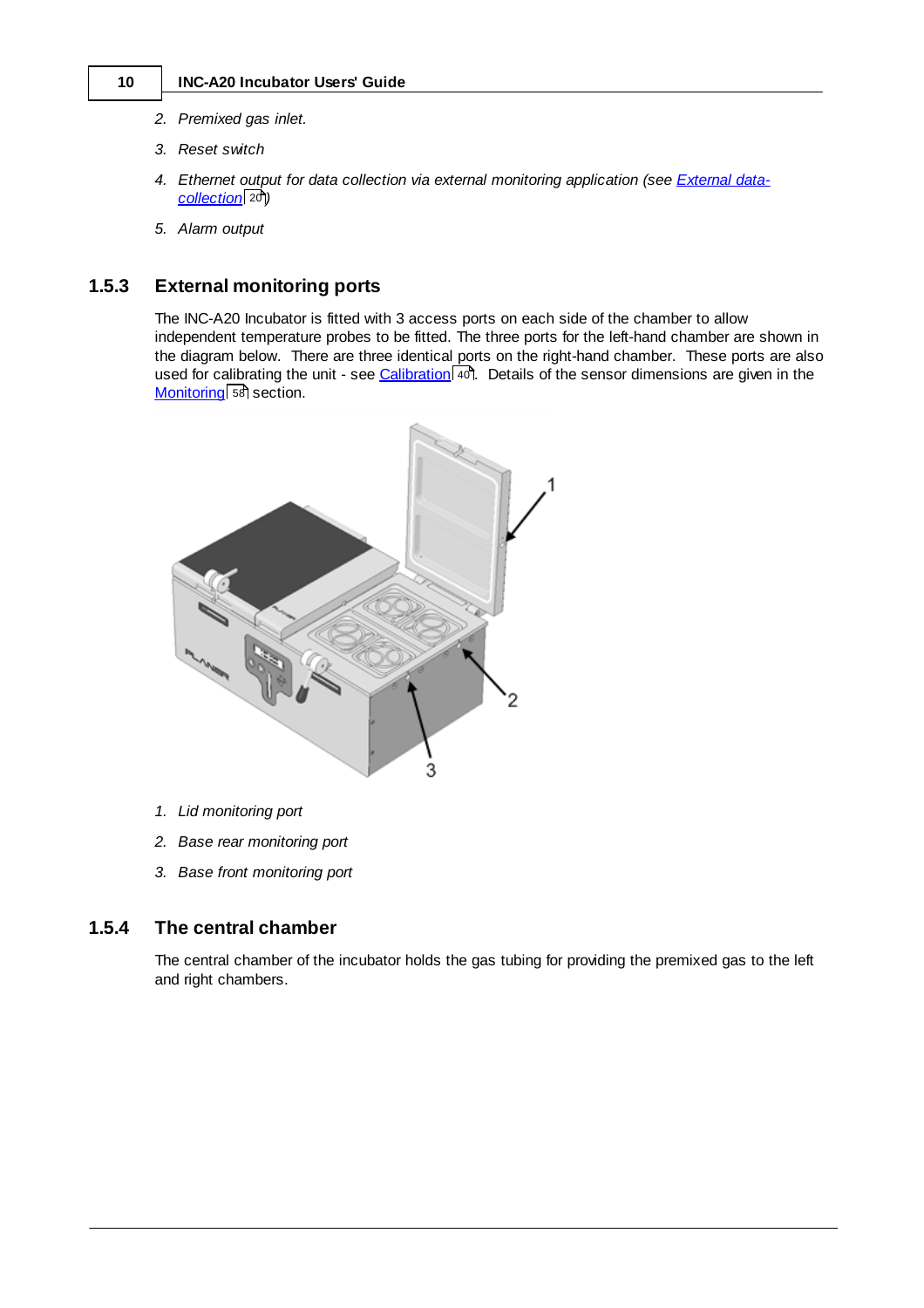

- *1. Central chamber lid*
- *2. Gas inlet with luer-lock fitting for filter. (filter shown)*
- *3. Gas tubing with luer-lock fitting for gas filter*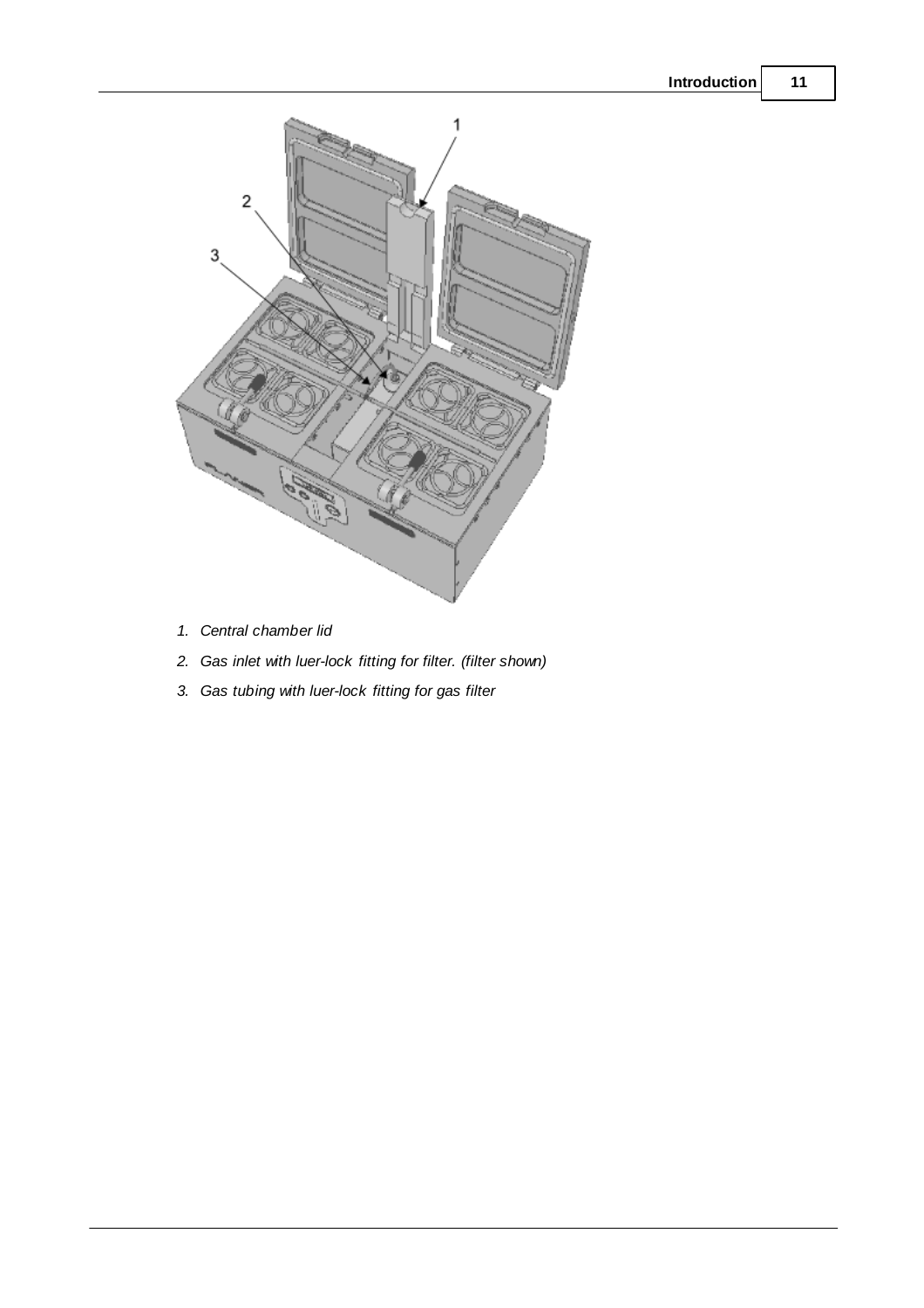#### <span id="page-15-0"></span>**1.5.5 Status and alarm indicators**

The INC-A20 Incubator has two indicator lights at the front of each chamber as shown below.



- *1. Left chamber status indicator*
- *2. Right chamber status indicator*

In addition to the visual indicators, the INC-A20 Incubator also includes an audible alarm and connections for an external alarm. Details on connections to the external alarm are provided in the section <u>External alarm [connections](#page-58-2)</u>l গ্ৰী.

## *Note*

The external alarm effectively mirrors the operation of the audible alarm. However, it is delayed for a period defined by the **external alarm delay** parameter. This is normally set to 5 minutes.

In normal operation these indicators will be green.

If the temperature of a chamber is too far away from its set-point the indicator will usually indicate this by flashing red. The audible alarm will also be activated.

If the temperature set-point of a chamber is modified, or the incubator has just been switched from standby to normal operating mode, temperature differences will be regarded as an "expected error". Expected errors are shown by a solid orange light. The error condition will only be treated as expected for a period defined by the **alarm expectation delay** parameter. This parameter is normally set to 30 minutes. If the error remains after this time, it will become a "full alarm" with flashing red indicators.

If the gas flow into the incubator deviates too far from its set-point, both indicators will show an alarm by flashing red. The audible will also be activated.

Pressing any of the keys on the front panel will acknowledge an alarm. Once acknowledged, the alarm will still be indicated by a red light but it will no longer flash and the audible and external alarms will be switched off. Once an alarm has been acknowledged, further identical alarms will be suppressed for a period defined by the **alarm acknowledge suppression** parameter. This parameter is normally set to 5 minutes. If the alarm condition reoccurs during this period, the status indicator will still show red but the audible alarm will not be activated.

In standby mode, or when the gas T-Piece is being changed, the status indicators will show orange. This indicates that the chambers are not being actively controlled due to an operator action.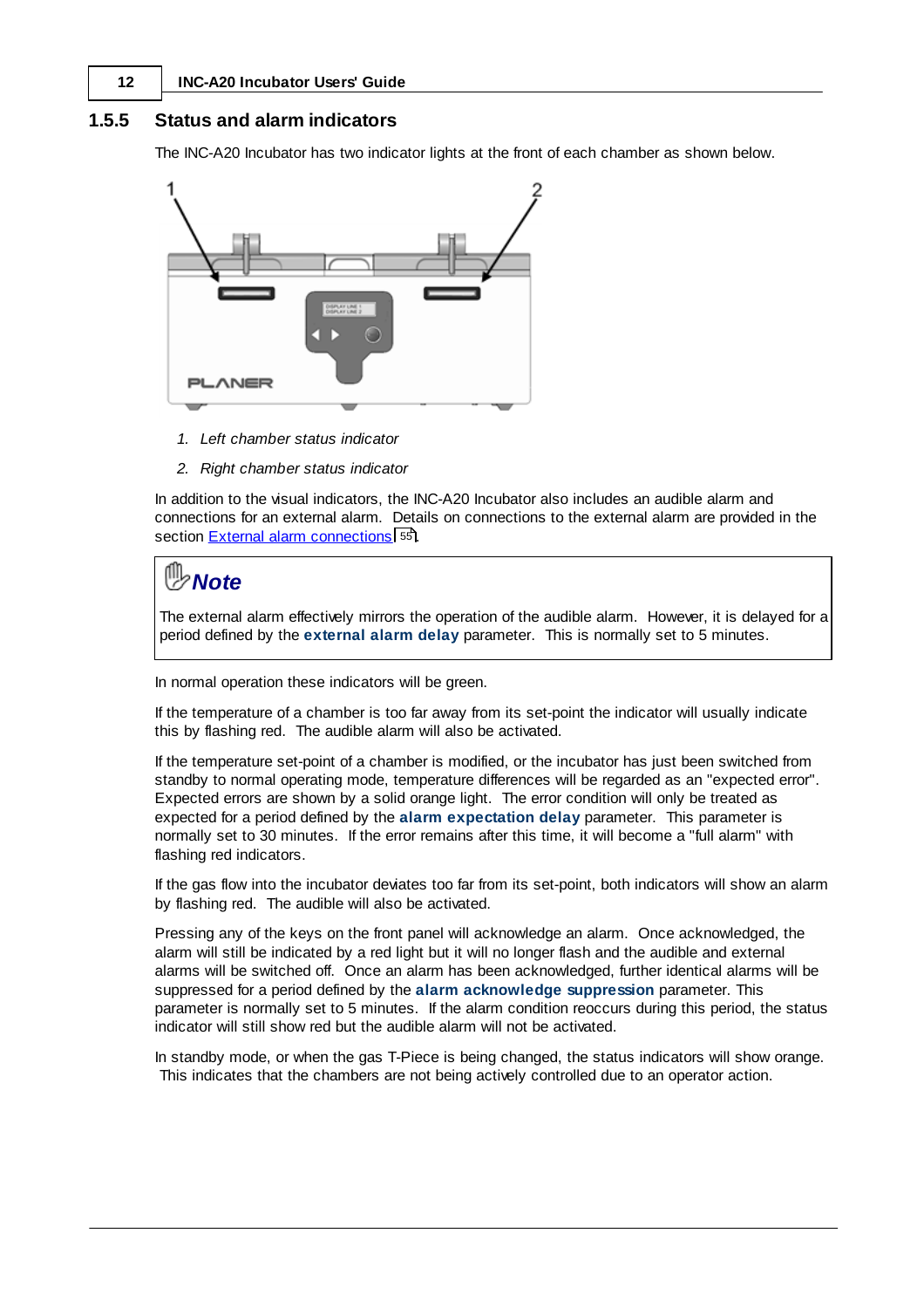The status indicators are summarised in the table below.

| Indicator   Audible   External | alarm      | alarm | <b>Display</b><br>backlight | <b>Notes</b>                                                                                                                                                                                                                                                  |
|--------------------------------|------------|-------|-----------------------------|---------------------------------------------------------------------------------------------------------------------------------------------------------------------------------------------------------------------------------------------------------------|
| orange                         | off        | off   | off                         | Standby mode                                                                                                                                                                                                                                                  |
| green                          | off        | off   | on                          | Normal operating mode                                                                                                                                                                                                                                         |
| red<br>flashing                | on         | off   | on                          | An alarm condition has occurred which<br>needs to be acknowledged.                                                                                                                                                                                            |
| red<br>flashing                | on         | on    |                             | An alarm has been left flashing and<br>waiting for acknowledgment longer than<br>the period defined by the external alarm<br>delay parameter.                                                                                                                 |
| red                            | оff        | off   | on                          | An alarm condition has occurred which<br>has been acknowledged or an alarm has<br>reoccurred within the alarm<br>acknowledge suppression period.                                                                                                              |
| orange                         | $\circ$ ff | off   | on                          | The temperature of the chamber is<br>outside of its expected range but the<br>condition is expected because the<br>incubator has just recently been switched<br>out of standby mode, a set-point has<br>been modified or the gas T-Piece is being<br>changed. |

## *Tip*

The alarm thresholds for temperature, bleed flow rate and purge flow rate are factory set to 0.2 °C, 9 mL/min and 54 mL/min respectively.

The alarm expectation delay and alarm acknowledge suppression parameters are factory set to 30 and 5 minutes respectively.

The external alarm delay parameter is factory set to 5 minutes.

These values cannot be modified via the front panel. If you do want to modify the default settings they can only be adjusted via the [Modbus](#page-62-0) interface. See the <u>Modbus address map</u>|5ণ্ডী section.

## *Note*

Alarms must be present for a period defined by the **alarm hold-off time** parameter. This is normally set to 5 seconds. This setting only be adjusted via the Modbus interface. See the Modbus [address](#page-62-0) map <sup>59</sup> section.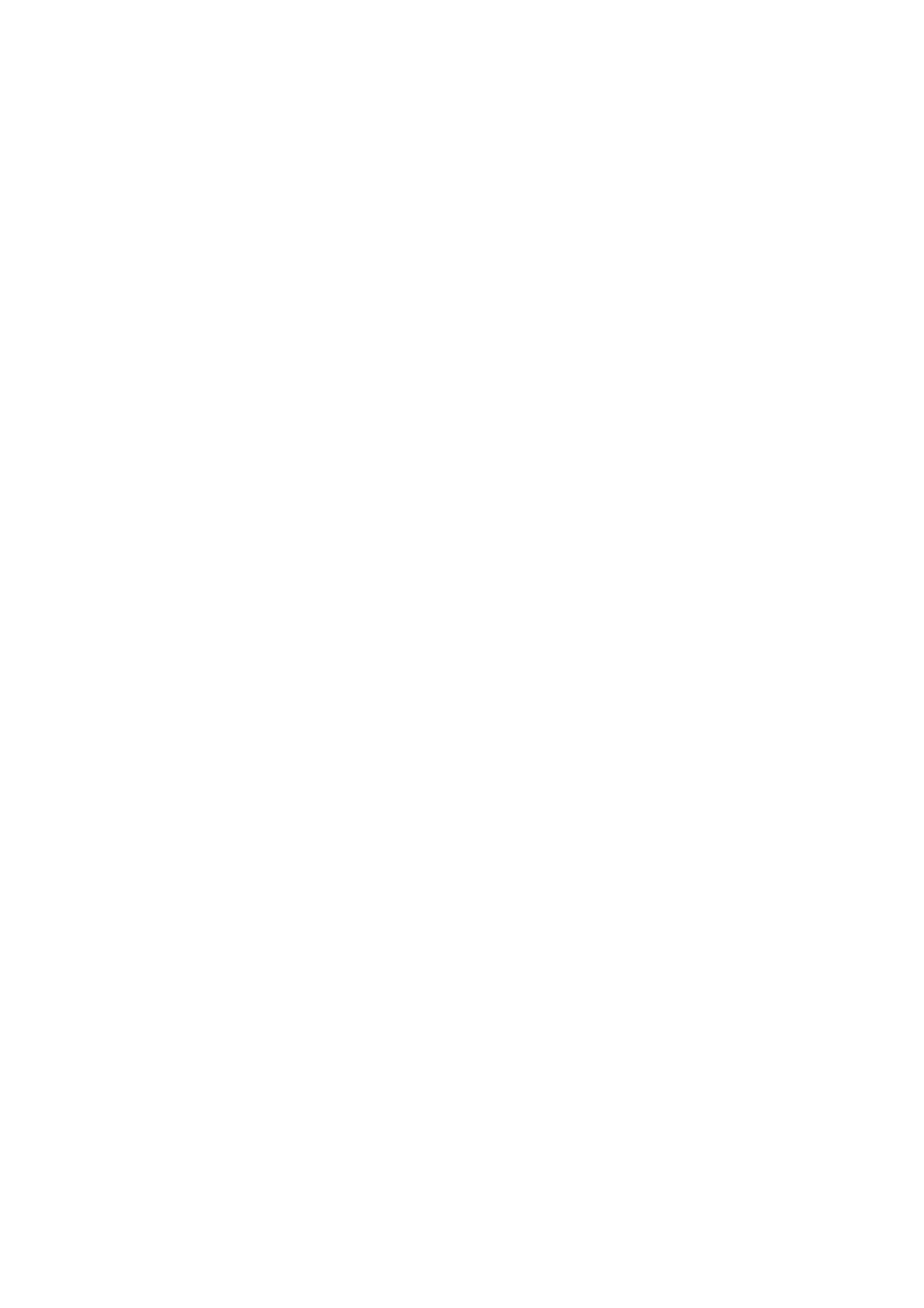**Installing the system**

**II**

# <span id="page-18-0"></span>**Section**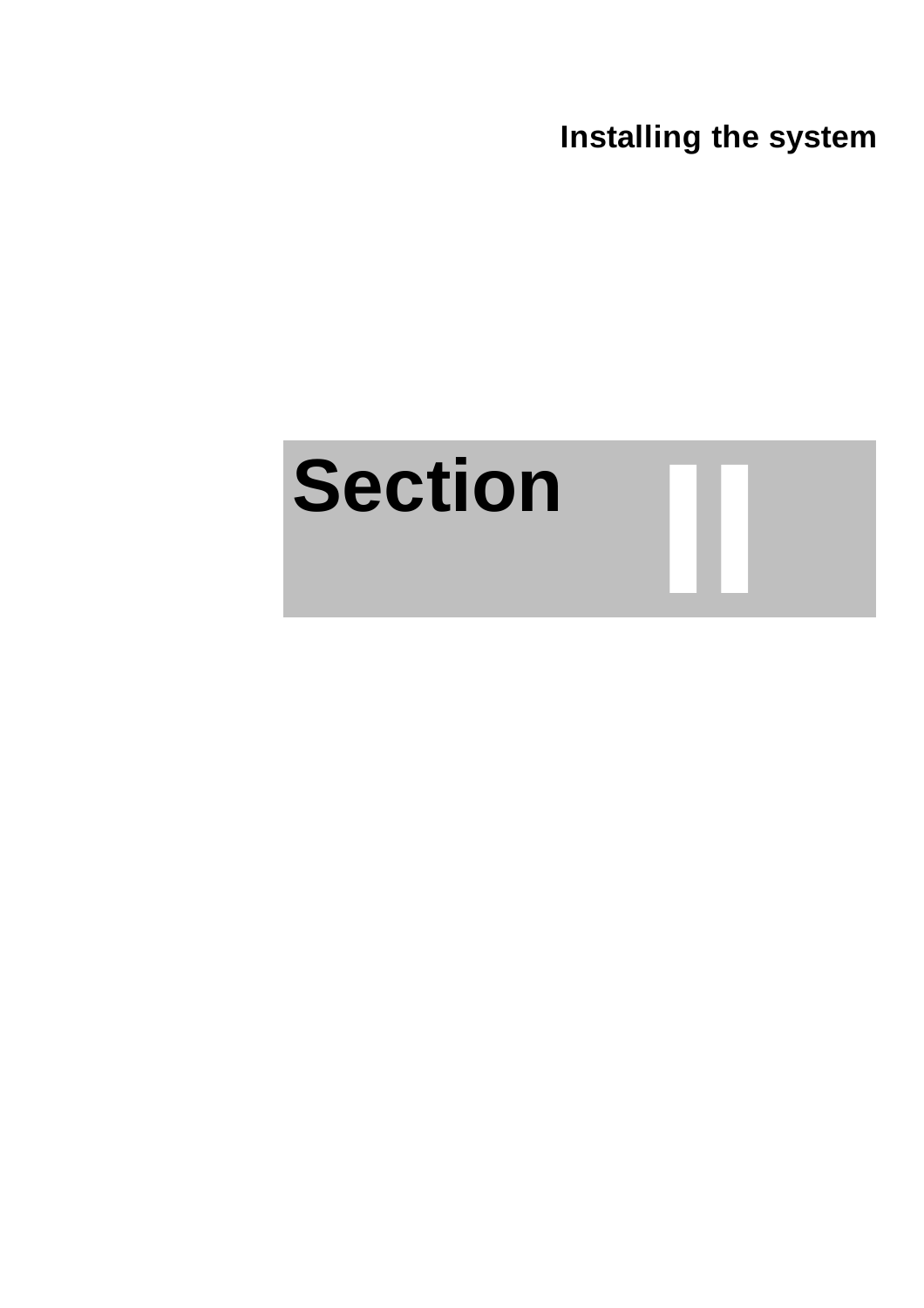## **2 Installing the system**

## *Precautions*

The incubator weighs 15.5 kg with the bulk of the weight biased to one end. Take care when lifting the unit.

Carefully unpack the equipment.

Place the incubator on a secure, flat surface.

Ensure that the incubator is located away from any direct sources of heat or cold such as heaters or air-conditioning units.

Ensure that an air-gap of at least of 25 mm is maintained between the sides of the unit and any other equipment or walls.

Ensure that an air-gap of at least of 150 mm is maintained at the rear of the equipment.

Before use, clean and disinfect the incubator as described in the Cleaning and [disinfecting](#page-40-0) the [chambers](#page-40-0)l 37 section.

## <span id="page-19-0"></span>**2.1 Connecting the gas supply**

## *Precautions*

- · Do not exceed the maximum input pressure of 1.65 bar ( 24 psi )
- The incubator is intended for use with medical grade premixed gas (typically 6%  $CO_2$ , 5%  $O_2$ , balance N<sub>2</sub>). It must not be used with oxygen-rich gases or flammable or explosive mixtures.

The system is designed to run from a premixed gas supply.

The concentration of CO<sub>2</sub> required to maintain the pH depends upon the medium, the required pH, humidity and altitude at which the unit is being operated. Refer to the media manufacturer's recommendations for details of the required gas mixture to be used.

## *Note*

- · The incubator chambers are open to atmosphere via the gas vents at the rear of the unit see also <u>[Cleaning](#page-39-0)</u>l <sup>36</sup>l. As such the chambers are nominally at atmospheric pressure and even when purging, any pressure rise is negligible.
- · If operating at high altitudes the required gas concentration may need to be modified to allow for variations in the local pressure.
- All tubes and connecting hoses must be suitable for use with  $\mathrm{CO}_2$ . Many plastics are highly permeable to CO<sub>2</sub> and this will affect the gas concentration supplied to the chambers.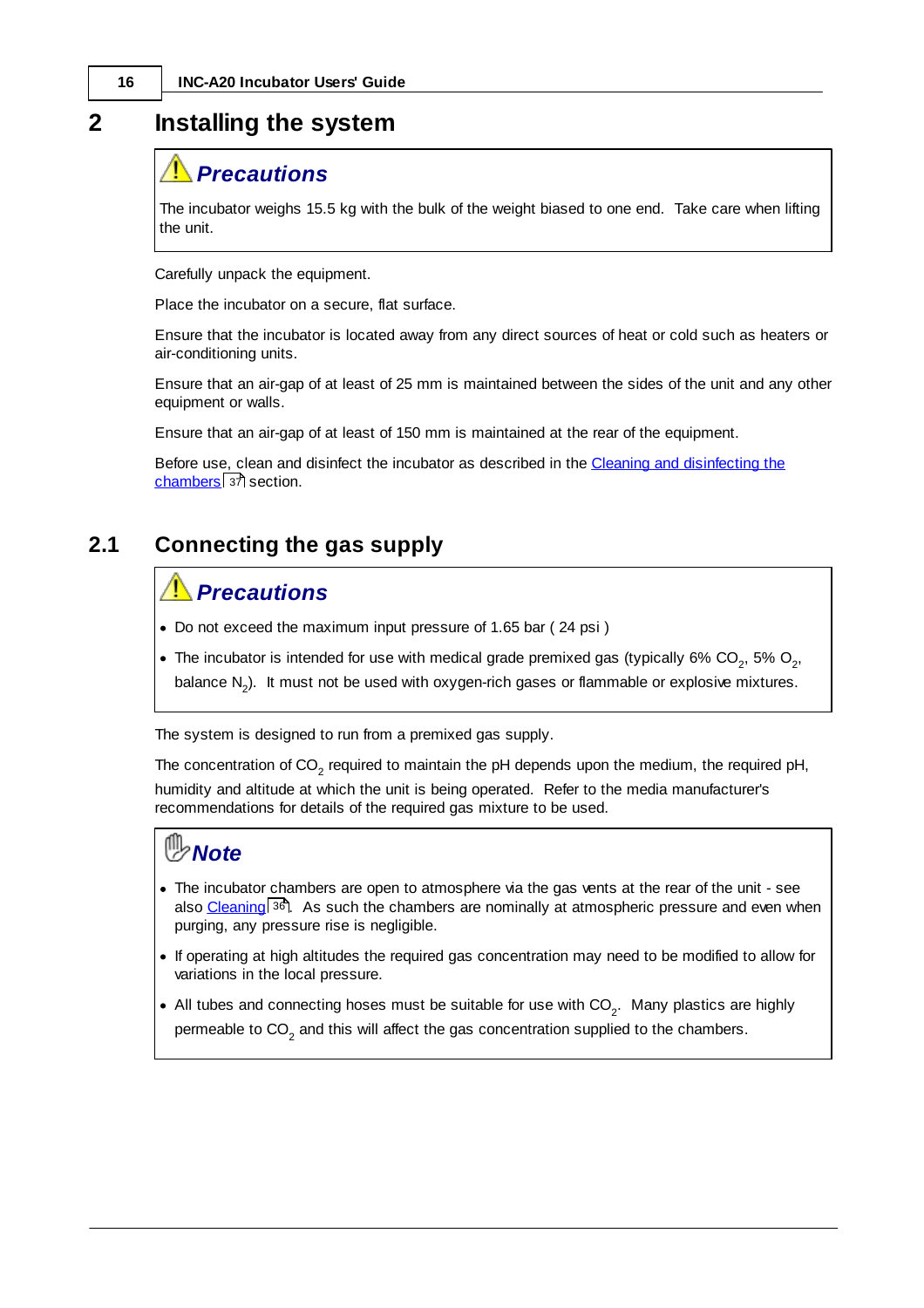Gas must be supplied via a high purity regulator at  $1.5 \pm 0.15$  bar ( $21.8 \pm 2.2$  psi)

A minimum flow capacity of 360 mL/min per incubator is required.

The regulator must be fitted with a SWAGELOK 1/4" tube fitting (SS-400-1-4RT) to mate with the supplied connecting hose.

The hose is supplied with a tube adapter and pre-swaged fittings.

Ensure that the fittings are clean before connecting.

Fully insert the tube adapter on the hose into the [premixed](#page-12-0) gas inlet<sup>| 9</sup> Iup against the shoulder.



- *1. Tube adapter*
- *2. Nut*

Gently finger tighten the nut until a significant increase in resistance is met. This is the original pulled-up position.

Using a 9/16" AF spanner, tighten the nut slightly. Do not over-tighten.

Repeat this process at the regulator end.

Once all gas connections have been made, check that they are leak free by covering with soapywater and looking for any bubbles. If any bubbles are observed, gently tighten the joint. If bubbles continue, switch off the gas supply and then disconnect and check the fitting for any debris before reconnecting.

### <span id="page-20-0"></span>**2.2 Installing the gas tubing**

The INC-A20 Incubator uses <u>[disposable](#page-58-0) gas tubing and an inlet filter</u>|55 !.

## *Warning*

Discard the gas tubing or filter if the packaging appears damaged. Do not attempt to resterilize.

Ensure that there are no kinks or twists in the tubing.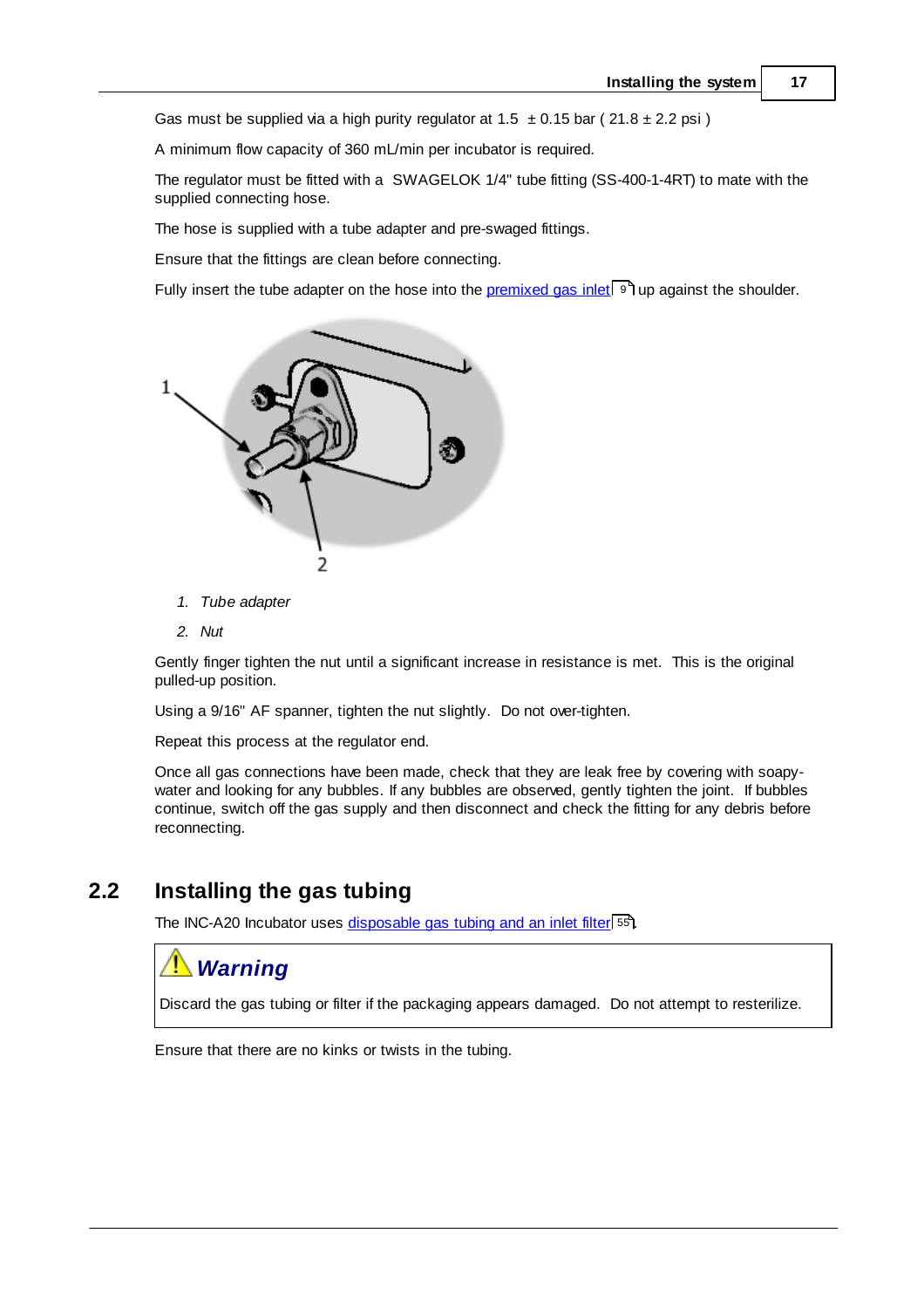Fit the filter to the luer-lock fitting on the end of the inlet tubing.

Open the lid to the central [chamber](#page-13-1) 10 .

If the outlet tubes are fitted with plugs, remove them now.

Lay the tubes along the grooves that run along the centre of each incubator chamber. If necessary, trim the tube ends, using sterile scissors, to ensure that they are approximately 10mm to 15mm from the end of chamber. Gently push the tubes down into the grooves so that they are secure.



*Tubes to left and right chambers*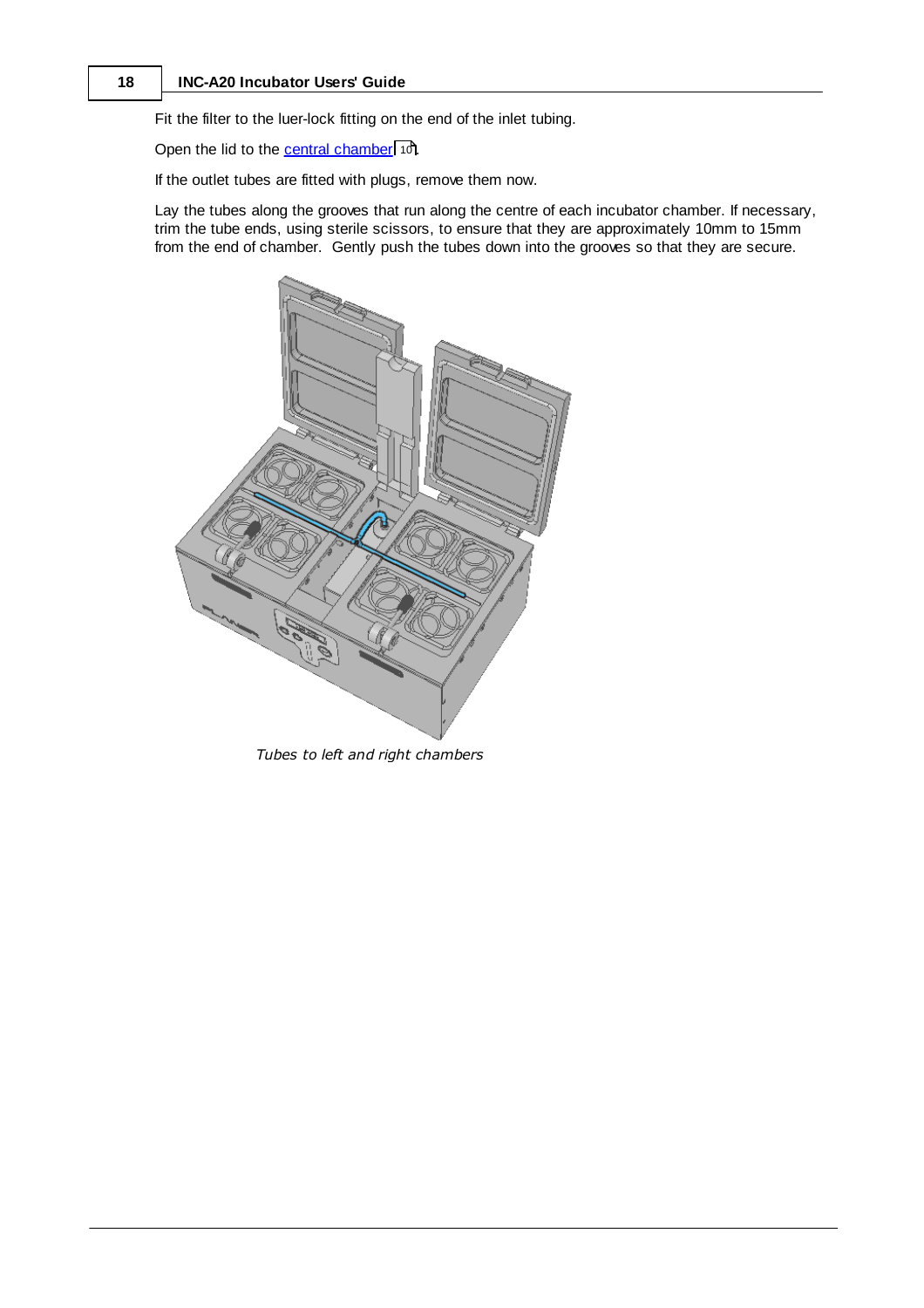Route the rear tube and filter to the rear of the chamber and connect to gas port fitting.



*Tubing and filter to rear gas fitting*

## *Tip*

Before connecting the filter to the gas port fitting, twist the tubing and filter 90 degrees anticlockwise so that it will untwist as the luer-lock connection is made.

## *Note*

Ensure that there are no kinks or twists in the tubing.

Close the lid of the central chamber.

## *Note*

Replace the gas tubing and filter every 4 weeks.

## *Note*

During normal operation the central chamber lid should be kept shut.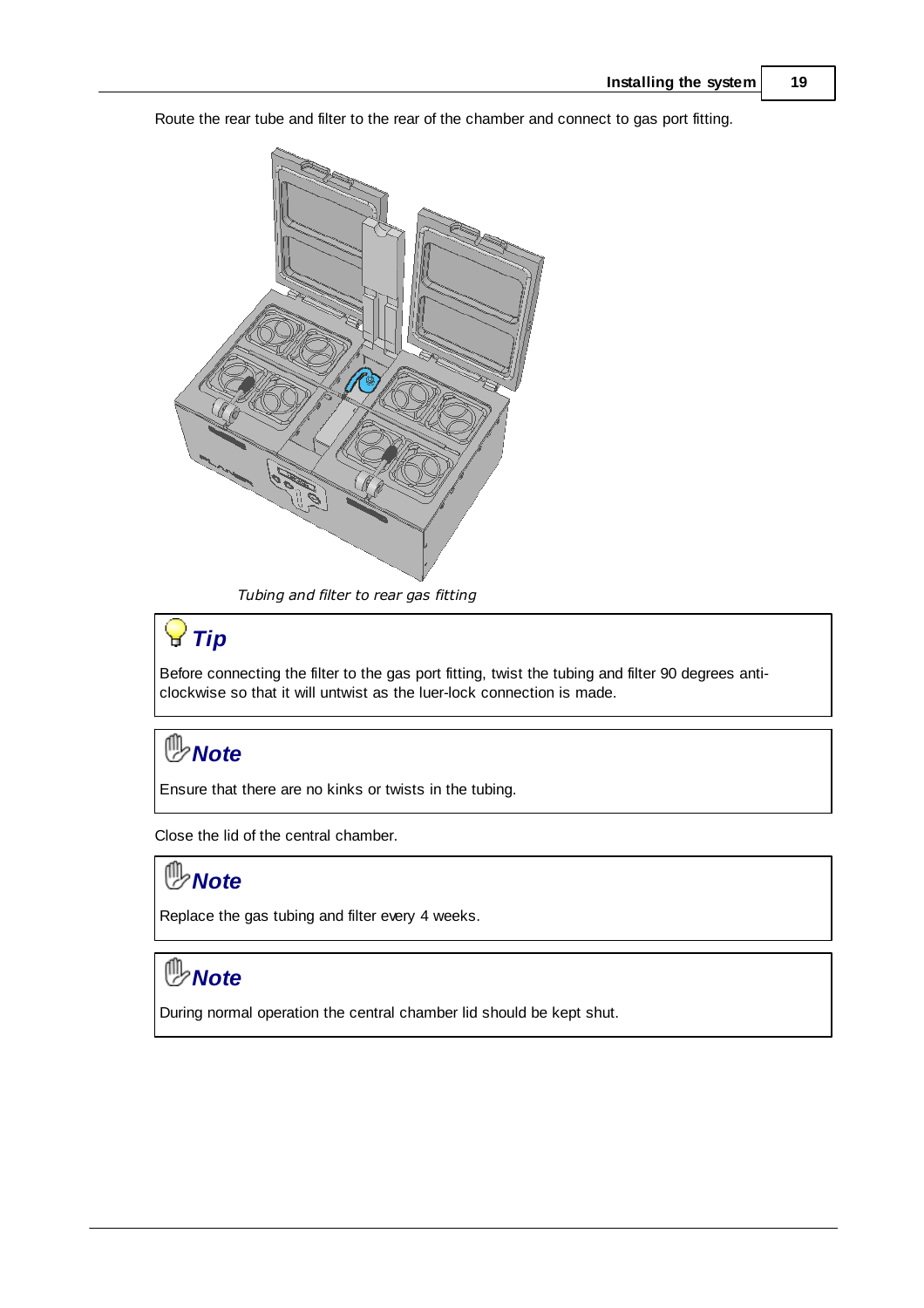### <span id="page-23-0"></span>**2.3 External data collection**

The INC-A20 Incubator can be connected directly to any application that supports the Modbus TCP-IP protocol by using the Ethernet connection. All critical parameters can be monitored via this interface. Details on the Modbus addresses supported by the incubator are provided in the section <u>Modbus [address](#page-62-0) map</u>l ୭ୋ.

In addition, 6 ports are provided to allow independent PT100 temperature sensors to be fitted. These can be used to provide independent monitoring via any digital thermometer capable of reading PT100 sensors.

To fit an external PT100 sensor to the incubator, carefully push the sensor into one of the 6 ports provided; see <u>External [monitoring](#page-13-0) ports</u> া ী. Refer to your sensor documentation for further details on how to monitor them. See the <u>[Monitoring](#page-61-0)</u>l sको section for details on the sensor dimensions.

## *Tip*

For network security, the INC-A20 Incubator should normally be left in read-only mode (see [Allowing](#page-74-0) network write access<sup>|</sup>71). In read only mode, no changes can be made to any operating parameters via the network; changes to parameters will only be possible via the front panel of the incubator.

## <span id="page-23-1"></span>**2.4 Connecting to the mains supply**

## *Precautions*

- · Check that the voltage requirements of the incubator, shown on the rating label, match the local mains supply voltage.
- · The connector from the mains lead to the power supply is the main disconnect device. In the event of a fault occurring that requires the power to be disconnected immediately, disconnect the mains lead from the power supply or switch off at the mains wall power outlet.
- · Ensure that the equipment is positioned so that the mains lead can be easily disconnected.

## *Note*

As soon as power is supplied to the incubator it will enter its power-on cycle.

Connect the mains lead to the mains inlet at the rear of the incubator.

Do not connect the mains lead to the wall power outlet until you are ready to start operating the incubator. See **[Operating](#page-25-2) the incubator** 22.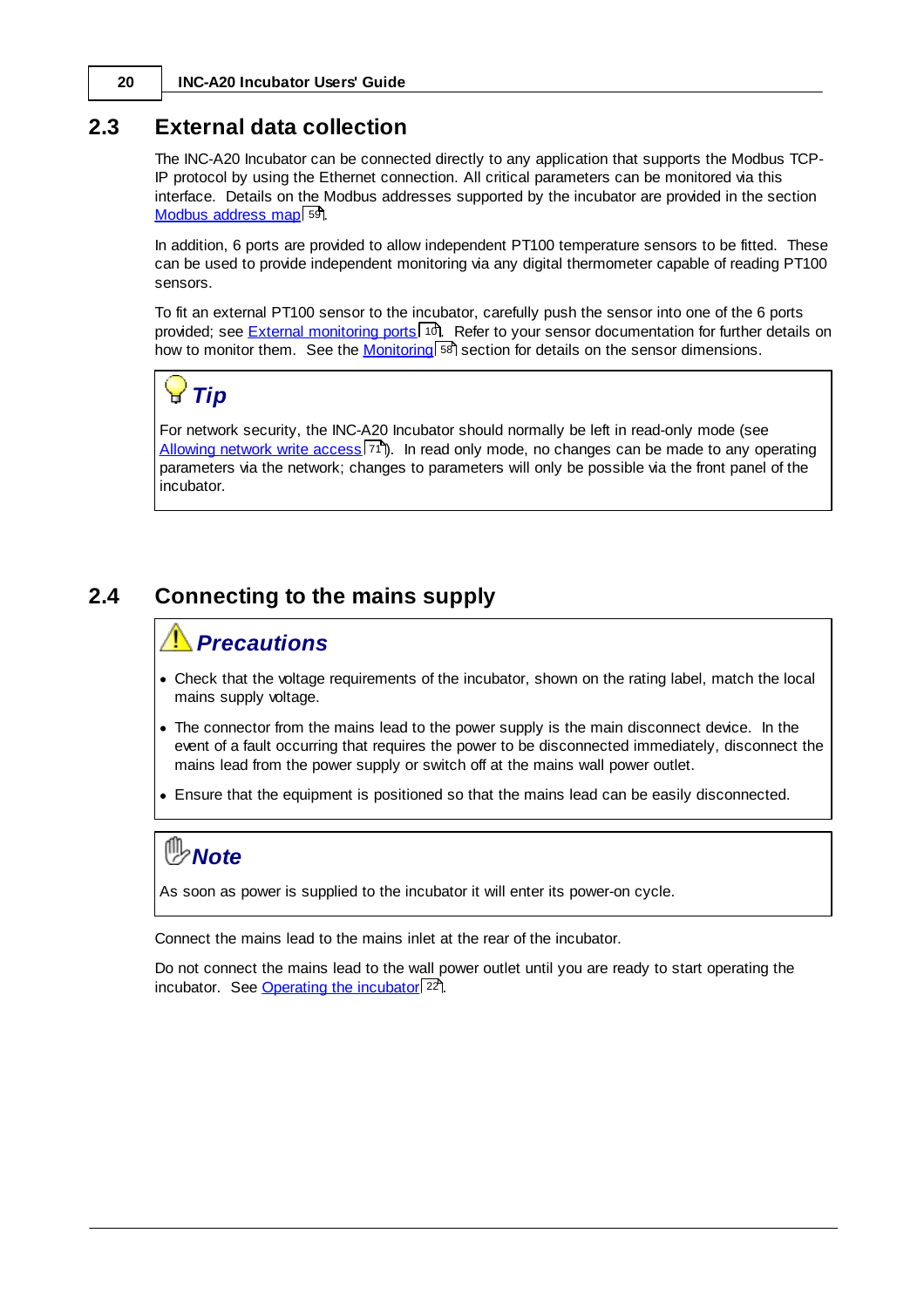**Operating the incubator**

# <span id="page-24-0"></span>**Section III**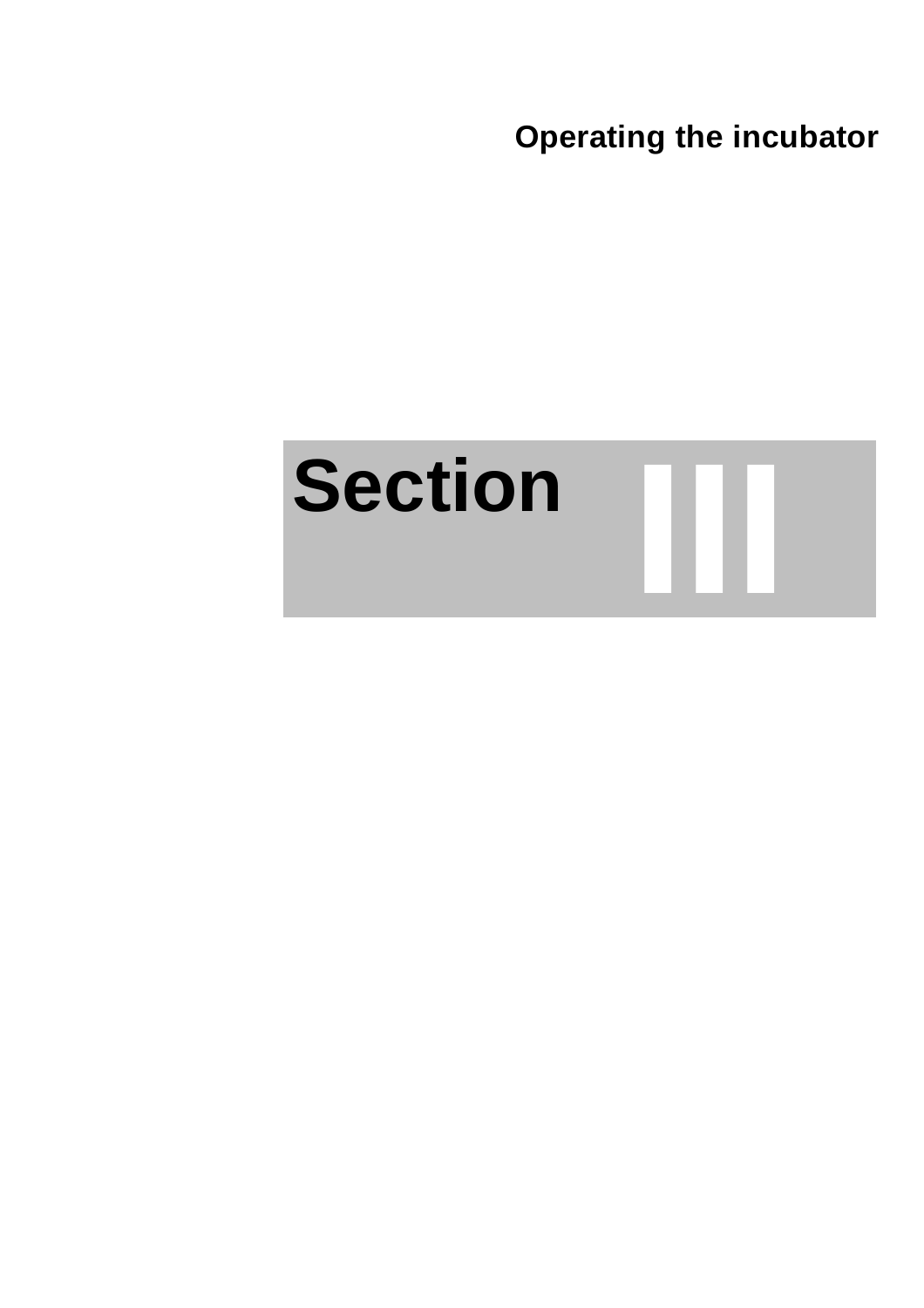## <span id="page-25-2"></span>**3 Operating the incubator**

This section provides details on how to operate the INC-A20 Incubator.

## <span id="page-25-0"></span>**3.1 Switching on the system**

## *Precautions*

- · The connector from the mains lead to the power supply is the main disconnect device. In the event of a fault occurring that requires the power to be disconnected immediately, disconnect the mains lead from the power supply or switch off at the mains wall power outlet.
- · Ensure that the equipment is positioned so that the mains lead can be easily disconnected.

Refer to the section [Connecting](#page-23-1) to the mains supply! 2णै for details on power requirements.

To apply power to the incubator, connect the mains lead from the mains inlet at the rear of the incubator to the wall power outlet. If the wall power outlet is switched, switch it on now. The INC-A20 Incubator does not have its own mains power on/off switch.

Once power is applied, the incubator will begin its **[power-up](#page-25-1) cycle** 221.

### <span id="page-25-1"></span>**3.1.1 Power-up cycle**

When the system is first switched on, it will perform a memory check and other internal diagnostic checks. It will then enter **[standby](#page-35-1) mode**l 32.

In standby mode, the backlight to the display will be switched off and the system will use the minimum amount of power necessary to allow external applications to continue to monitor its status ( see <u>External [monitoring](#page-23-0)</u>l <sup>20</sup>).

#### **<Run>**

**37.1 37.1 C**

To exit standby mode, press the **Enter** key on the front panel. The incubator will then begin to control the chamber temperatures and gas flow.

## *Tip*

When the incubator leaves standby mode, alarms will be marked as 'expected'. See [Alarm](#page-15-0) [indicators](#page-15-0) 32 for more details.

If the system detected that it had previously been switched off while in normal operating mode, it will not enter standby mode on power up but will begin controlling the chambers immediately. This is regarded as a fault condition having occurred and an alarm will be raised.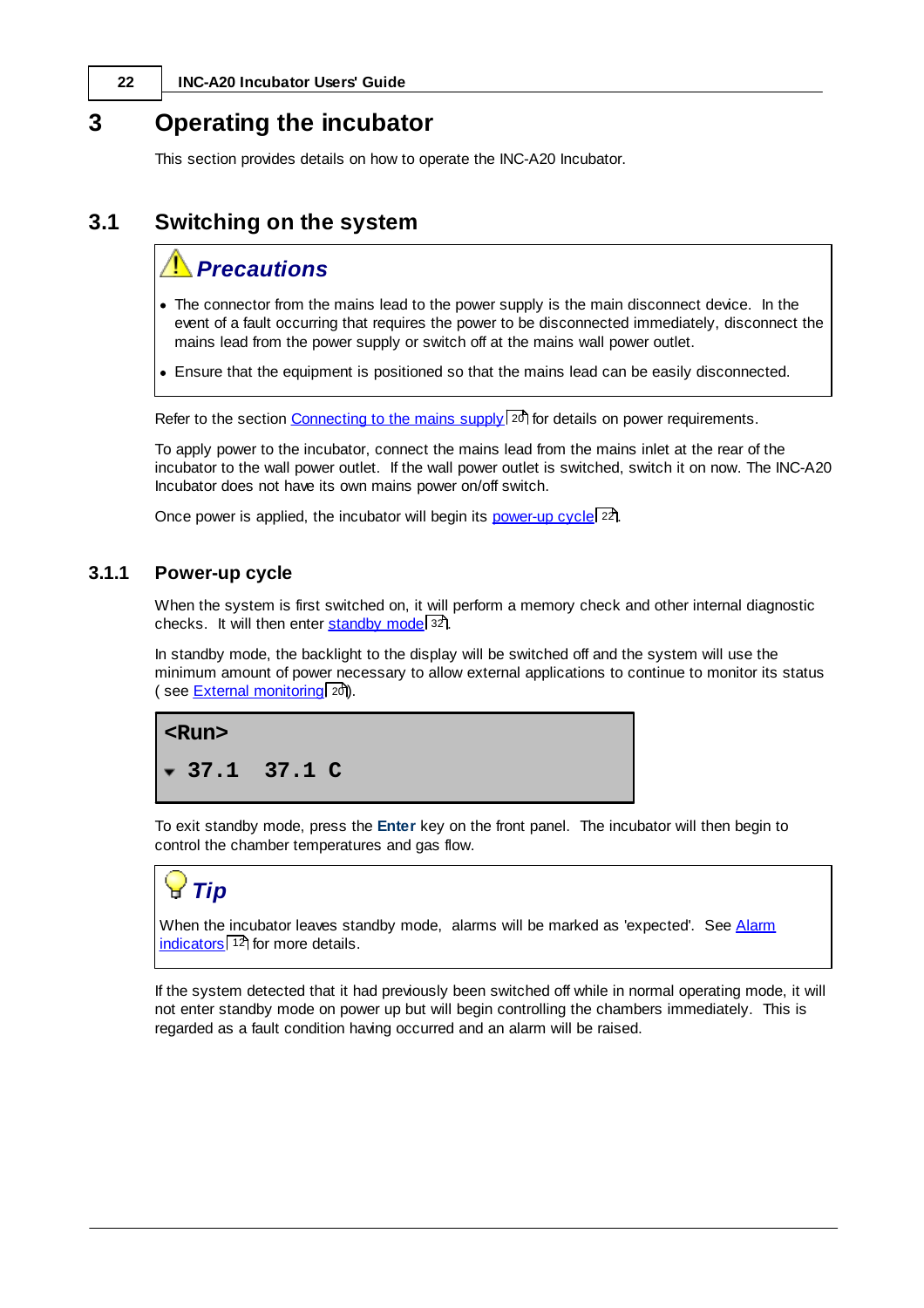## *Tip*

Before switching off the incubator, always put the system into standby mode. See [Standby](#page-35-1) <u>[mode](#page-35-1)</u>l ౩2ী and <u>[Switching](#page-36-0) of</u>fl ౩౩ী.

Should the system detect a memory failure at start-up, it will always enter standby mode and alarm. All settings will revert to their factory default conditions.

## *Note*

In the rare case of a memory failure you must check the configuration of the machine to ensure that the settings are correct for your application. You will also need to check the calibration of the unit as these settings will have been lost. See Configuring the control [parameters](#page-28-0)<sup>[25]</sup> and <u>[Calibration](#page-43-0)</u> 40ो.

## <span id="page-26-0"></span>**3.2 Preparing the incubator for use**

Before you can use the INC-A20 Incubator, the passwords for accessing the incubator and its control parameters must be defined. Using a password prevents unauthorised changes to the settings.

Further details are given in the <u>Setting the [password](#page-26-1)</u>l 23 and Configuring the control [parameters](#page-28-0)l 25 sections.

## *Tip*

When the system enters its normal operating mode, the main menu will be displayed. In normal use many of these options will not be used. A full list of these options are given in the [Main](#page-53-0) <u>[menu](#page-53-0)</u>l 5ഠീ section.

#### <span id="page-26-1"></span>**3.2.1 Setting the password**

Many of the features of the INC-A20 Incubator require a five digit password to be entered via the front panel.

To change the password, use the cursor keys to highlight the **Set password** option from the main menu.

| <set password=""></set> |  |  |
|-------------------------|--|--|
| $\sqrt{37.1}$ 37.1 C    |  |  |

Then press the **Enter** key.

You will then need to enter the current password.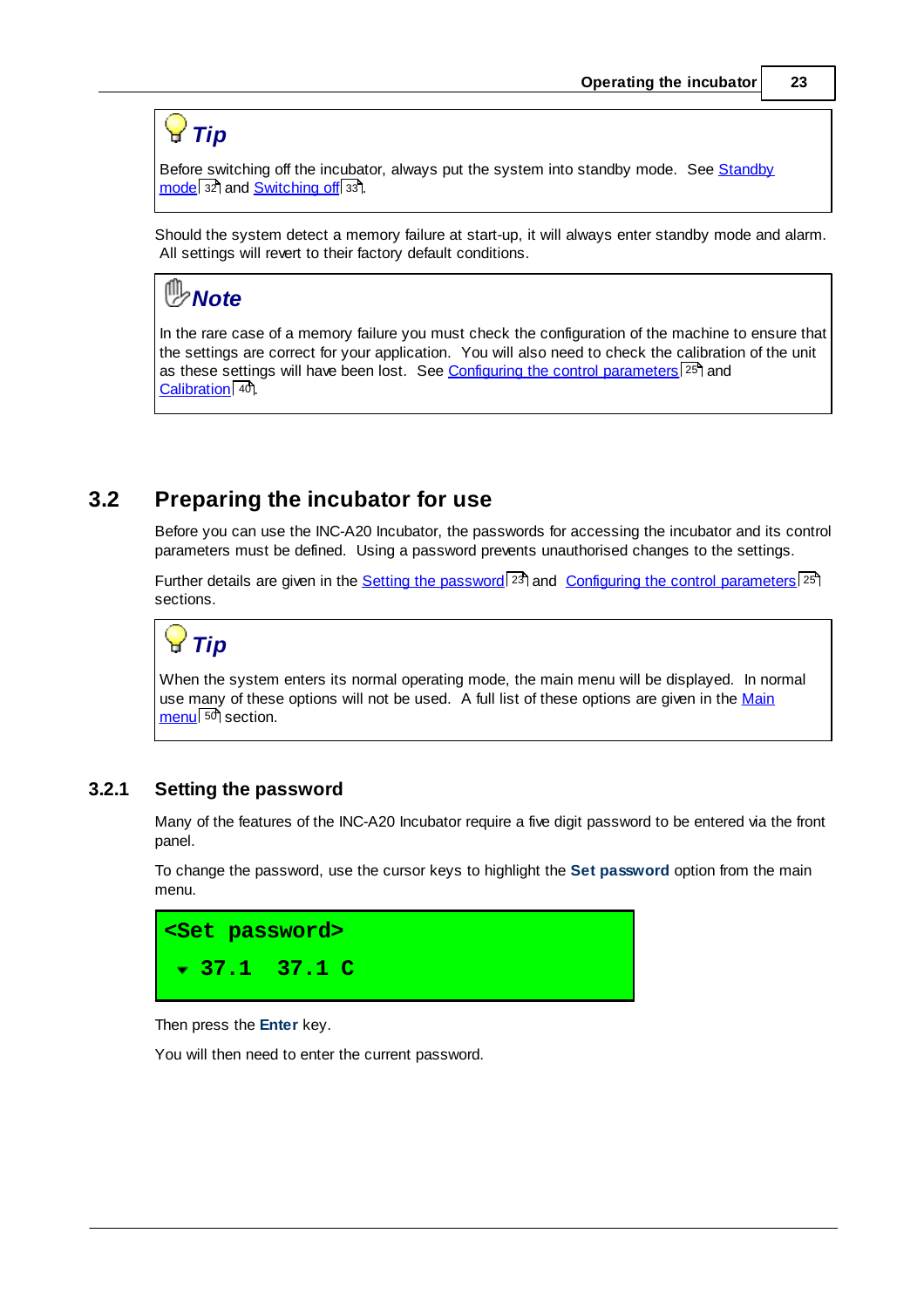## *Tip*

The factory-set default password is **00000**.

If your password is correct you will be able to enter a new password.

**Enter new password <1>0000 Edit**

Edit the password as described in the **[Editing](#page-11-2) values** 8 Section.

## *Tip*

It is important that you do not forget this password. If you ever lose your password you will need to follow the procedure described in <u>Resetting the [password](#page-27-0)</u>l <sup>24</sup>l in order to setup the incubator.

#### <span id="page-27-0"></span>**3.2.1.1 Resetting the password**

If you lose your password you will need to contact Planer Limited to obtain a new password. This process is described below.

To reset the password, use the cursor keys to highlight the **Reset password** option from the main menu.



Then press the **Enter** key.

A reset code will be displayed on the top line.

**Reset code 87942 <1>0000 Edit**

This reset code will need to be provided to Planer Limited who will be able to provide you with a new password. Do not exit this menu until the new password has been entered.

Enter the password as described in the **[Editing](#page-11-2) values** 8 3 section.

You will now be able to change the password to your own value by following the steps in [Setting](#page-26-1) the <u>[password](#page-26-1)</u>l <sup>23</sup>ী.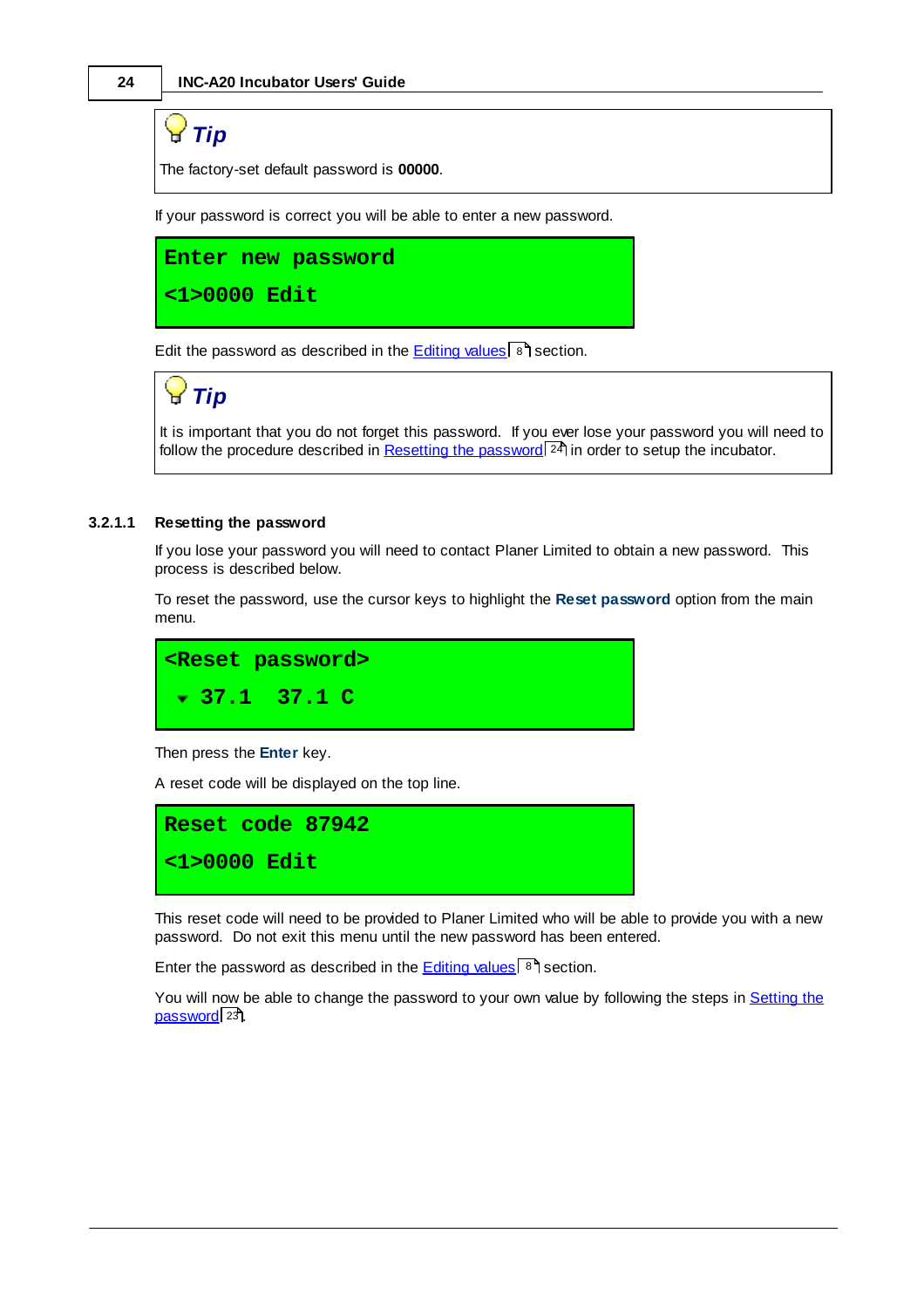#### <span id="page-28-0"></span>**3.2.2 Configuring the control parameters**

In order to use the incubator you will need to configure the control parameters.

## *Note*

The system should normally be calibrated at the operating point of the incubator. The system is factory calibrated for an operating temperature of 37.0 °C, nominal bleed flow of 30 mL/min and a purge of 360 mL/min.

Switch on the INC-A20 Incubator

When the power-up cycle has completed, use the cursor keys to highlight the **Configure** option.

**<Configure> 37.1 37.1 C**

Then press the **Enter** key.

You will then need to enter your password.

If your password is correct the group selection menu will be displayed.

## **Select group to adjust <Control settings>**

If the password is incorrect you will still be able to view the settings but the title will show that they are read-only and cannot be modified.

There are 2 groups that can be selected; **Control settings** and **Calibration settings**.

Select the group that you need to modify. For a new unit this will normally be the **Control settings** as the system will have been calibrated at the factory.

If you do not want to modify any settings, use the cursor keys to select **Cancel**.

Use the cursor keys to select the parameter to be modified and press **Enter** to select that parameter.

Further details are provided in the sections <u>Setting the [temperatures](#page-28-1)</u>I <sup>25</sup> and <u>[Setting](#page-29-0) the gas flow</u>I 26 !

#### <span id="page-28-1"></span>**3.2.2.1 Setting the temperatures**

The incubator will control the temperature of each chamber. The left and right chambers can be independently set to run at different temperatures.

· To change the control temperature, select **Configure** from the main menu and then use the cursor keys to select **Control settings**.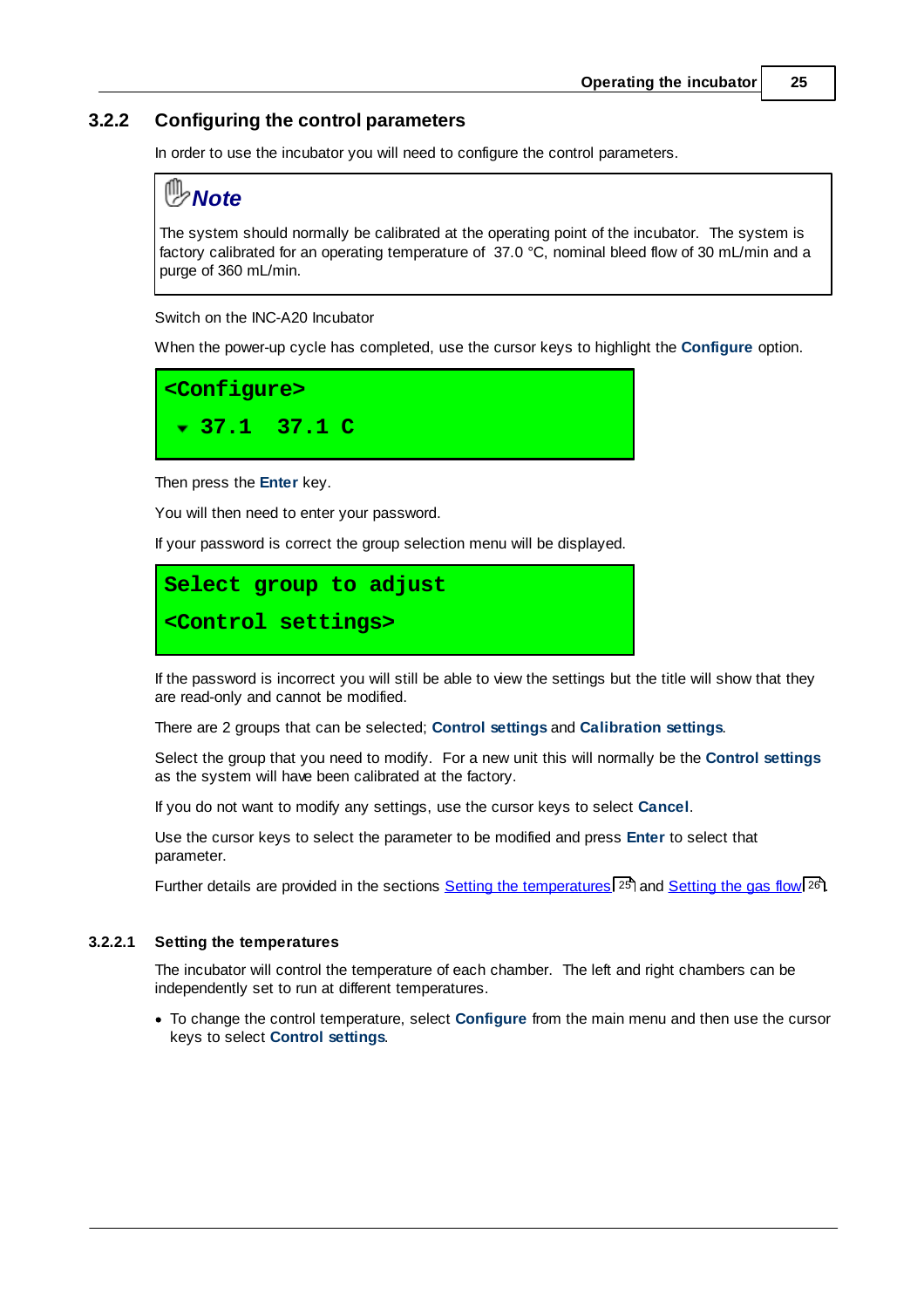

- · Use the cursor keys to select the setting that you want to adjust and press **Enter** when the required parameter is selected.
- · There are 5 settings that can be modified. These are the **Left temp**, **Right temp**, gas **Bleed on time**, **Bleed off time** and **Purge duration**.
- · The first two parameters adjust the nominal temperature set-points for the left and right chambers. The other parameters adjust the gas flow, which are explained in the section [Setting](#page-29-0) the gas <u>[flow](#page-29-0)</u>l 26 .
- · To modify the left temperature select **Left temp C** and press **Enter**.



- Use the keys to edit the value as described in the section **[Editing](#page-11-2) values** 8ी.
- · Repeat this process for the right-hand chamber.

## *Tip*

The temperature set-points entered via the front panel adjust the nominal temperatures for each chamber. The lids and base of each chamber are automatically adjusted to temperatures based upon these values. For details on these automatic adjustments please refer to the section <u>[Temperature](#page-59-0) set-point offsets</u>l 56ী.

#### <span id="page-29-0"></span>**3.2.2.2 Setting the gas flow**

The incubator has two gas flow modes: bleed and purge. The gas is normally fed to the chambers at a rate determined by the bleed low-flow rate and bleed high-flow rate.

## *Note*

The bleed low-flow and purge rates are fixed and cannot be adjusted from the front panel. They can be adjusted by a Service Engineer via the Modbus interface. See <u>Modbus [address](#page-62-0) map</u>l 5औ. The default values for these settings are 30 mL/min, and 360 mL/minute respectively. Flow measurements are normalised to 0 C , 50% RH and 1 bar and refer to the total flow into the incubator. Each chamber receives 50% of the total flow.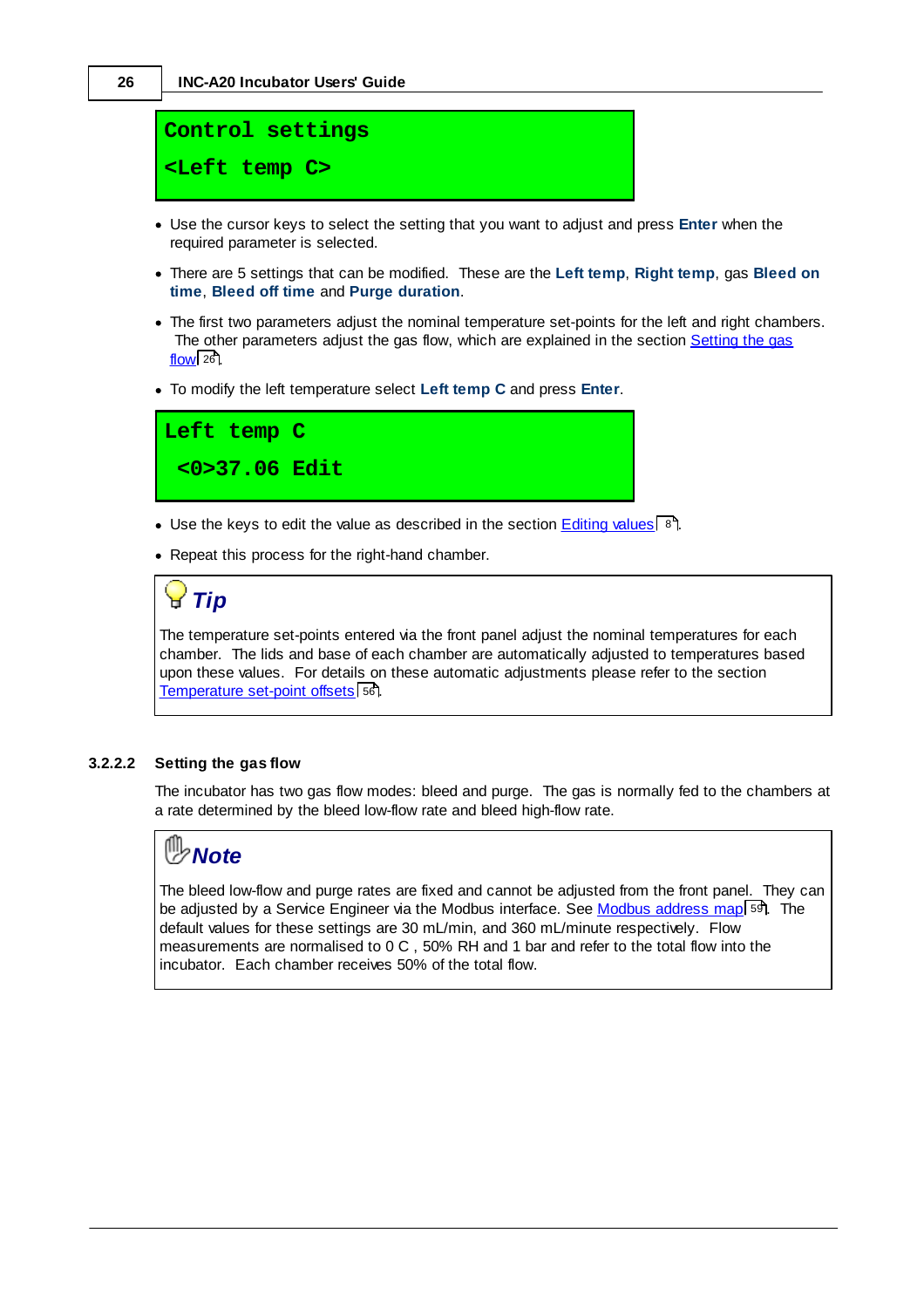The gas supply is normally supplied at a constant bleed flow. The gas flow is maintained when either lid is opened. When either lid is moved from a open state to closed, the system provides gas at a flow rate defined by the purge gas flow rate for a period defined by the purge duration, after which the system reverts to the normal bleed flow. The gas flow is illustrated in the diagram below.



- *1. Bleed gas low flow rate*
- *2. Purge gas flow rate*
- *3. Period with both lids shut*
- *4. Period with either door open.*
- *5. Purge duration.*
- *6. Period with lids shut again*

An alternative flow strategy using a pulsed flow is available but the default recommended setting is to use non-pulsed flow. See <u>[Pulsed](#page-53-1) flow</u>l ร0 ิ.

There are three flow modes that can be configured: bleed flow (<u>[pulsed](#page-54-0)</u> 51 or <u>[non-pulsed\)](#page-30-0)</u> 27, [purge](#page-31-0) <u>[flow](#page-31-0)</u>l <sup>28</sup> and <u>gas tubing [change](#page-32-0) purge</u>l 29 .

#### <span id="page-30-0"></span>**3.2.2.2.1 Non-pulsed flow**

To change the gas parameters for non-pulsed flow, select **Configure** from the main menu and then use the cursor keys to select **Control settings**.



There are three settings that can be modified to define the non-pulsed flow. These are the **Bleed on time, Bleed off time** and **Non-pulsed flow**.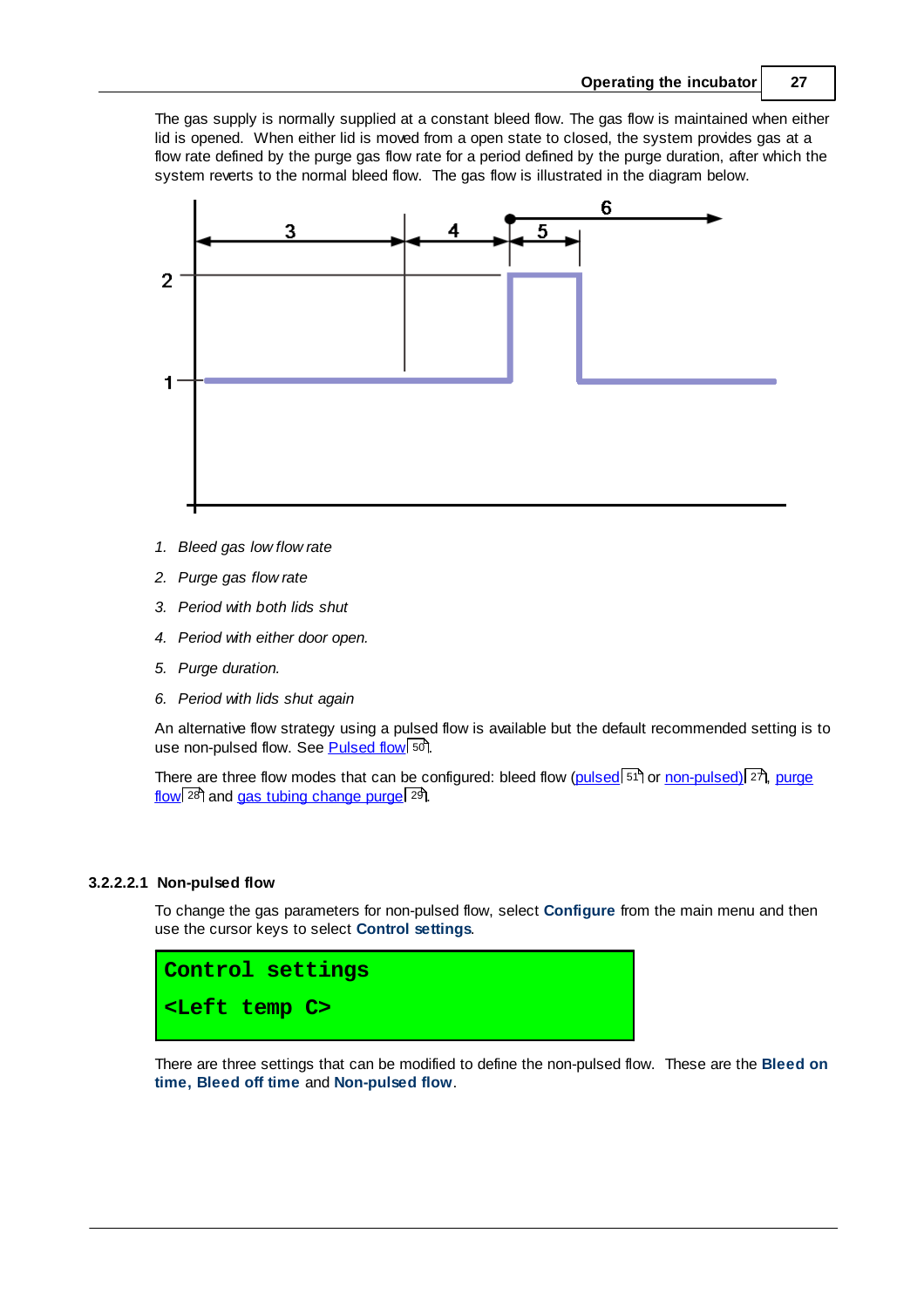Use the cursor keys to select **Bleed on time s** and press **Enter**.

**Bleed on time s <0>0300 Edit**

Use the keys to edit the value as described in the section **[Editing](#page-11-2) values** 8<sup>9</sup>.

Repeat this process for the **bleed off time** and set this to 0. Setting the **bleed off time** to 0 s indicates that the gas flow should not be pulsed but should run at a continuous flow rate. If you do not set this value to 0 seconds, the flow will run in <u>[pulsed](#page-54-0) flow mode</u> 51.

Finally, set the **non-pulsed flow** parameter to the required flow rate. Note that this parameter comes after the **Gas tubing change purge** setting.

Recommended values for these settings are:

| <b>Bleed on time</b> | <b>Bleed off time</b> | Non-pulsed flow |
|----------------------|-----------------------|-----------------|
| 300 s                | 0 <sub>s</sub>        | l 30 mL/min∶    |

#### <span id="page-31-0"></span>**3.2.2.2.2 Purge flow**

To change the purge flow setting, select **Configure** from the main menu and then use the cursor keys to select **Control settings**.



Use the cursor keys to select **Purge duration s** and press **Enter**.



In order to ensure a stable operating environment, it is good practice to minimise the number of times the lids are opened. If you need to open the lids several times during your working day, you may need to increase the **purge duration**; this will allow the CO<sub>2</sub> to equilibrate more quickly. The default

time is 180 s, but if you are opening the lids frequently, a duration of 300 s is recommended.



The purge rate is fixed and cannot be adjusted from the front panel. It can be adjusted by a Service Engineer via the [Modbus](#page-62-0) interface. See Modbus address mapl<sup>sen</sup>. The default value is 360 mL/minute. Flow measurements are normalised to 0 C , 50% RH and 1 bar and refer to the total flow into the incubator. Each chamber receives 50% of the total flow.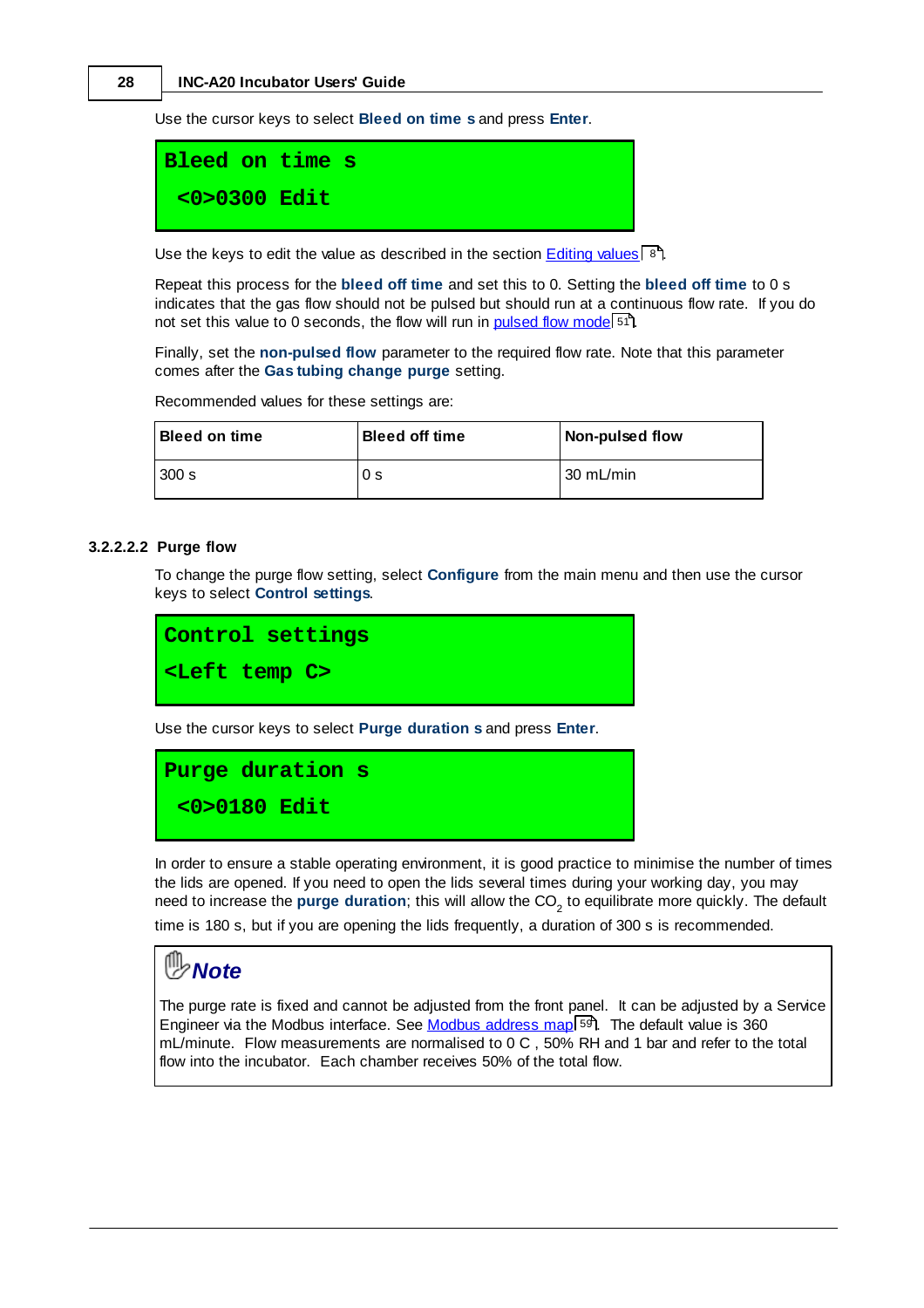#### <span id="page-32-0"></span>**3.2.2.2.3 Gas tubing change purge**

After a gas tubing change, the incubator will automatically generate a purge for an extended duration. This can be modified from the front panel but should normally be left at its default value of 540 seconds.

To change the gas tubing change duration, select **Configure** from the main menu and then use the cursor keys to select **Control settings**.



Use the cursor keys to select **Gas tubing change purge s** and press **Enter**.

```
Gas tubing change purge s
 <0>0540 Edit
```
The recommended value for the **Gas tubing change purge** is 540 s.

## **<sup>n</sup><sub>>Note</sub>**

The purge rate in Gas tubing change mode is the same as the standard purge flow rate; see [Purge](#page-31-0) <u>[flow](#page-31-0)</u>l 28 .

## *Tip*

Use the **gas tubing change** mode (see <u>[Changing](#page-32-1) the gas tubing</u>l 29 ) to stop the gas flow while still maintaining the incubator temperature.

#### <span id="page-32-1"></span>**3.2.3 Changing the gas tubing**

## *Warning*

Discard the gas tubing or filter if the packaging appears damaged. Do not attempt to resterilize.

## *Note*

Replace the gas tubing and filter every 4 weeks.

## *Note*

If necessary, transfer any samples to another incubator during the change.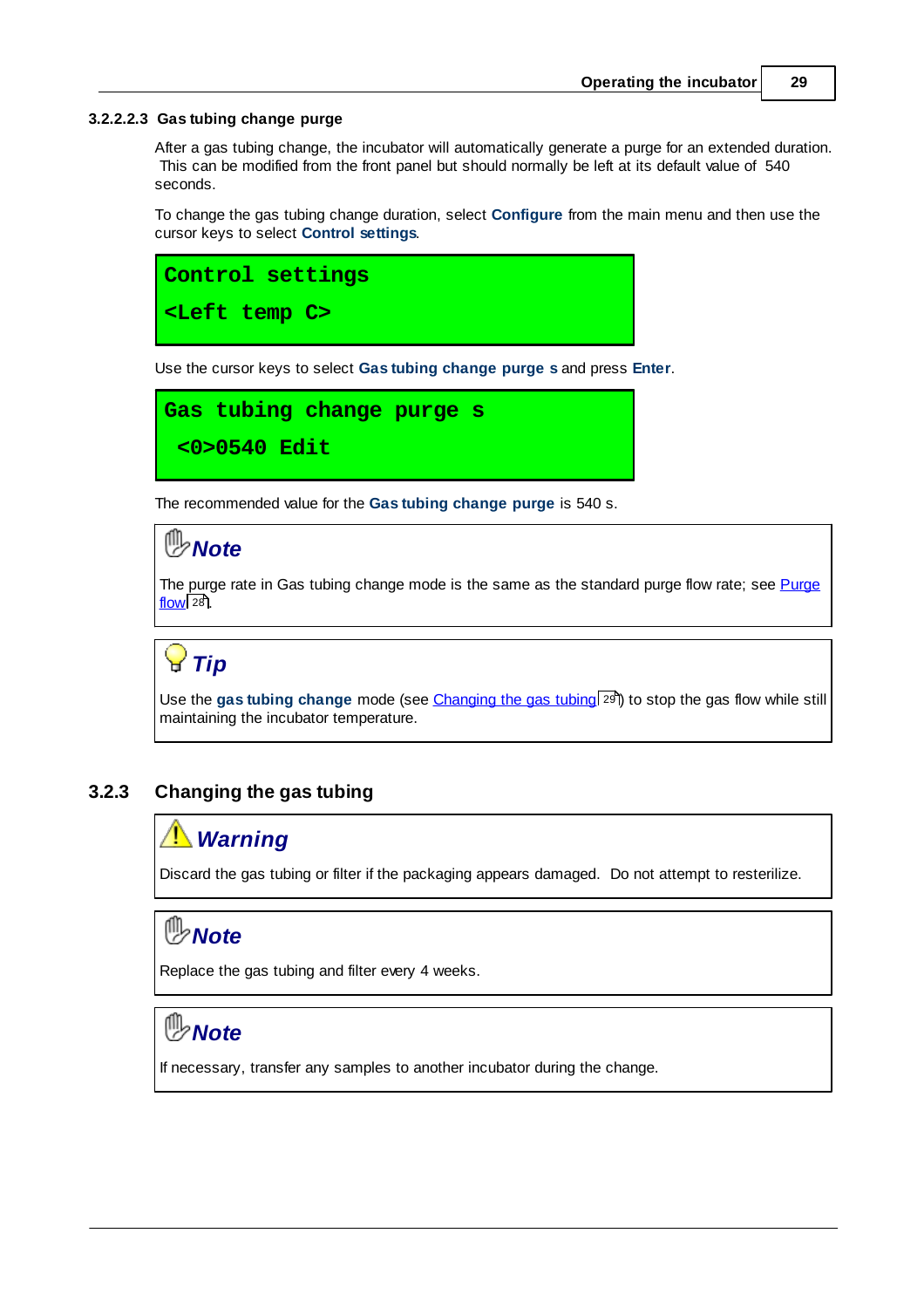The INC-A20 Incubator uses a <u>[disposable](#page-58-0) gas tubing assembly and filter</u> 55). Before changing you must set the incubator into the gas tubing change mode. This will switch off the gas supply and also show an expected alarm condition - see the <u>Status and alarm [indicators](#page-15-0)</u>I 12 section.

*Tip*

This is a good time to undertake routing cleaning of the incubator. See Cleaning and [disinfecting](#page-40-0) the [chambers](#page-40-0)| <sup>37</sup>ी.

To change the gas tubing, select **Change gas tubes** from the main menu and press **Enter**.

You will then need to enter your password.

If your password is correct the display will switch to the gas tubing change screen.

```
<Gas tubing change - done?>
37.1 37.1 C
```
Refer to the section <u>[Installing](#page-20-0) the gas tubing</u>l 17 for details on how to fit the tubing.

When done, press **Enter** to return to the normal operating mode.

Wait for the incubator to stabilise and the indicators to go green before returning any samples. See <u>Status and alarm [indicators](#page-15-0)</u> [12].

#### <span id="page-33-0"></span>**3.3 Changing the display mode**

The display normally shows the temperatures of the base of each chamber and the top line shows the menu option **Display mode**.

## *Tip*

The display uses small symbols to help identify the parameter being displayed. These are detailed below.

- **Base temperature ←** Lid temperature ▶ Gas flow rate Gas flow rate while purging
- **S** Set-point

Pressing the **Enter** key when **Display mode** is selected will select the next available display mode. Pressing the key several times will cause the system to cycle through all the available display modes. The table below shows all of the available modes.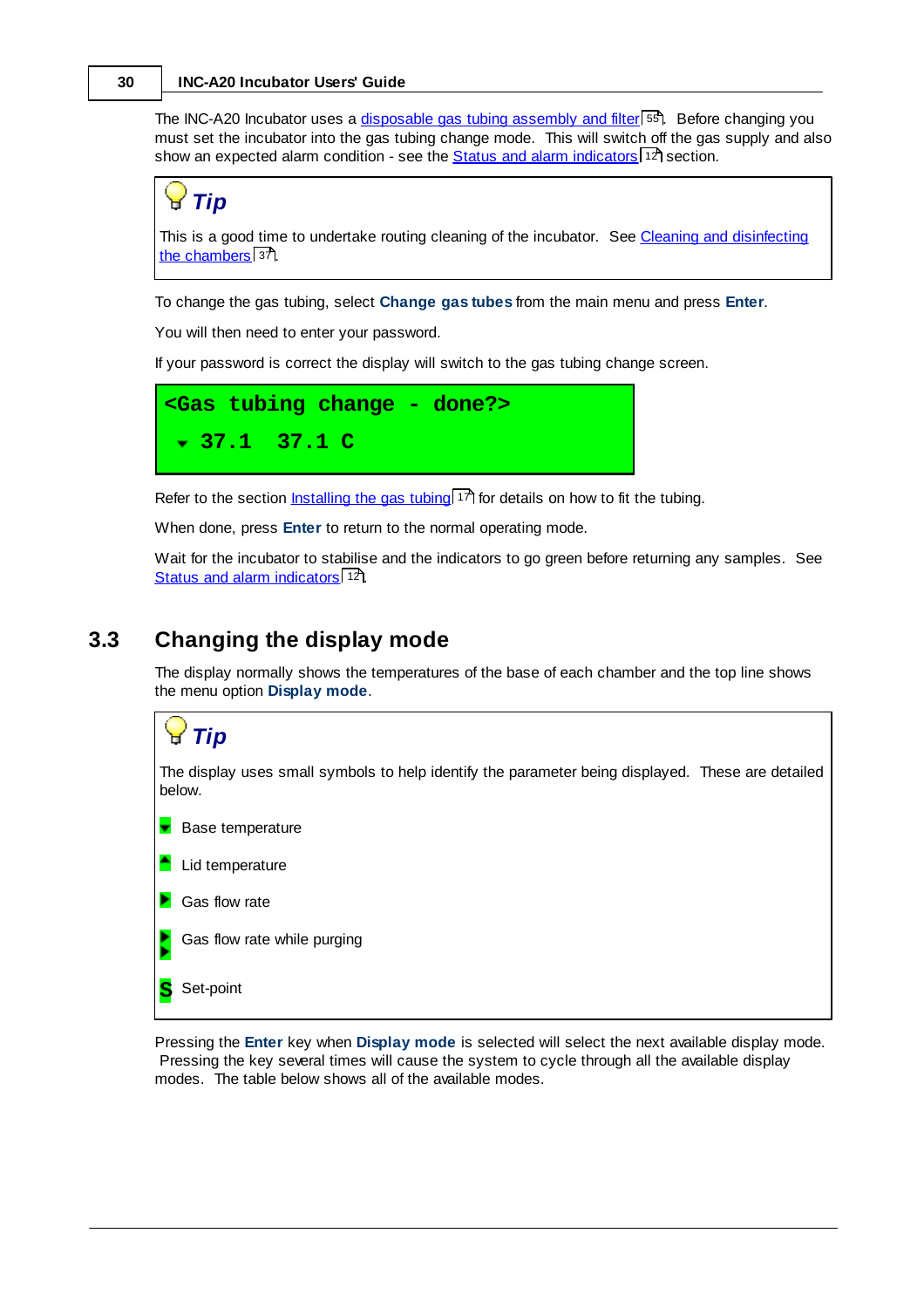|                                                                 | Operating the incubator                                                                                                                                                                                                                | 31 |
|-----------------------------------------------------------------|----------------------------------------------------------------------------------------------------------------------------------------------------------------------------------------------------------------------------------------|----|
| <display mode=""><br/><math>-37.0</math> 37.0 C</display>       | Base temperatures.                                                                                                                                                                                                                     |    |
| <display mode=""><br/><math>-37.0</math> 37.0 C</display>       | Lid temperatures.                                                                                                                                                                                                                      |    |
| <display mode=""><br/>CNTR 36.5 C</display>                     | Central chamber temperature.                                                                                                                                                                                                           |    |
| <display mode=""><br/><math>2.5</math> mL/min<br/>Þ.</display>  | Flow rate. When purging, $\blacktriangleright$ is<br>shown.                                                                                                                                                                            |    |
| <display mode=""><br/>▼ 37.1 37.1 C ▶ 2.5 mL/min</display>      | Base temperatures and flow rate.<br>When purging, $\blacktriangleright$ is shown.                                                                                                                                                      |    |
| <display mode=""><br/><math>S</math> 37.1 37.1 C</display>      | Set-point for base temperatures.<br>This is calculated from the set-<br>point entered for the chamber.<br>See Temperature set-point<br>offsets 56                                                                                      |    |
| <display mode=""><br/><math>S^*</math> 37.1 37.1 C</display>    | Set-point for lid temperatures.<br>This is calculated from the set-<br>point entered for the chamber.<br>See Temperature set-point<br>$Offsets$ $56$                                                                                   |    |
| <display mode=""><br/>S CNTR 37.1 C</display>                   | This shows the central chamber<br>set-point.                                                                                                                                                                                           |    |
| <display mode=""><br/><math>2.5</math> mL/min<br/>s ▶</display> | Set point for the current flow rate.<br>The set-point will change<br>depending on whether the flow is<br>on, off or purging. See Setting<br>the gas flow $26$ . When purging, $\blacktriangleright$<br>$\blacktriangleright$ is shown. |    |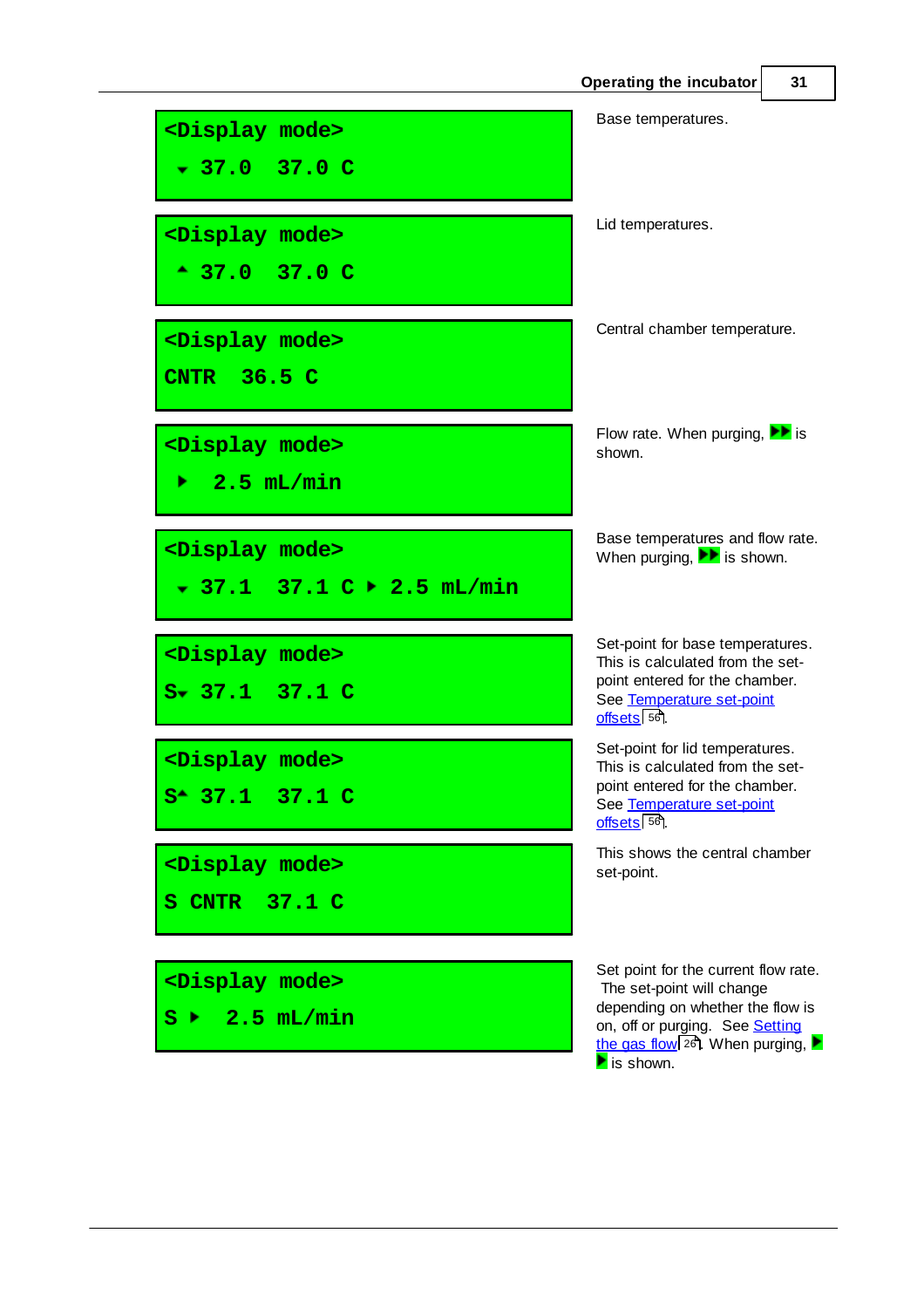**<Display mode>**

**Ver 000.001 ID:CFG101122**

Firmware version identification.

#### <span id="page-35-0"></span>**3.4 First time operation**

When operated for the first time, leave the incubator running for 24 hours at the required set-point before adding any samples.

After 24 hours, and with the incubator in normal run mode, disconnect the mains supply.

Acknowledge the power fail alarm and then confirm that the incubator can run under battery backup for 30 minutes.

At the end of 30 minutes, reconnect the mains supply.

Note that the available hold-up time following the test will have been reduced and it may take up to 24 hours for full capacity to be restored.

Check each chamber by using culture medium containing phenol red indicator.

Place the medium in culture dishes and leave them in both the right and left-hand chambers overnight.

Check that the phenol red indicator has changed to the expected salmon pink colour.

### <span id="page-35-1"></span>**3.5 Shutting down the incubator**

#### **3.5.1 Standby mode**

If you are shutting down the incubator for a short period of time, use the cursor keys to select **Standby** from the main menu.



Press **Enter** to confirm the selection.

The system will now enter its standby mode.



The backlight to the display will be switched off and the system will use the minimum amount of power necessary to allow external data-logging applications to continue to monitor its status.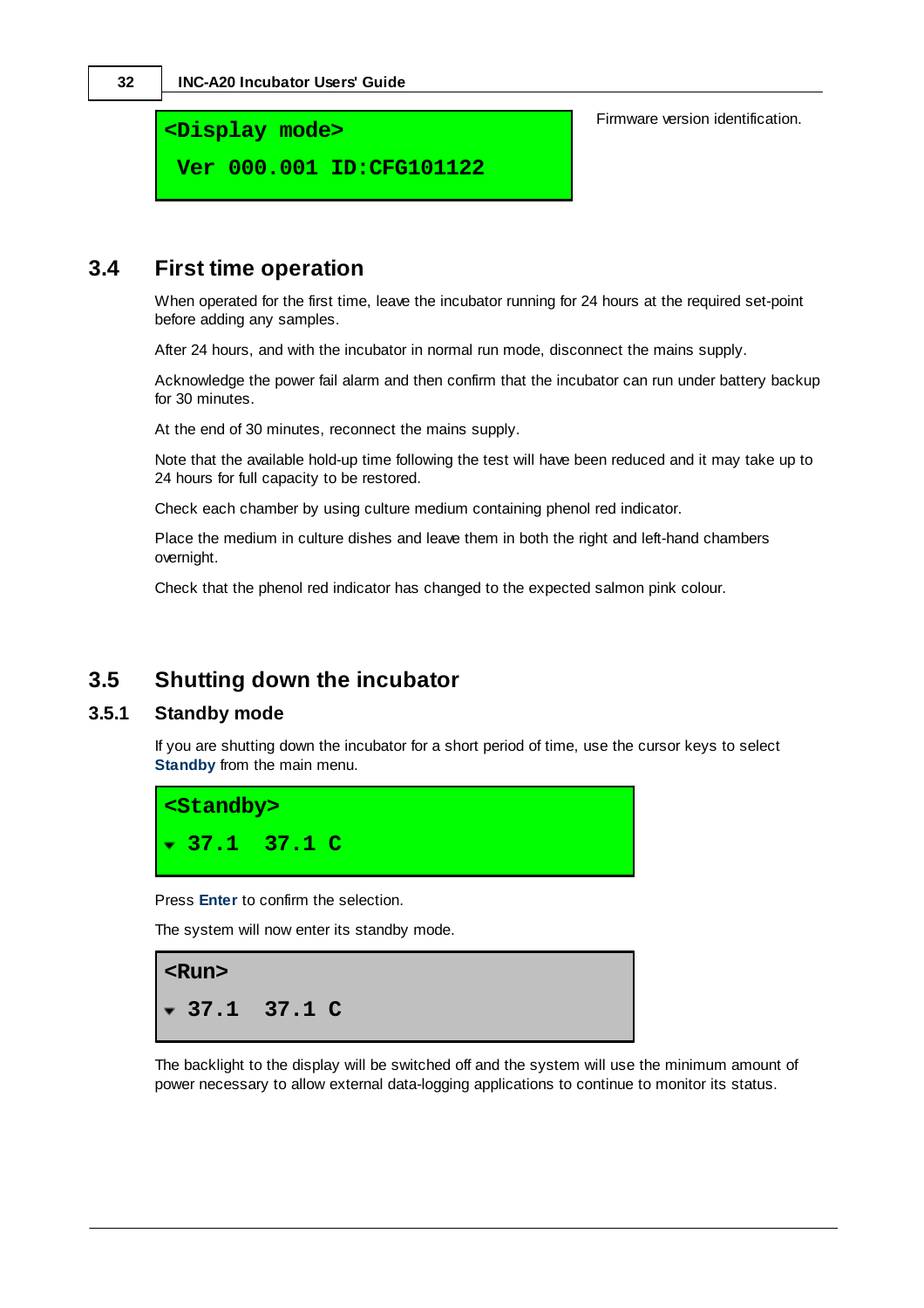Both status [indicators](#page-15-0) will be switched to orange. See the <u>Status and alarm indicators</u> <sup>12</sup> section.

To exit standby mode, press the **Enter** key on the front panel.

*Tip*

In standby mode the power supply may be disconnected without an alarm occurring.

#### <span id="page-36-0"></span>**3.5.2 Switching off**

If the power supply is switched off, the incubator will run from its internal battery and sound an alarm. To switch the unit off for a long period, place the system into <u>[standby](#page-35-0) mode</u> 32 and then switch off the power at the main wall power outlet.

## *Note*

If you switch the unit off before you enter standby mode, the system will alarm and try to run from its internal battery.

#### **3.6 Battery backup**

#### *Precautions*

The internal battery is not user-replaceable.

The INC-A20 Incubator is fitted with an internal sealed lead acid battery that is designed to support the incubator should the mains power supply fail. The exact period that the battery can support the incubator depends upon the charge state and the amount of energy that is being used to maintain the required temperature. The battery can typically maintain the set-point for 120 minutes.

If the mains power supply is disrupted while the unit is in standby mode, the incubator will be switched off and no alarms will sound. This is the normal method of shutting down.

If mains power is disrupted a power fail alarm will be triggered. The status indicators will flash red and the audible and external alarms will be switched on.

If any key is pressed the status indicators will stop flashing but will remain red until power is restored. The audible and external alarms will be switched off when the alarm is acknowledged.

If the incubator is left running from the battery, when the system detects that the battery is low the status indicators will start to flash again and the audible and external alarms will be reactivated.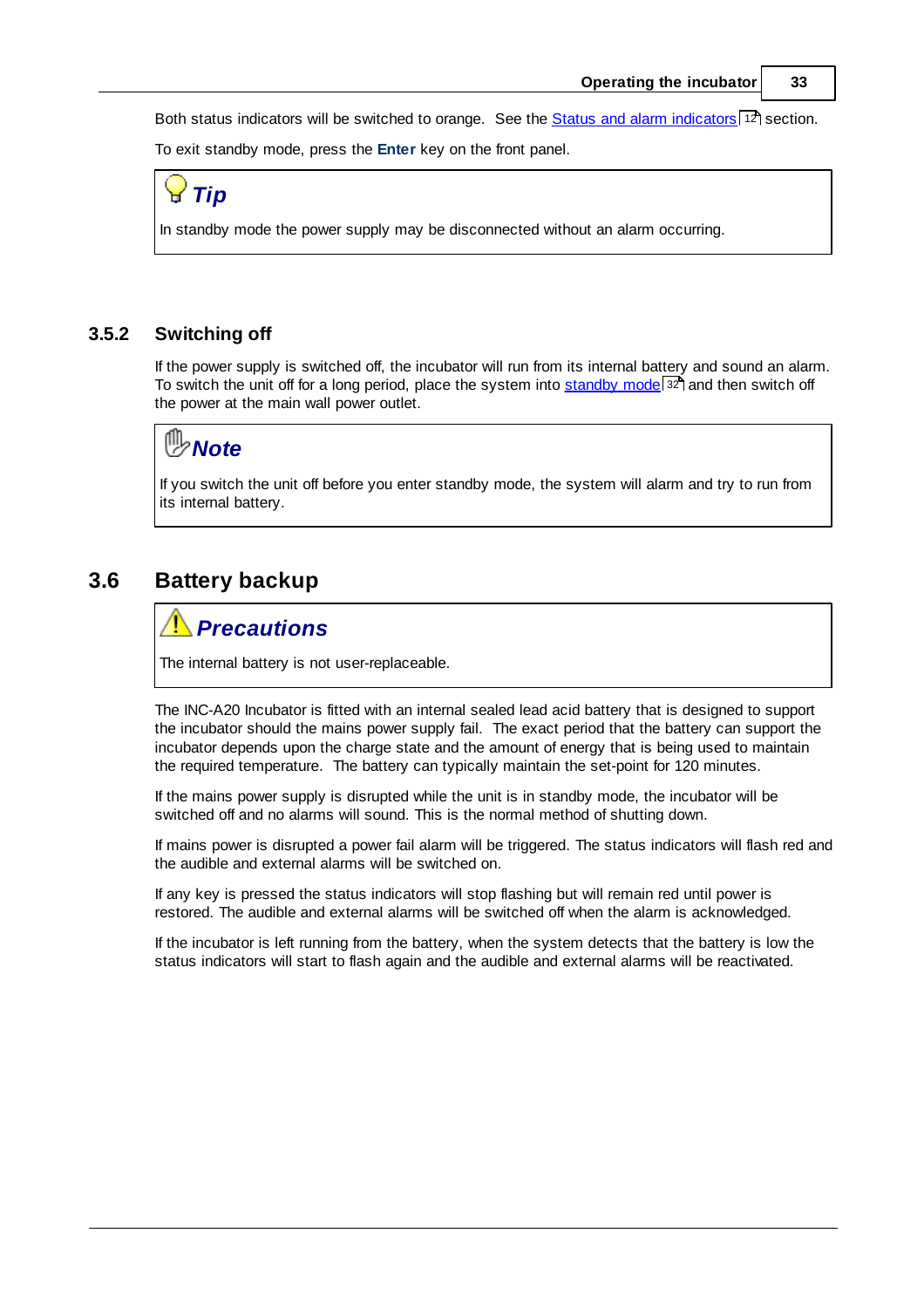## *Warning*

- · If left running on a low battery the incubator will automatically switch off without further warning when the battery is exhausted. The period between detection of a low battery and switching off may be less than 2 minutes.
- · If the battery has been discharged, it will no longer be able to support the incubator until it has become fully charged again. This can take up to 24 hours.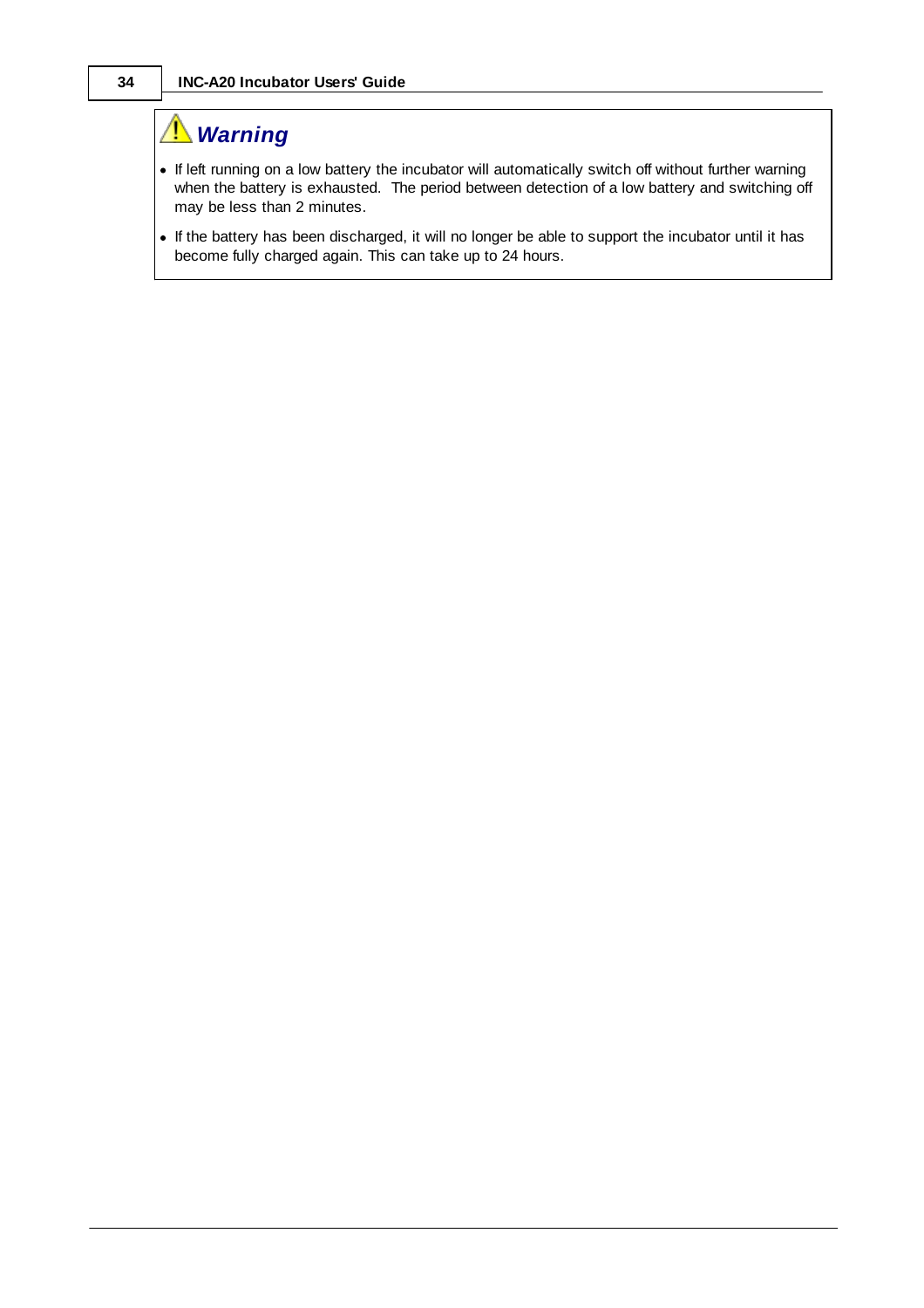**Routine maintenance and troubleshooting**

# **Section IV**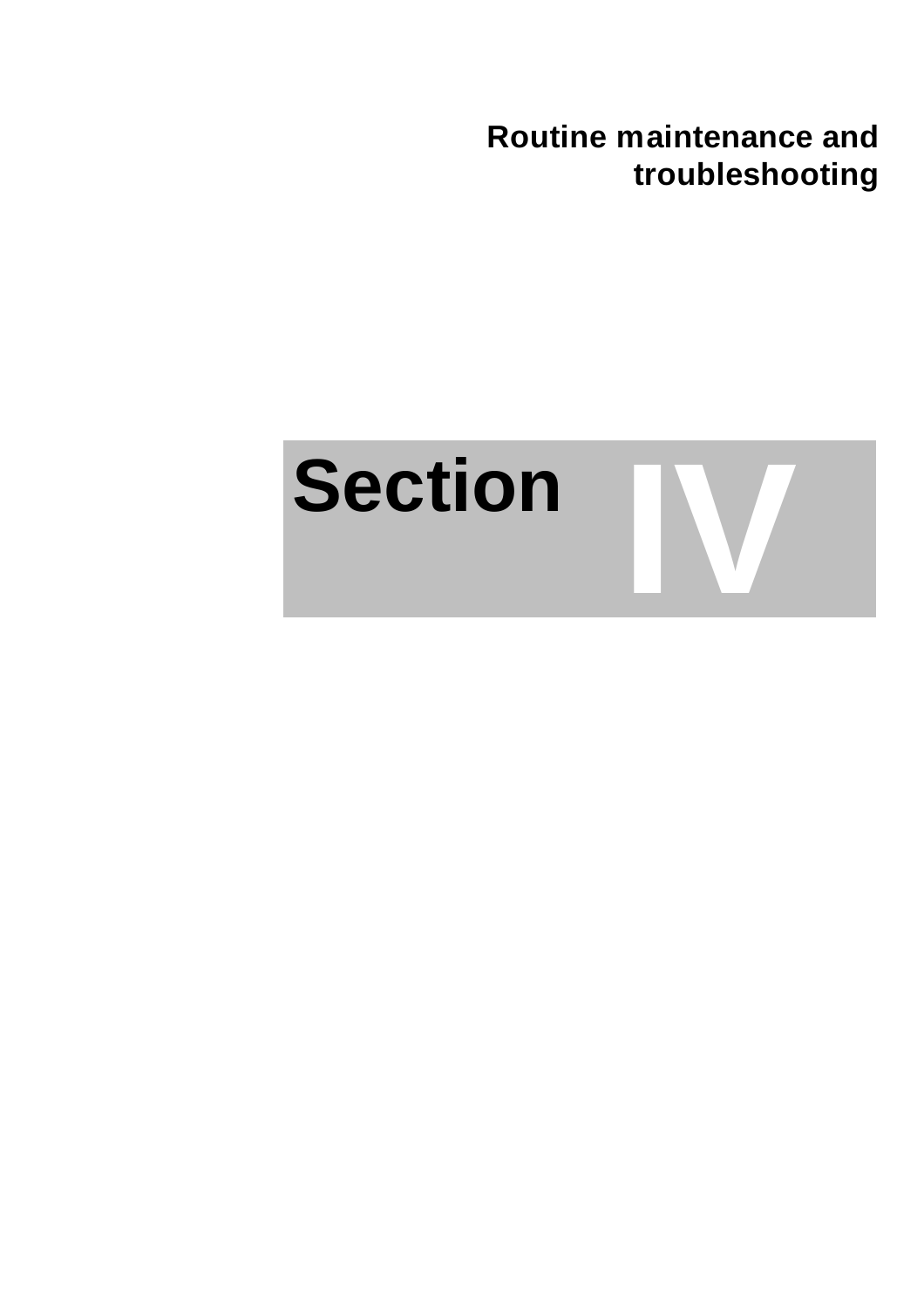## **4 Routine maintenance and troubleshooting**

## **Precautions**

- Switch off the incubator and disconnect the mains supply before cleaning. See **[Switching](#page-36-0) off** 33.
- · The connector from the mains lead to the power supply is the main disconnect device. In the event of a fault occurring that requires the power to be disconnected immediately, disconnect the mains lead from the power supply or switch off at the mains wall power outlet.

## **4.1 General cleaning**

## *Warnings*

· Bleaches are corrosive and may damage sensitive components and metal surfaces within the chamber.

## *Precautions*

- Switch off the incubator and disconnect the mains supply before cleaning. See **[Switching](#page-36-0) off**<sup>33</sup>.
- · Always allow the unit to dry fully before reconnecting the mains supply.
- · Note that disinfectants are potentially hazardous to health. Ensure that you obtain a material safety data sheet (MSDS) before use and follow the instructions contained therein.
- · The person responsible for the equipment must ensure that:
	- o the unit is decontaminated if hazardous material is spilt onto or into the equipment.
	- $\circ$  only cleaning and disinfecting materials compatible with the equipment are used. Incompatible materials may cause a hazard by reacting with the equipment or materials contained within.

These instructions are for the exterior of the device only.

Clean the incubator periodically with a damp cloth and sterile water or 70% isopropyl alcohol.

Clear the gas vents at the rear of the incubator using a clean miniature bottle brush or clean 'pipecleaner' wetted with sterile water or 70% isopropyl alcohol. Always push the brush or 'pipe-cleaner' from the inside of the chamber through to the exterior to avoid introducing contamination into the chambers. If in doubt, clean and disinfect the chambers after clearing the ports; see [Cleaning](#page-40-0) and [disinfecting](#page-40-0) the chambers। अ1े.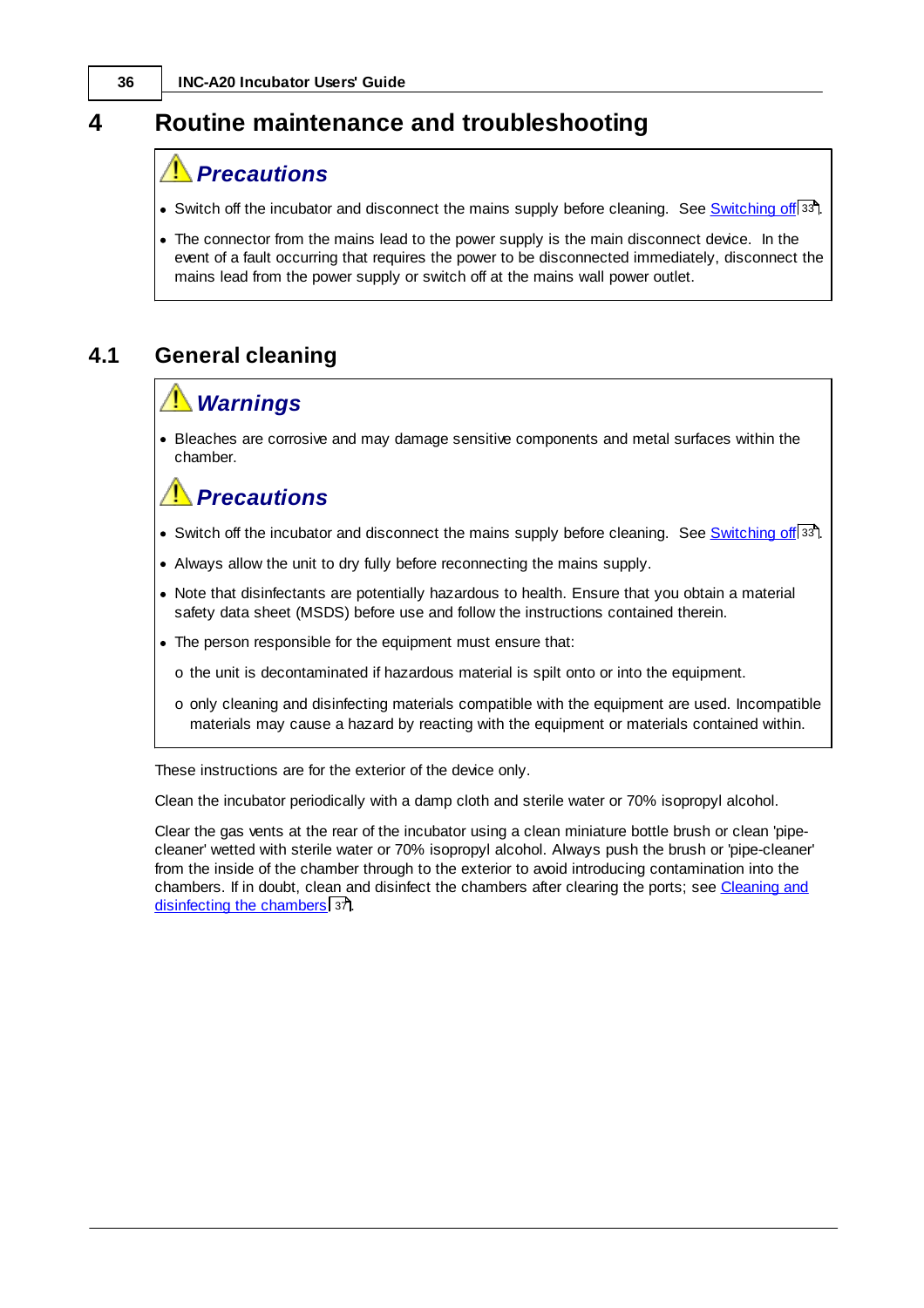

*1. Gas vents*

Clean the external monitoring ports using a miniature bottle brush or 'pipe-cleaner' wetted with sterile water\_or 70% isopropyI alcohol. See the <u>External [monitoring](#page-13-0) ports</u>I <sup>10</sup>l section.

Allow the unit to dry fully before reconnecting the mains supply.

#### <span id="page-40-0"></span>**4.2 Cleaning and disinfecting the chambers**

## *Warning*

- Switch off the incubator and disconnect the mains supply before cleaning. See **[Switching](#page-36-0) off**<sup>33</sup>.
- · Always allow the unit to dry fully before reconnecting the mains supply.
- · Note that disinfectants are potentially hazardous to health. Ensure that you obtain a material safety data sheet (MSDS) before use and follow the instructions contained therein.
- · The person responsible for the equipment must ensure that:
	- o the unit is decontaminated if hazardous material is spilt onto or into the equipment.
	- $\circ$  only cleaning and disinfecting materials compatible with the equipment are used. Incompatible materials may cause a hazard by reacting with the equipment or materials contained within.

#### **Cleaning**

- 1. Remove gross spill by wiping with a disposable wipe. Discard used wipe safely.
- 2. Spray the surface with sterile water.
- 3. Allow to soak for 2 min at room temperature to soften any dried on material.
- 4. Remove the water with a clean non-linting cloth (gauze). Use cotton buds or swabs where necessary to ensure contact is made with all grooves and corners of the surface plate.
- 5. Repeat steps 2, 3 and 4, three more times.
- 6. Visually inspect the surface to ensure that all visible soil has been removed.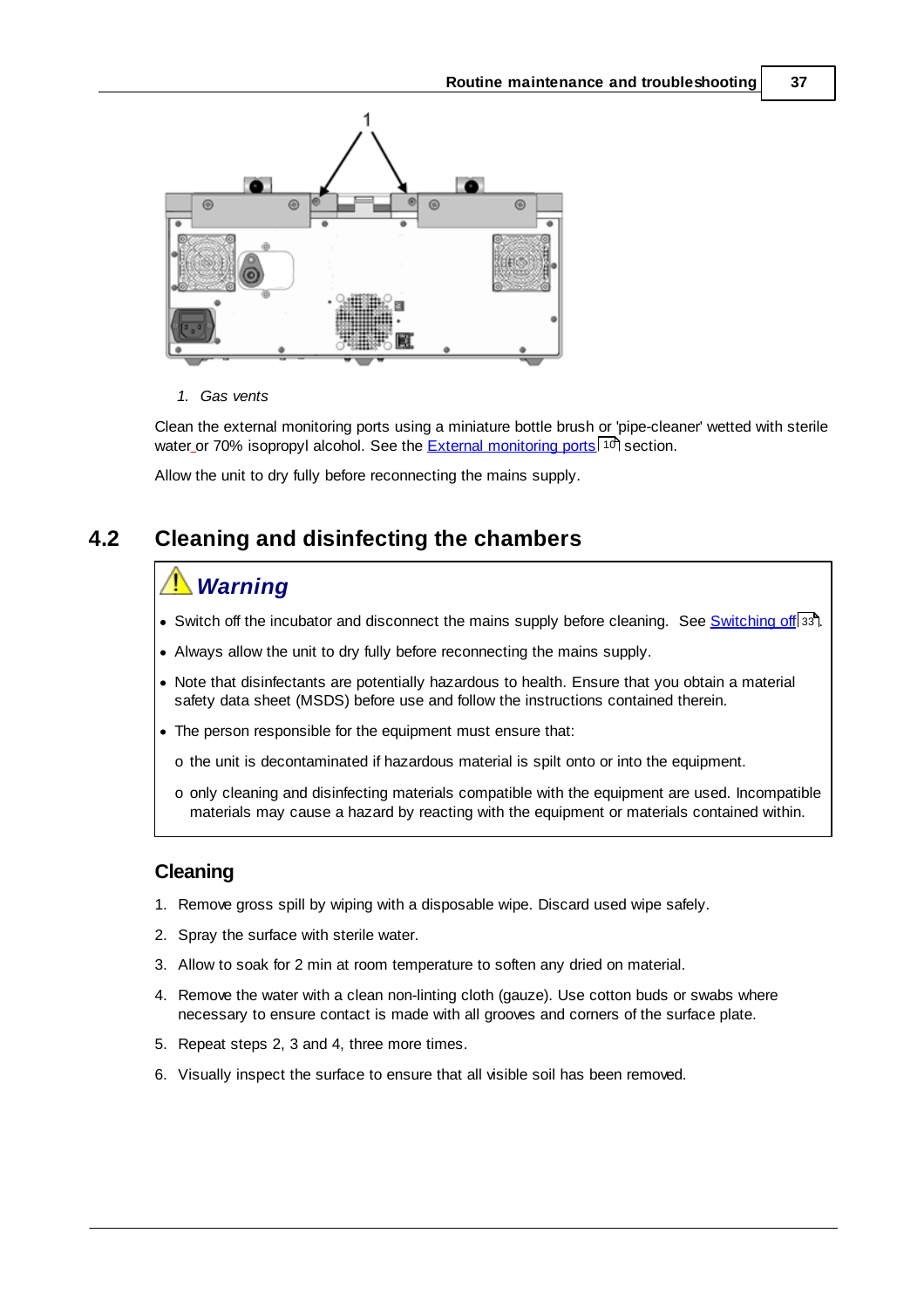#### **Disinfection**

- 1. Prior to disinfection, the incubator must first be cleaned by following the cleaning procedure above.
- 2. Spray the surface with isopropyl alcohol at 70% v/v dilution.
- 3. Allow to soak for 15 mins at room temperature.
- 4. Remove the disinfectant with a clean non-linting cloth (gauze). Use cotton buds or swabs where necessary to ensure contact is made with all grooves and corners of the surface plate.
- 5. Wipe the surface over with sterile water and a clean non-lint cloth to remove any residual fluids. Use cotton buds or swabs where necessary to ensure contact is made with all grooves and corners of the surface plate.
- 6. Leave the unit to dry until all residual cleaning fluids have evaporated.

#### **4.3 Safety testing**

## *Precautions*

- · The INC-A20 Incubator is classified as electrical Class 1 equipment and must be earthed for safe operation.
- · Repetition of potentially damaging high-voltage flash tests should be avoided.

The INC-A20 Incubator and the mains connecting cord should be regularly checked by suitably trained personnel, using a Portable Appliance Tester or similar equipment, to ensure adequate earth bonding.

The earth continuity of the mains installation must also be regularly inspected by the person responsible for the installation.

All mains leads should be checked for signs of damage and replaced if necessary.

All gas joints should be checked for leaks using soapy-water and looking any sign of any bubbles. Leaking joints should be corrected as described in the section, <u>[Connecting](#page-19-0) the gas supply</u> । क्षे

#### **4.4 Battery testing**

The battery should be tested every 4 months.

Ensure that the incubator has been running for at least 24 hours.

With the incubator in normal run mode, disconnect the mains supply.

Acknowledge the power fail alarm and then confirm that the incubator can run under battery backup for 30 minutes.

At the end of 30 minutes, reconnect the mains supply.

Note that the available hold-up time following the test will have been reduced and it may take up to 24 hours for full capacity to be restored.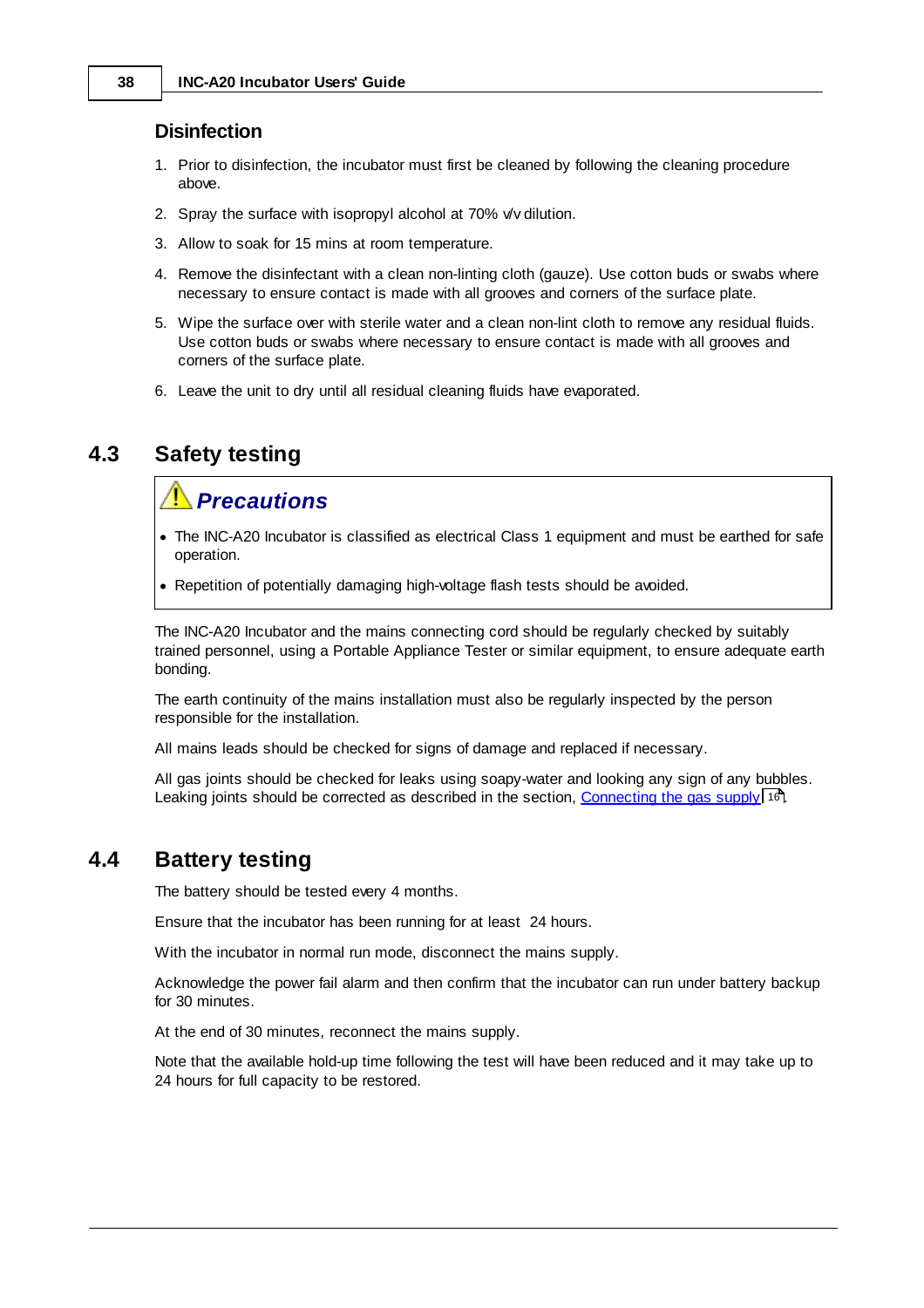#### <span id="page-42-0"></span>**4.5 Running a system test**

The INC-A20 Incubator includes a test mode which allows a quick system check to be run. To change or view a calibration offset, select **Test system** from the main menu.



Then press **Enter** to start the test.

You will need to enter a valid password to initiate the test.

If your password is correct a warning message will be displayed..



The tests will result in alarms being sounded. You should ensure that all appropriate personnel are aware that these alarms are to be expected. If you do not want to proceed with the test use the cursor keys to select **Exit**.

*Tip*

The unit will pause after each test and provide the options to **Continue** or **Exit**.

To continue with the test select **Continue** and press the **Enter** key.

A test pattern will be shown on the top line which can be used to detect a faulty line.

Select **Continue** to move to the next test.

Another test pattern will be shown, this time on the bottom line.

Select **Continue** to move to the next test.

The alarms will now be tested. Both status indicators should flash red, the internal alarm should sound and an external alarm, if fitted, should also sound. The display will show the following message.



Press any key to clear the alarm message.

The display will show the following alarm message.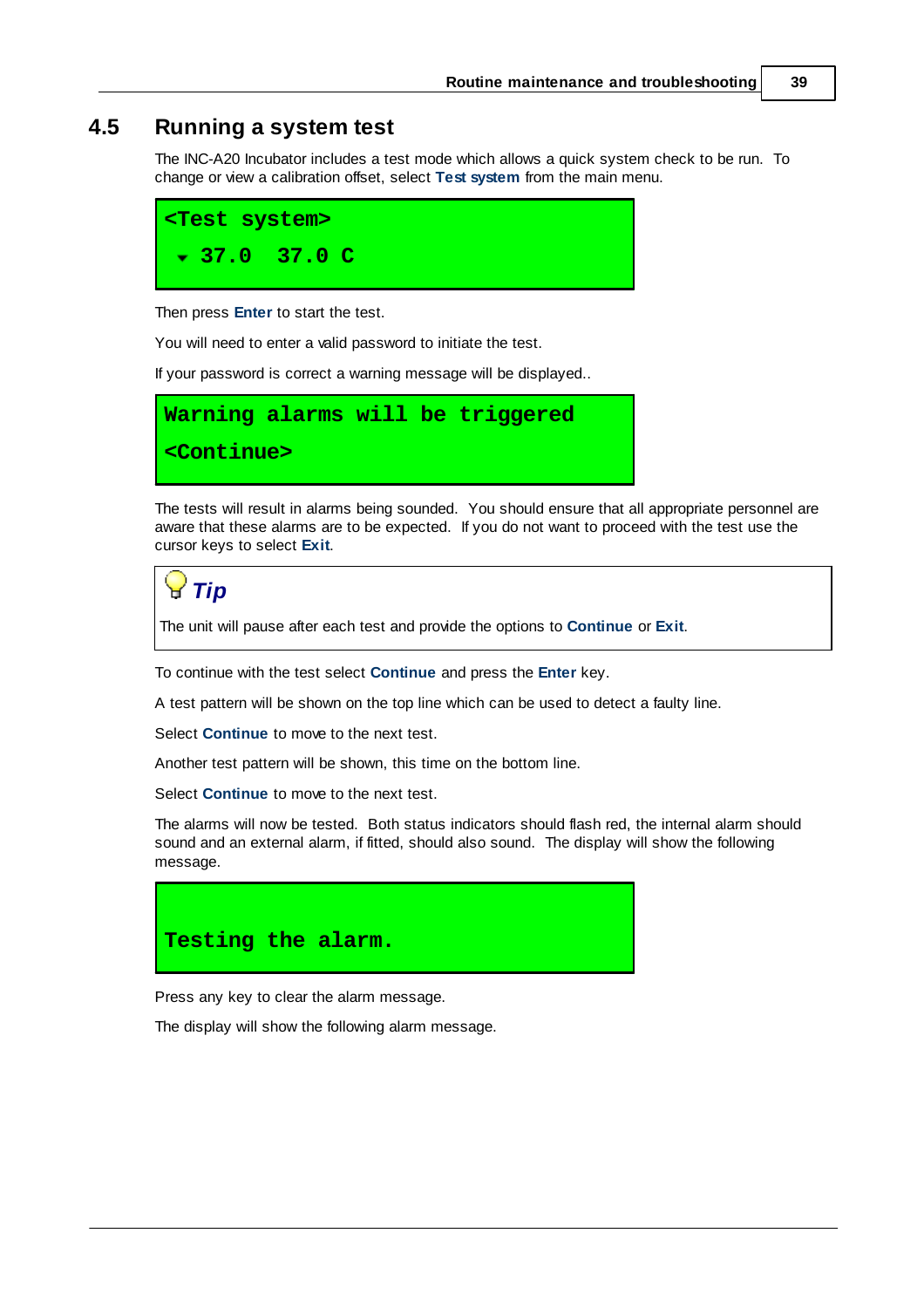```
An alarm has been triggered.
```
**<Continue>**

Select **Continue** to move to the next test.

The display will then present an optional EMC test.

## *Note*

The EMC test will switch off the gas control and temperature control circuits. This test is only intended to be run by service personnel. You should normally select **Exit** at this point to terminate any further tests.



Select **Continue** to start the test.

The status indicators will go orange and the display will change to its EMC monitoring mode.

```
Running EMC - chambers OFF.
<Continue>
```
Select **Continue** to move to end the test.

The results of the test will be displayed.



Pressing **Continue** again will end the tests and return to the main display.

#### <span id="page-43-0"></span>**4.6 Calibration**

The INC-A20 Incubator should be calibrated annually. There are a number of calibration offsets that can be adjusted to correct errors in the measurement system. Refer to the sections [Temperature](#page-44-0) [calibration](#page-47-0)<sup>| 41</sup> and Flow calibration<sup>| 44</sup> for details on how to determine the correct offsets.

To change or view a calibration offset, select **Configure** from the main menu and then use the cursor keys to select **Calibration offsets**.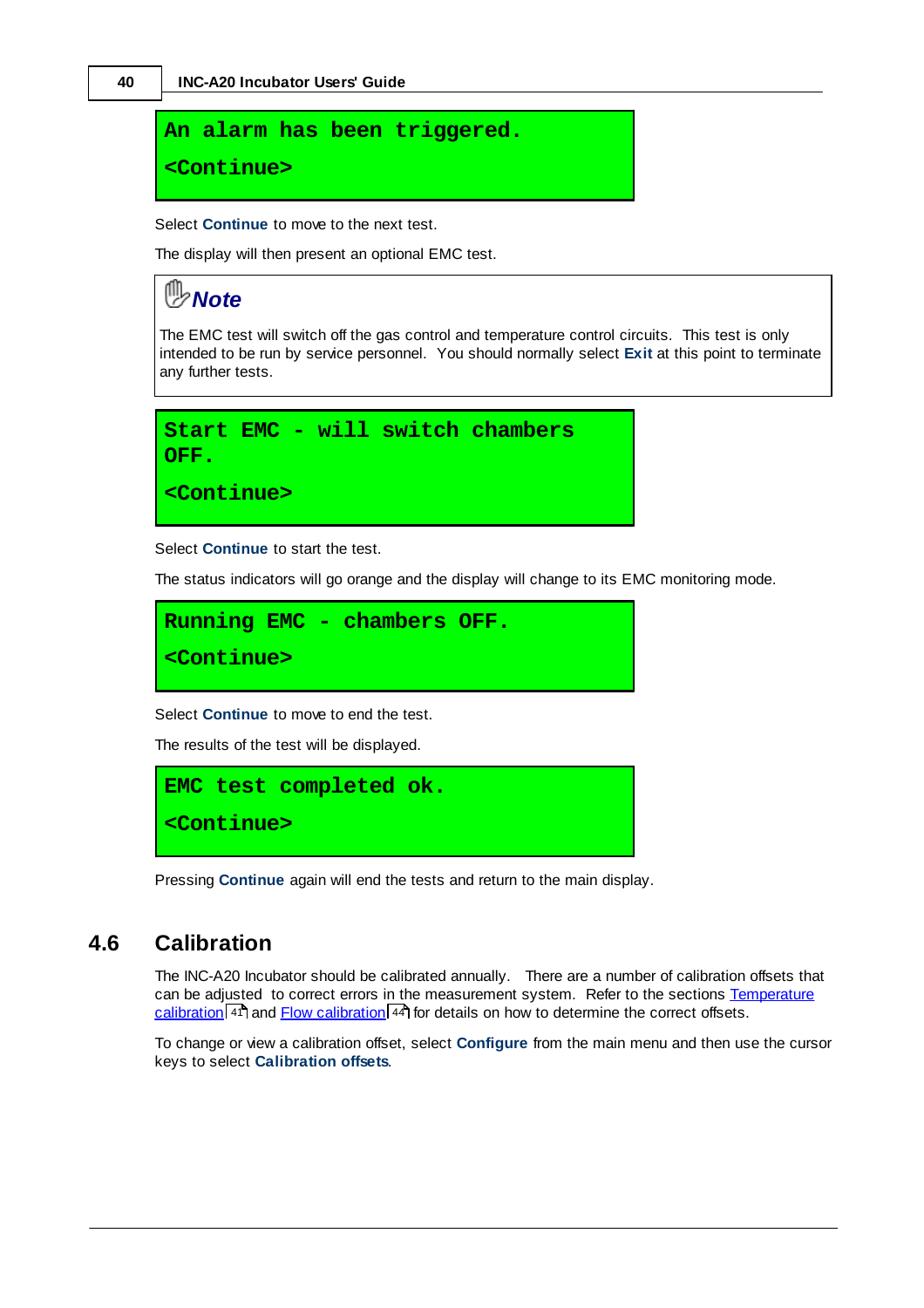## **Calibration offsets <Top left temp C>**

Use the cursor keys to select the setting that you want to adjust and press **Enter** when the required parameter is selected.

There are 6 temperature settings that can be modified:

- · **Cal offset top left temp**
- · **Cal offset top right temp**
- · **Cal offset bottom left temp**
- · **Cal offset bottom right temp,**
- · **Cal offset centre temp**

and 6 flow settings:

- · **Low flow cal at mL/min**
- · **Cal offset low flow cal mL/min**
- · **Mid flow cal at mL/min**
- · **Cal offset mid flow cal mL/min**
- · **High flow cal at mL/min**
- · **Cal offset high flow cal mL/min**

Use the keys to edit the value as described in the section <u>[Editing](#page-11-0) values</u>I 8 .

To leave the menu, use the cursor keys to select **Cancel** and press **Enter**.

#### <span id="page-44-0"></span>**4.6.1 Temperature calibration**

To check the temperatures you will need a calibrated temperature probe and suitable digital thermometer, hereafter called the reference probe. The reference probe should have an accuracy better than  $\pm$  0.05 °C. The probe dimensions must meet the requirements for a remote PT100 sensor as defined in the <u>[Monitoring](#page-61-0)</u>l 58 section.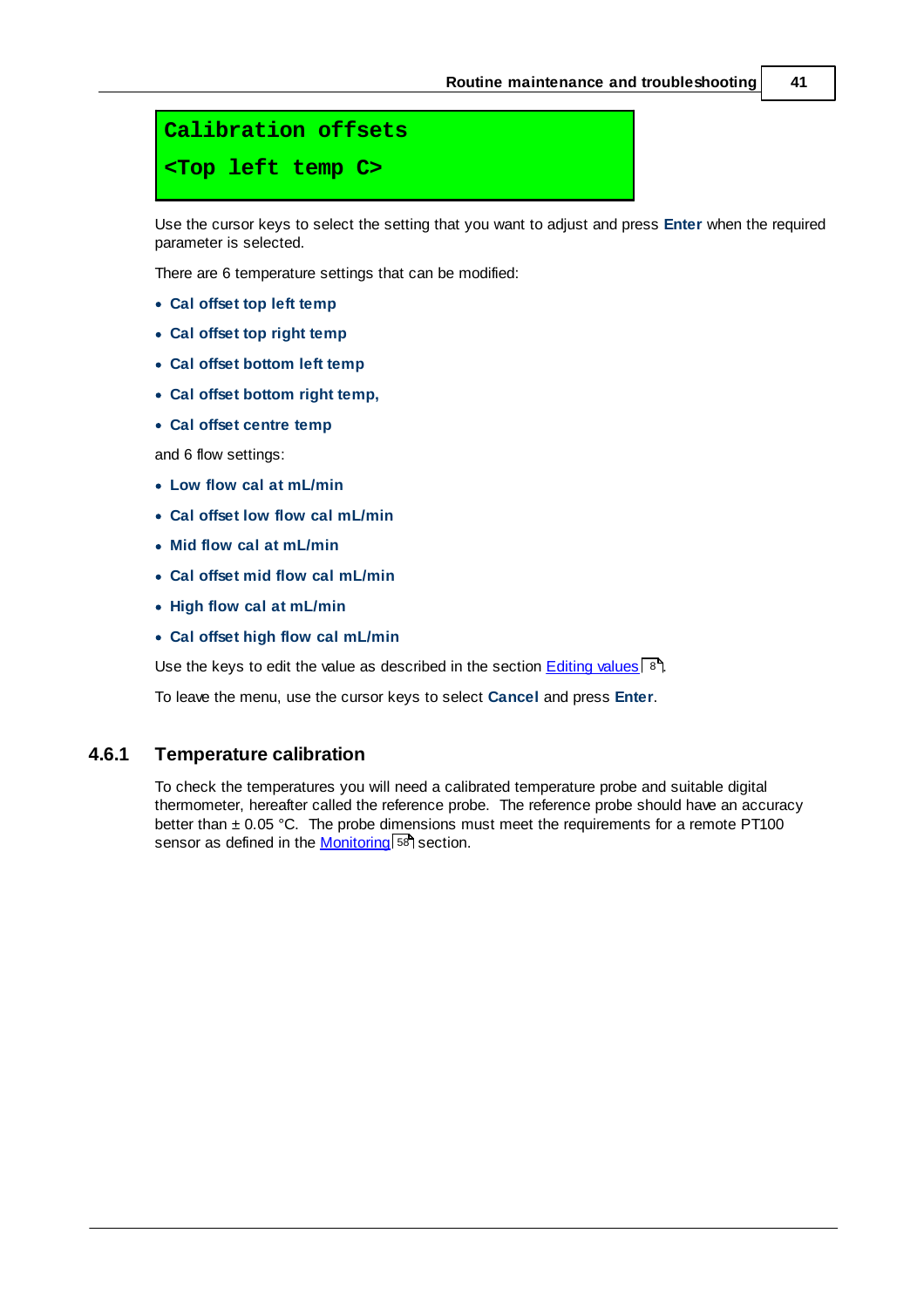

- *1. Lid monitoring port*
- *2. Base rear monitoring port*
- *3. Base front monitoring port*

Allow the system to stabilise for at least 1 hour after switching on or after a set-point change before calibrating.

Use the reference probe to measure the temperature of the lid and the base using the monitoring ports. For calibration purposes the average of the front and rear ports should be used for the base. The front and rear ports should be within  $\pm$  0.2 °C of each other. If they are outside these limits, contact your distributor.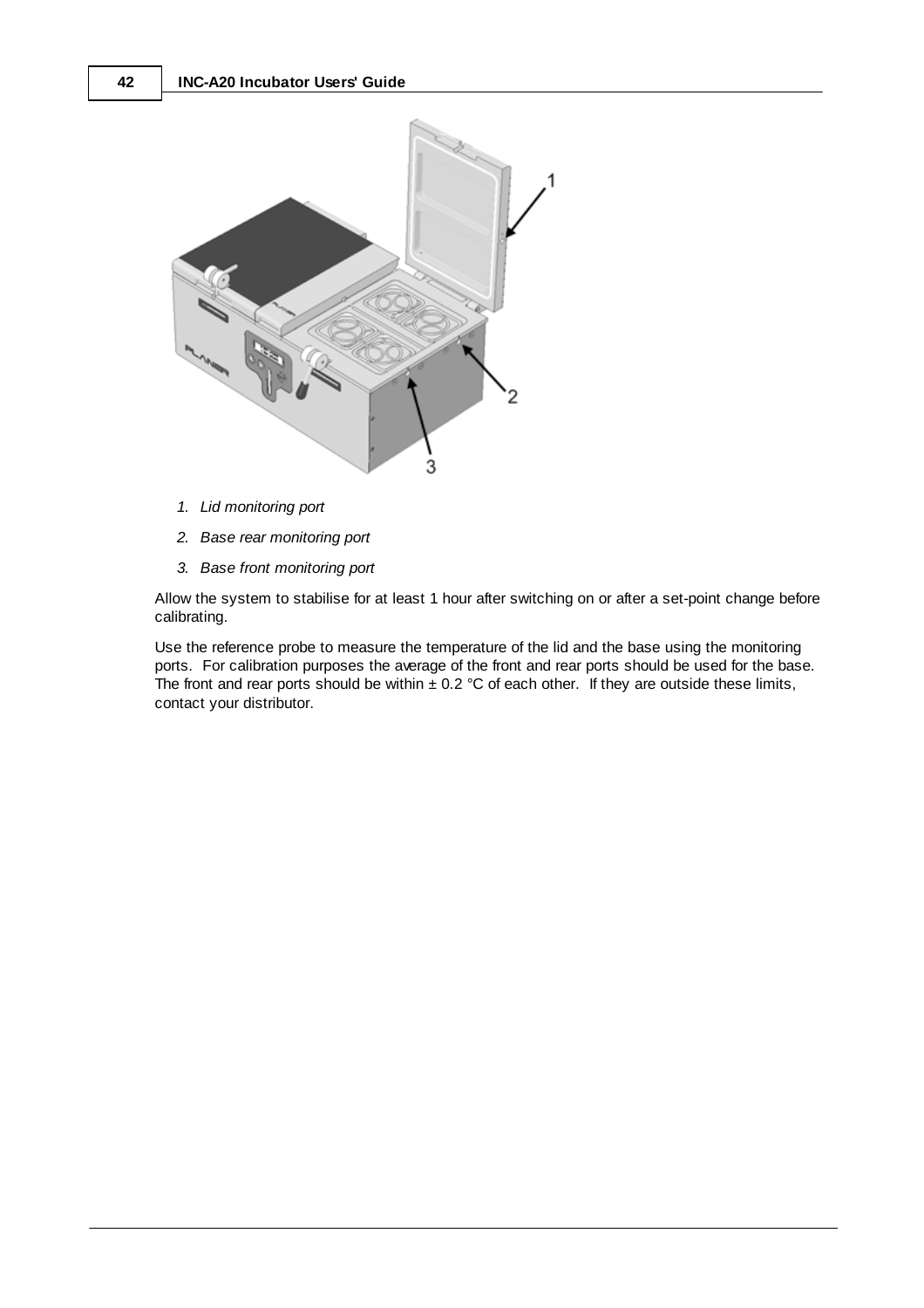The centre chamber should be checked by placing the reference probe on the left-hand side of the centre chamber so that its measuring region is positioned at the location shown below. The positions X and Y are measured relative to the tube-guide pivot pin;  $X = 50 \pm 5$  mm and Y =  $35 \pm 5$ mm. The probe may be temporarily taped in position.



*Centre chamber measurement position*

The probe should be gently pressed against the side wall and sheltered from ambient air disturbances by placing an expanded-polystyrene block between the right-hand side of the chamber and the probe as shown below.



*Expanded-polystyrene block location*

Change the display mode, see <u>[Changing](#page-33-0) the display mode</u>l <sup>ვ</sup>ী, to show the set-points for the left base, right base, left lid, right lid and centre chamber.

The error may be calculated by subtracting the measured temperature from the associated set-point. i.e in the following equation SP refers to the set-point and MV (measured variable) to the measured temperature.

error = SP - MV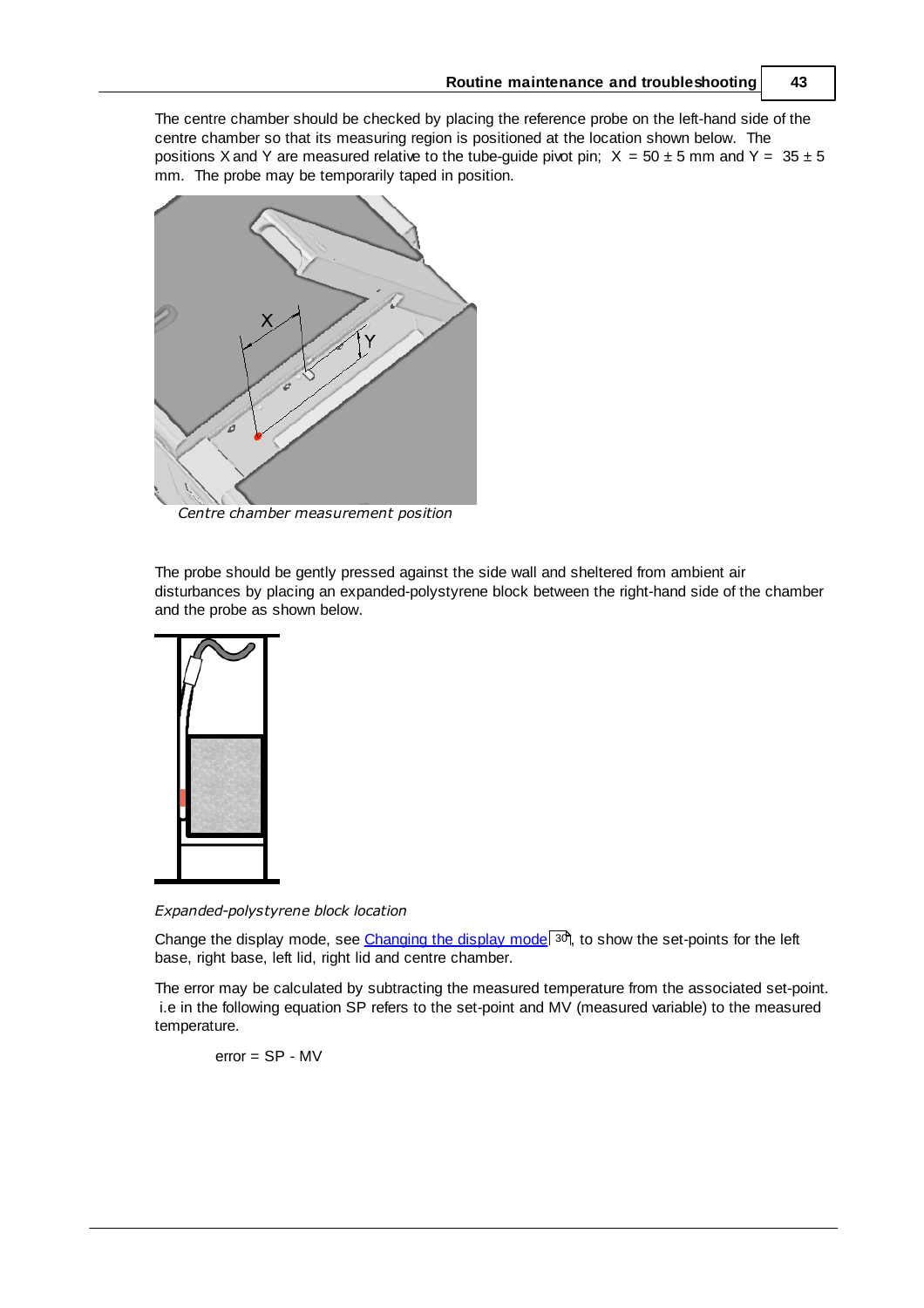If the magnitude of the error is less than 0.1 °C no change is necessary. If a correction is to be applied, adjust the calibration offset as follows.

Locate the current offset value as described in the **[Calibration](#page-43-0)** 40 section.

Note the error must subtracted from the current offset. i.e

new offset = current offset - error.

Change the current value to the new offset and then select **OK** and press **Enter** to save the changes. More information on editing values is given in the section **[Editing](#page-11-0) values** 8<sup>9</sup>.

#### <span id="page-47-0"></span>**4.6.2 Flow calibration**

To check the flow you will need a flow meter with an accuracy at the calibration points better than ±5% or ±1.5 mL/minute, whichever is the greater, and an inlet pressure requirement of less than 0.08 bar at 360mL/min.

Set the INC-A20 Incubator into the change gas tubing mode - see <u>[Changing](#page-32-0) the gas tubing</u>l 29ो.

Disconnect the tubing from the gas port at the rear of the centre chamber. See the [central](#page-13-1) <u>[chamber](#page-13-1)</u>| 10].



*1. Gas filter fitted to luer-lock gas port*

Connect the flow meter to the gas port.

Exit the gas tubing change mode to revert to normal control.

The flow recorded by the flow meter should be seen to switch high and low according to the bleed on and off times. See <u>[Setting](#page-29-0) the gas flow</u> 2ी. If the bleed flow on-time is too short to allow the flow meter to stabilise, the time may need to be extended.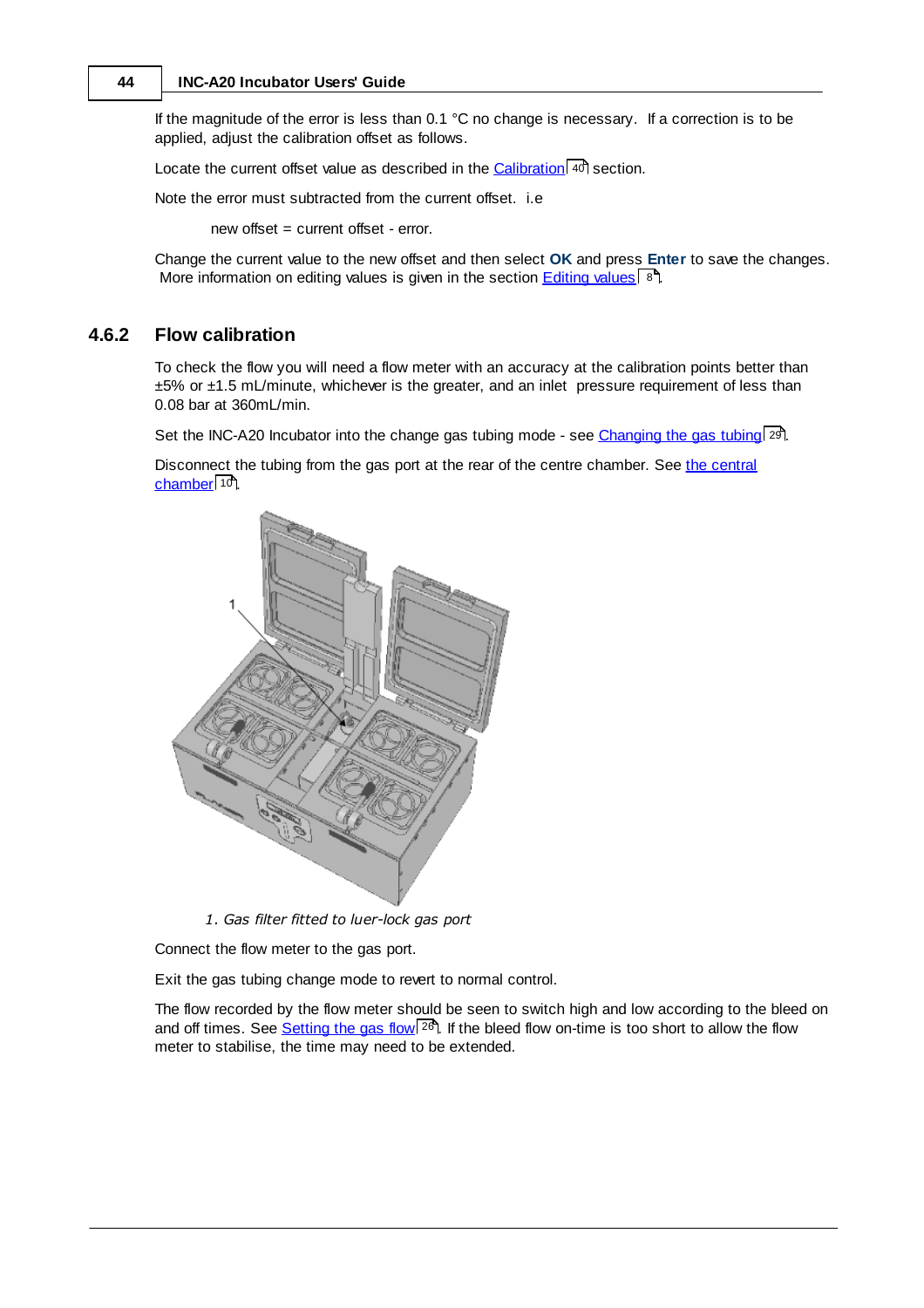The unit allows three-point calibration for low, medium and high flows. These equate to the Bleed low flow, Bleed high flow and Purge Flow levels.

Use the flow meter to record the actual flow rate during the bleed off-time, and the bleed on-time. Open and shut the lids to force a gas purge and then record the actual flow during the purge. You should now have 3 readings providing the actual flow during each of the 3 states.

Change the display mode, see [Changing](#page-33-0) the display model <sup>30</sup>, to show the set-point for the flow. Record the associated flow set-point for each of the 3 flow states.

The error may be calculated by subtracting the measured flow from the set-point, i.e. in the following equation SP refers to the set-point and MV (measured variable) to the measured flow.

error = SP - MV

If the error is less than 0.1 mL/minute no change is necessary. If a correction is to be applied, adjust the calibration offset as follows.

Locate the current cal offset value as described in the **[Calibration](#page-43-0)** 40 section.

Locate the current offset value as described in the **[Calibration](#page-43-0)** 40 section.

Note the error must subtracted from the current offset, i.e.

new offset = current offset - error.

The uncorrected flow rate that was being measured internally by the incubator should be calculated by subtracting the current offset from the SP value.

uncorrected value = SP - current offset

For each flow state, change the offsets, **Cal offset Low flow mL/min**, **Cal offset Mid flow mL/min** and **Cal offset High flow mL/min** to the associated **new offset** values calculated above and then select **OK** and press **Enter** to save the changes.

In addition, for each flow state, change the associated calibration points, **Low flow cal at mL/min**, **Mid low cal at mL/min** and **High flow cal at mL/min** to the associated **uncorrected value** calculated above and then select **OK** and press **Enter** to save the changes.

More information on editing values is given in the section [Editing](#page-11-0) values! 8°1.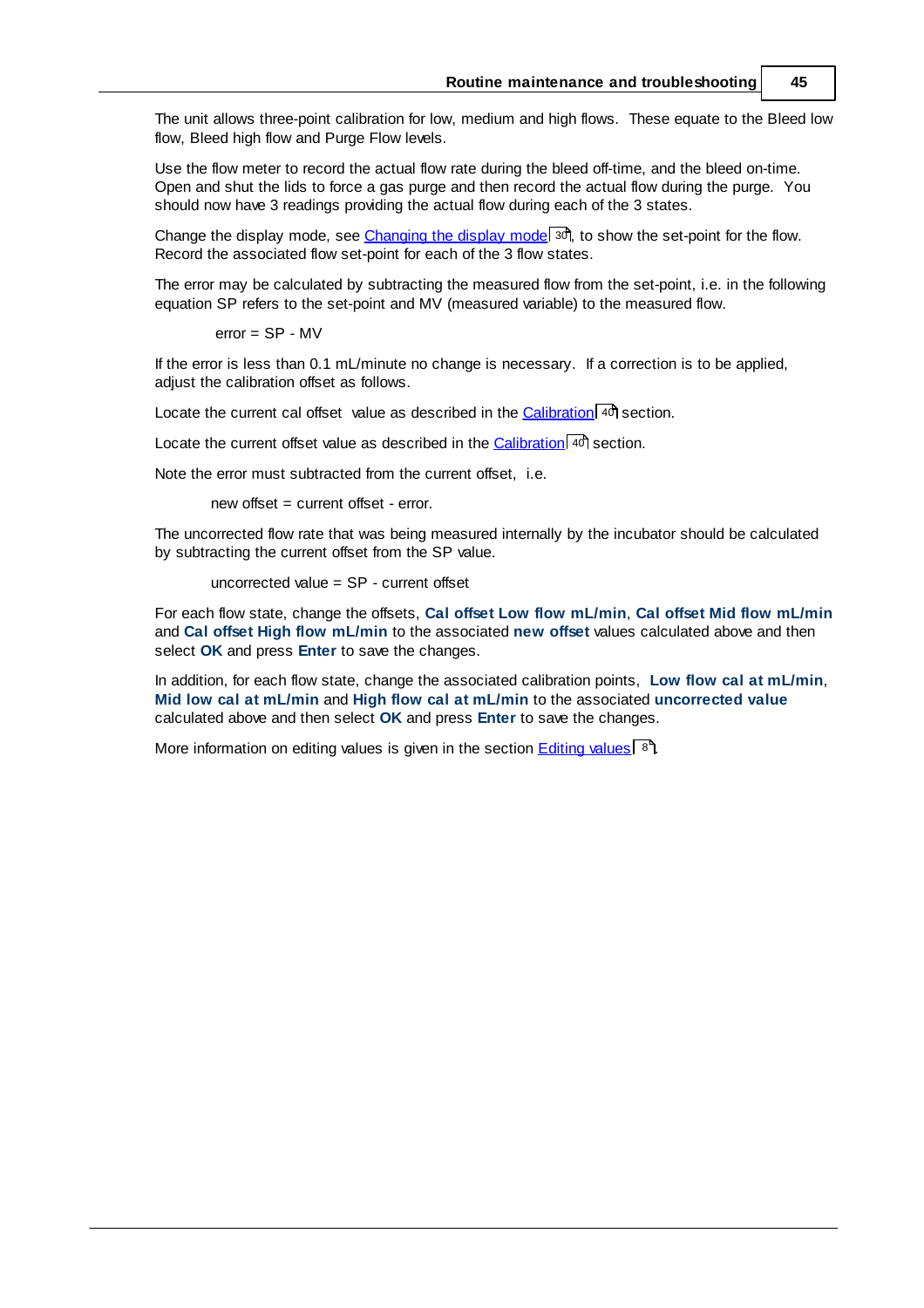## **4.7 Troubleshooting**

Should any problem persist please contact your distributor for assistance.

| Fault                    | Possible cause                                                              | <b>Corrective action</b>                                                                              |
|--------------------------|-----------------------------------------------------------------------------|-------------------------------------------------------------------------------------------------------|
| Display is not on.       | The backlight may be off<br>indicating that the unit is in<br>standby mode. | None- this is normal if standby<br>mode is selected. See the<br>Standby mode <sup>[32]</sup> section. |
| Temperature error occurs | Room ambient temperature<br>may be too close to the set-<br>point.          | Check the room ambient and<br>refer to the control<br>specification 54.                               |
|                          | The set-point may have been<br>adjusted by a large value.                   | Allow time for the temperature<br>to settle.                                                          |
|                          | Check that the set-point is<br>within specification.                        | Refer to the control<br>specification 54.                                                             |
| Flow errors occur        | Check the gas pressure is<br>correct.                                       | Refer to the gas connections 55                                                                       |
|                          | Check that the gas tubing in<br>the centre chamber is not<br>kinked.        | See Installing the gas tubing 17                                                                      |
|                          | Check that the gas filter has<br>not become wetted.                         | See <b>Installing the gas tubing</b> 17                                                               |
|                          | Check that the set-point is<br>within specification.                        | Refer to the control<br>specification 54.                                                             |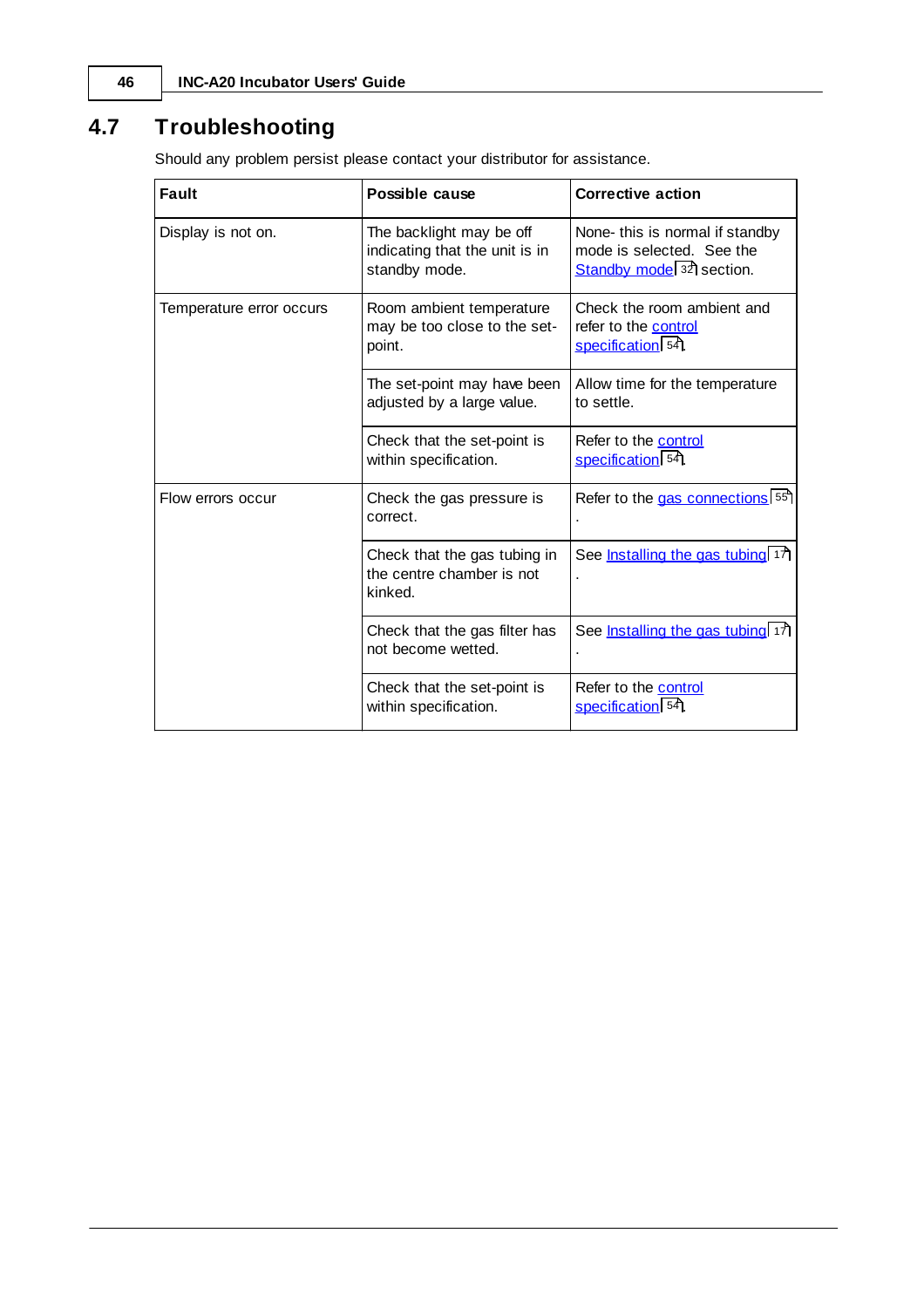#### **4.7.1 Resetting the system**

The system includes an internal watchdog so that should the system stop running for any reason, the device will automatically restart. In the unlikely event that it is necessary to reset the processor, locate the reset switch at the rear of the incubator.



*1. Reset switch*

The switch is recessed behind a small hole to prevent accidental operation.

Depress the switch using the tip of a ball-point pen or similar object.

Keep it depressed for 1 second and then release. The processor will then restart.

#### **4.8 Returning for service**

Should the INC-A20 Incubator need to be sent back to Planer Limited for repair, or if the unit is to be inspected, maintained or repaired on-site by Planer Limited, the <u>Safety [Declaration](#page-75-0) form</u>I 72 must be completed.

#### **4.9 Disposal**



- · Do not dispose of with general waste.
- · Ensure that the system has been cleaned as necessary to ensure that it is safe to handle and service and is free from any biohazard or toxic materials.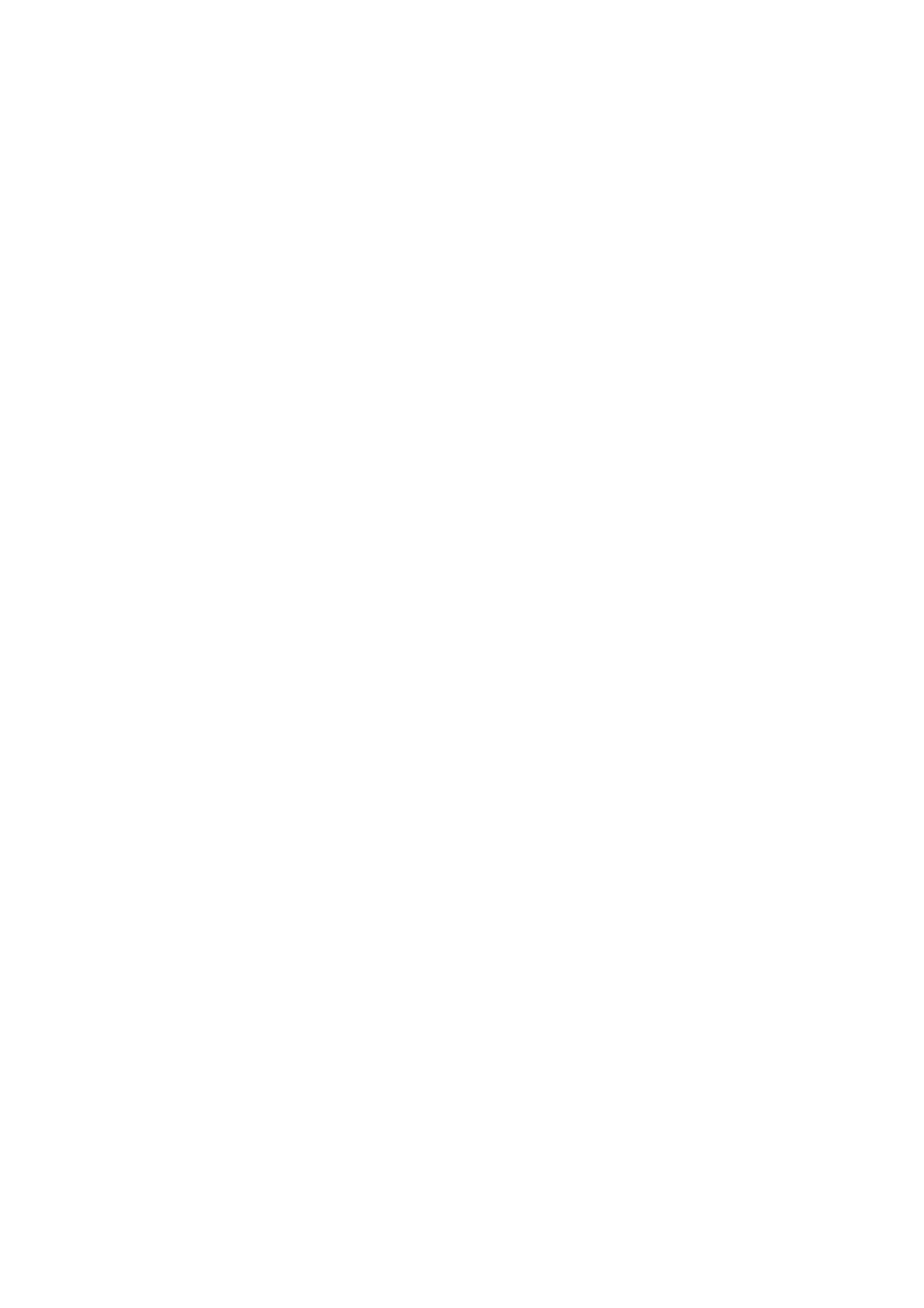**Additional information**

## **Section**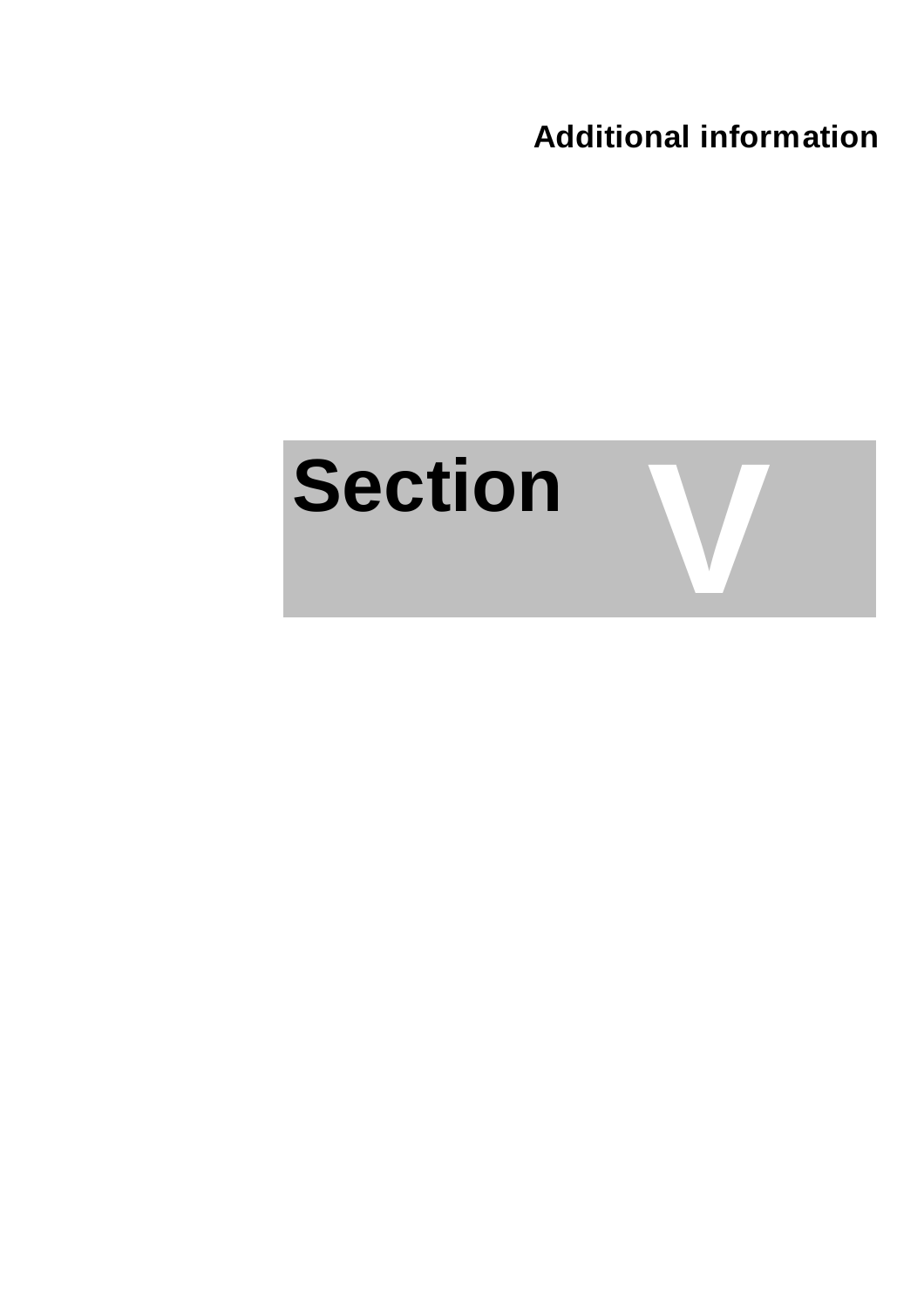## **5 Additional information**

#### **5.1 Main menu**

When the system enters its main operating mode a number of options are available from the menu. Many of these options are not required for normal day to day use. The full list of options is shown below.

| <b>Menu option</b> | <b>Notes</b>                                                                                                                                          |
|--------------------|-------------------------------------------------------------------------------------------------------------------------------------------------------|
| Display mode       | See Changing the display mode 30.                                                                                                                     |
| Change gas tubing  | See See Changing the gas tubing 29.                                                                                                                   |
| Configure          | From this option key operating parameter and calibration<br>information can be set. See Configuring the control parameters 25<br>and Calibration 40ी. |
| Test system        | This function allows a system test to be performed. See <b>Running</b><br>a system test 39.                                                           |
| Set password       | See Setting the password 23.                                                                                                                          |
| Reset password     | See Setting the password 23.                                                                                                                          |
| Modbus mode        | Allowing network write access 71.                                                                                                                     |
| Standby            | See Standby mode 32.                                                                                                                                  |

#### **5.2 Pulsed flow**

The incubator has two gas flow modes: bleed and purge. The gas is normally fed to the chambers at a rate determined by the bleed low-flow rate and bleed high-flow rate.

## *Note*

The bleed low-flow, bleed high-flow and purge rates are fixed and cannot be adjusted from the front panel. They can be adjusted by a Service Engineer via the Modbus interface. See Modbus [address](#page-62-0) [map](#page-62-0)l ss). The default values for these settings are 20 mL/minute, 60 mL/minute and 360 mL/minute respectively. Flow measurements are normalised to 0 C , 50% RH and 1 bar and refer to the total flow into the incubator. Each chamber receives 50% of the total flow.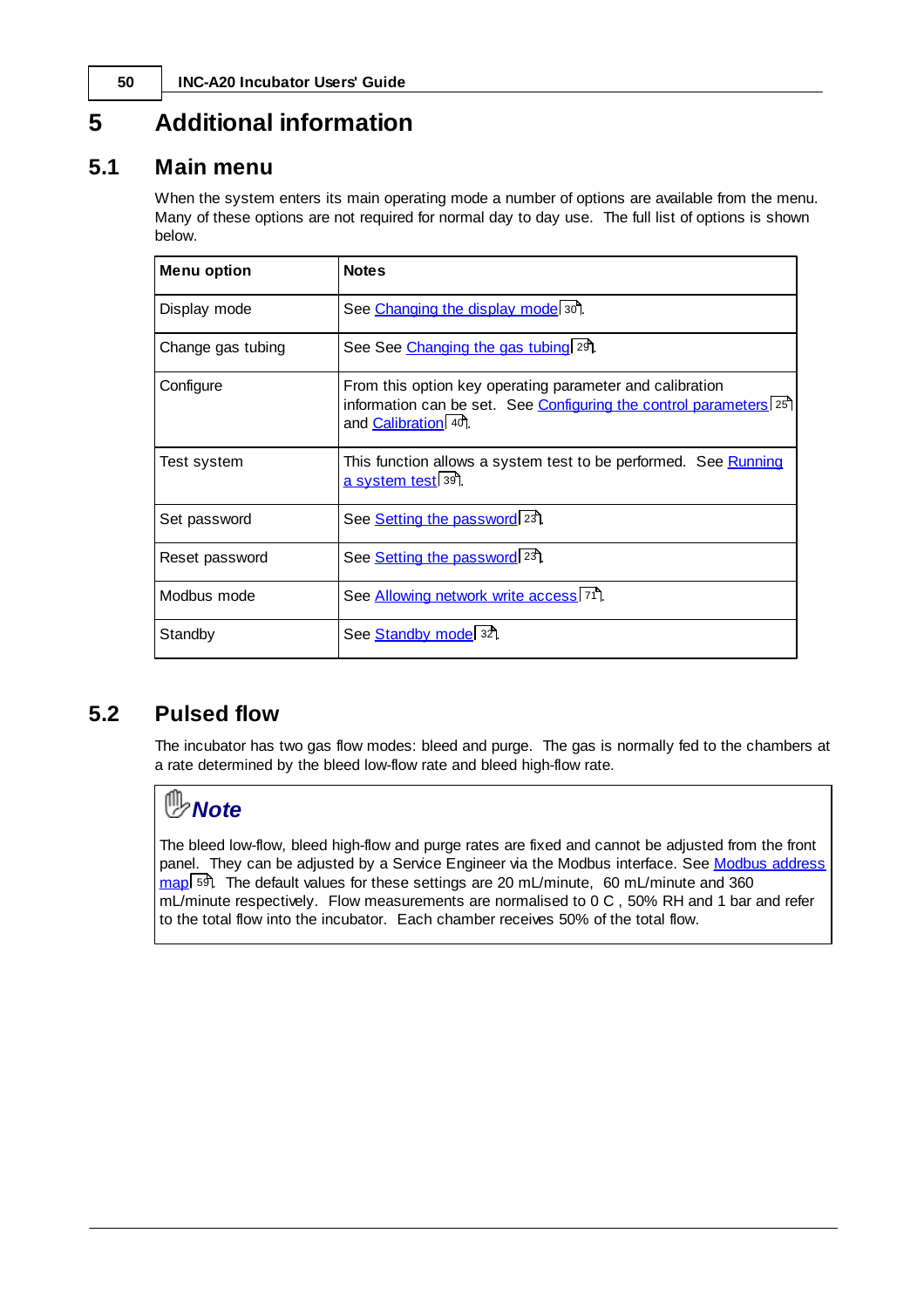The gas supply is continuously switched from a low to high flow according to a duty cycle defined by the bleed gas on-time and off-time. The gas flow is maintained when either lid is opened. When either lid is moved from a open state to closed, the system provides gas at a flow rate defined by the purge gas flow rate for a period defined by the purge duration, after which the system reverts to the normal pulsed pattern. The gas flow is illustrated in the diagram below.



- *1. Bleed gas low flow rate*
- *2. Bleed gas high flow rate*
- *3. Purge gas flow rate*
- *4. Bleed on time*
- *5. Bleed off time - set to zero for continuous bleed flow.*
- *6. Period with both lids shut*
- *7. Period with either door open.*
- *8. Purge duration.*
- *9. Period with lids shut again.*

There are three flow modes that can be configured: bleed flow (<u>[pulsed](#page-54-0)</u> 51 or <u>[non-pulsed\)](#page-30-0)</u> 27, [purge](#page-31-0) <u>[flow](#page-31-0)</u>l <sup>28</sup> and <u>gas tubing [change](#page-32-1) purge</u>l 29 .

#### <span id="page-54-0"></span>**5.2.1 Pulsed flow configuration**

To change the gas parameters for pulsed flow, select **Configure** from the main menu and then use the cursor keys to select **Control settings**.

**Control settings <Left temp C>**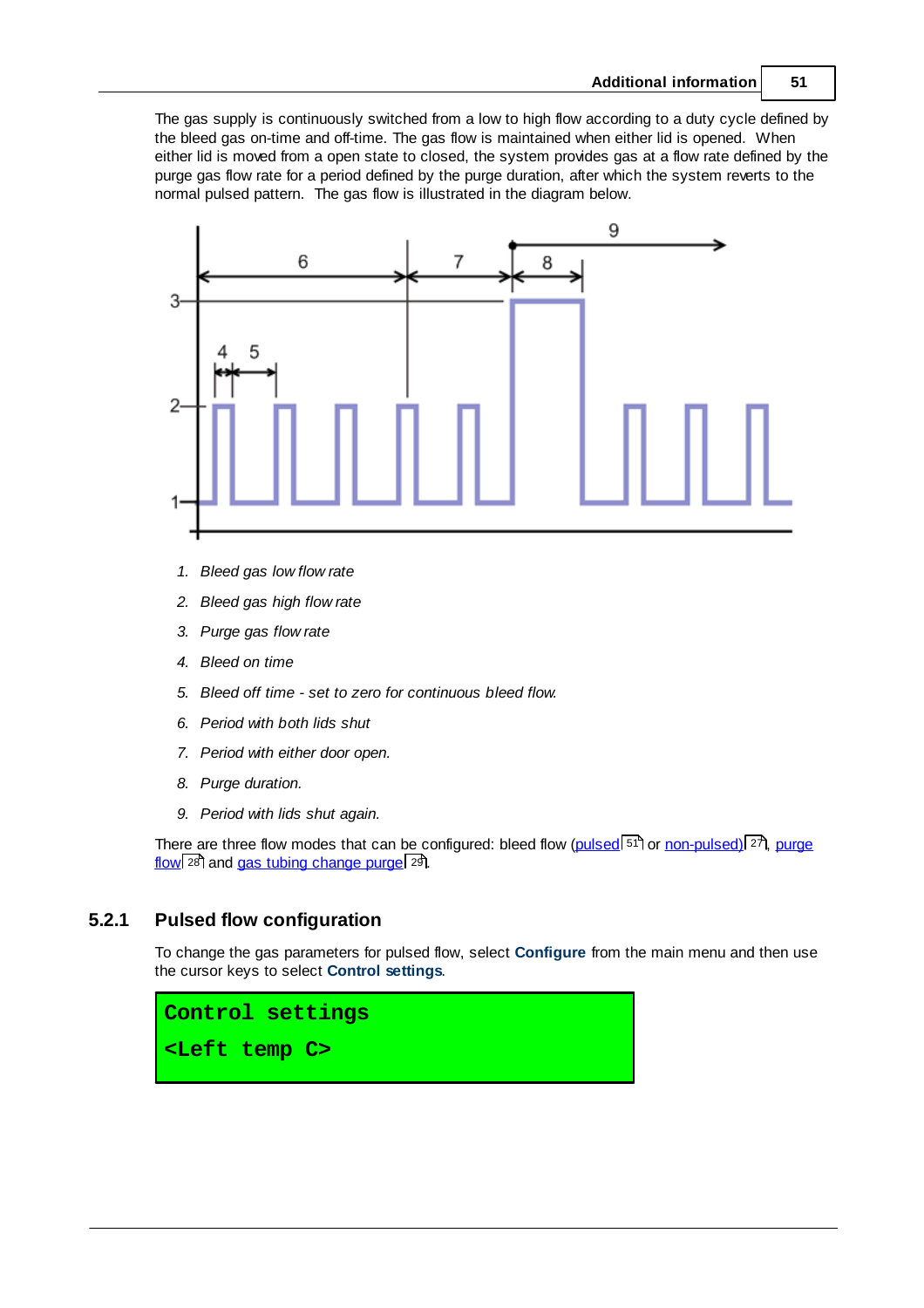There are two settings that can be modified to define the pulsed flow. These are the **Bleed on time** and **Bleed off time**.

Use the cursor keys to select **Bleed on time s** and press **Enter**.



Use the keys to edit the value as described in the section **[Editing](#page-11-0) values** 8.

Repeat this process for the **bleed off time**.

*Tip*

Setting the bleed off time to 0 s indicates that the gas flow should be not be pulsed but should run at a continuous flow rate. See <u>[non-pulsed](#page-30-0) flow</u>l <sup>27</sup>l.

Recommended values for these settings are:

| ∣Bleed on time | <b>Bleed off time</b> |
|----------------|-----------------------|
| 300 s          | 900 s                 |

## *Note*

The bleed low-flow, bleed high-flow are fixed and cannot be adjusted from the front panel. They can be adjusted by a Service Engineer via the Modbus interface. See <u>Modbus [address](#page-62-0) map</u>l গুণী. With the default values for bleed low-flow and bleed high-flow of 20 mL/minute and 60 mL/minute respectively these times provide a nominal flow of 30 mL/min. Flow measurements are normalised to 0 C , 50% RH and 1 bar and refer to the total flow into the incubator. Each chamber receives 50% of the total flow.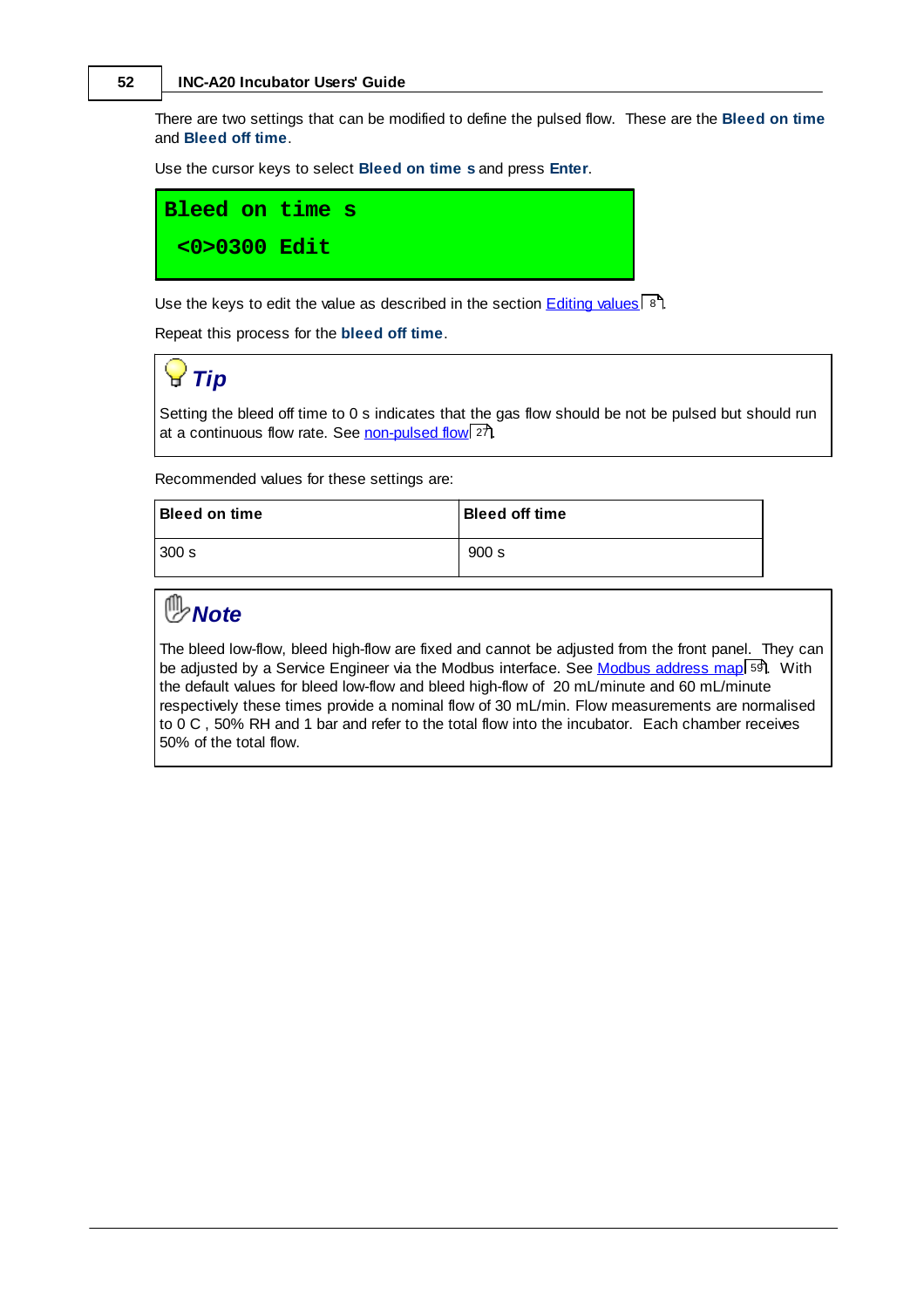## **5.3 Specifications**

## **5.3.1 System specifications**

| Dimensions                   | 420 mm wide x 270 mm deep x 210 mm high                                                                                                                                |
|------------------------------|------------------------------------------------------------------------------------------------------------------------------------------------------------------------|
| Weight                       | 15.5 kg                                                                                                                                                                |
| Storage temperature          | $-10$ °C to $+50$ °C                                                                                                                                                   |
| Storage humidity             | 5% to 95% relative humidity non-condensing                                                                                                                             |
| Storage special instructions | Recharge every 4 months by connecting to the mains power<br>supply for 24 hours.                                                                                       |
| Operating environment        | For indoor use only                                                                                                                                                    |
| Operating temperature        | +5 °C to +40 °C for safe operation                                                                                                                                     |
|                              | See Control <sup>54</sup> table for control limitations.                                                                                                               |
| Operating humidity           | 5% to 90% relative humidity non-condensing                                                                                                                             |
| Altitude                     | up to 2000 m                                                                                                                                                           |
| Pollution degree             | Pollution degree 2 (BS EN61010-1)                                                                                                                                      |
| IP rating                    | <b>IP31</b>                                                                                                                                                            |
| Electromagnetic environment  | The equipment is intended for use in a basic electromagnetic<br>environment, characterized by being supplied directly at low<br>voltage from the public mains network. |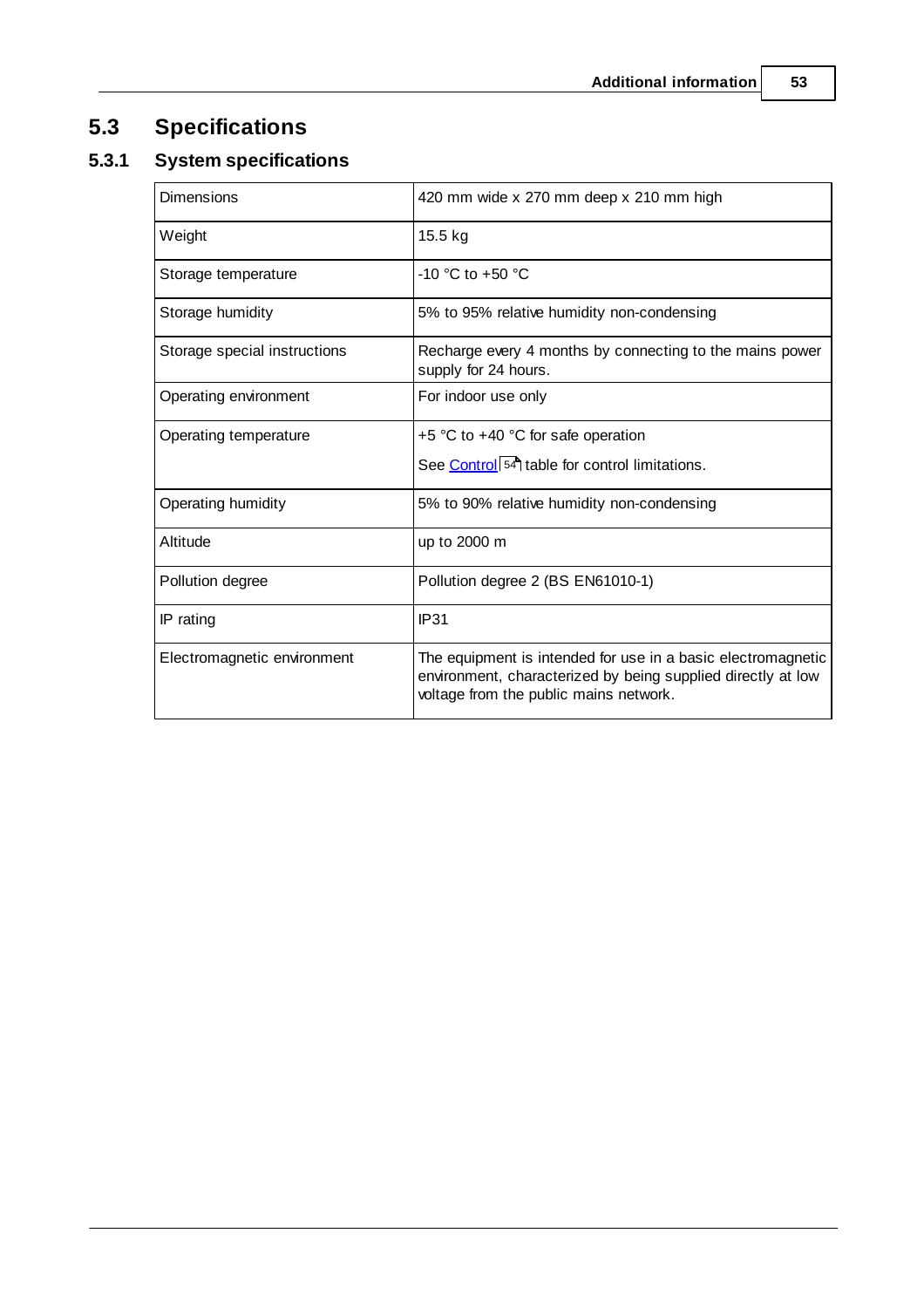#### <span id="page-57-0"></span>**5.3.2 Control**

| Temperature control range        | (ambient + 5 °C) to (ambient + 20 °C)<br>Upper temperature must not exceed 40 °C.                                                                                                   |
|----------------------------------|-------------------------------------------------------------------------------------------------------------------------------------------------------------------------------------|
| Temperature measurement accuracy | $\pm$ 0.2 °C                                                                                                                                                                        |
| Temperature control accuracy     | $\pm$ 0.1 °C measured after any transient effects due to set-point<br>changes have subsided.                                                                                        |
| Flow control range               | 0 ml/minute to 900 mL/minute<br>Flow measurements are normalised to 0 C, 50% RH and 1<br>bar.                                                                                       |
| Flow accuracy                    | The greater of $\pm$ 10% or $\pm$ 3 ml/minute                                                                                                                                       |
| Flow control accuracy            | The greater of $\pm$ 5% or $\pm$ 2 ml/minute measured after any<br>transient effects due to set-point changes have subsided.                                                        |
|                                  | Accuracies apply at the calibration points. The system is factory calibrated for an operating<br>temperature of 37.0 °C, nominal bleed flow of 30 mL/min and a purge at 360 mL/min. |

#### **5.3.3 Capacity**

| 4 x NUNC 4 well dishes,       |
|-------------------------------|
| 4 x NUNC 60 mm Petri dishes   |
| 10 x NUNC 30 mm Petri dishes  |
| 4 x MINITUB 5 well dishes     |
| 4 x FALCON 60 mm Petri dishes |
|                               |

#### **5.3.4 Power**

## *Precautions*

- · The internal battery is not user-replaceable and may only be replaced by persons trained in the servicing of this equipment.
- · The battery must only be replaced with a battery of the same type and rating.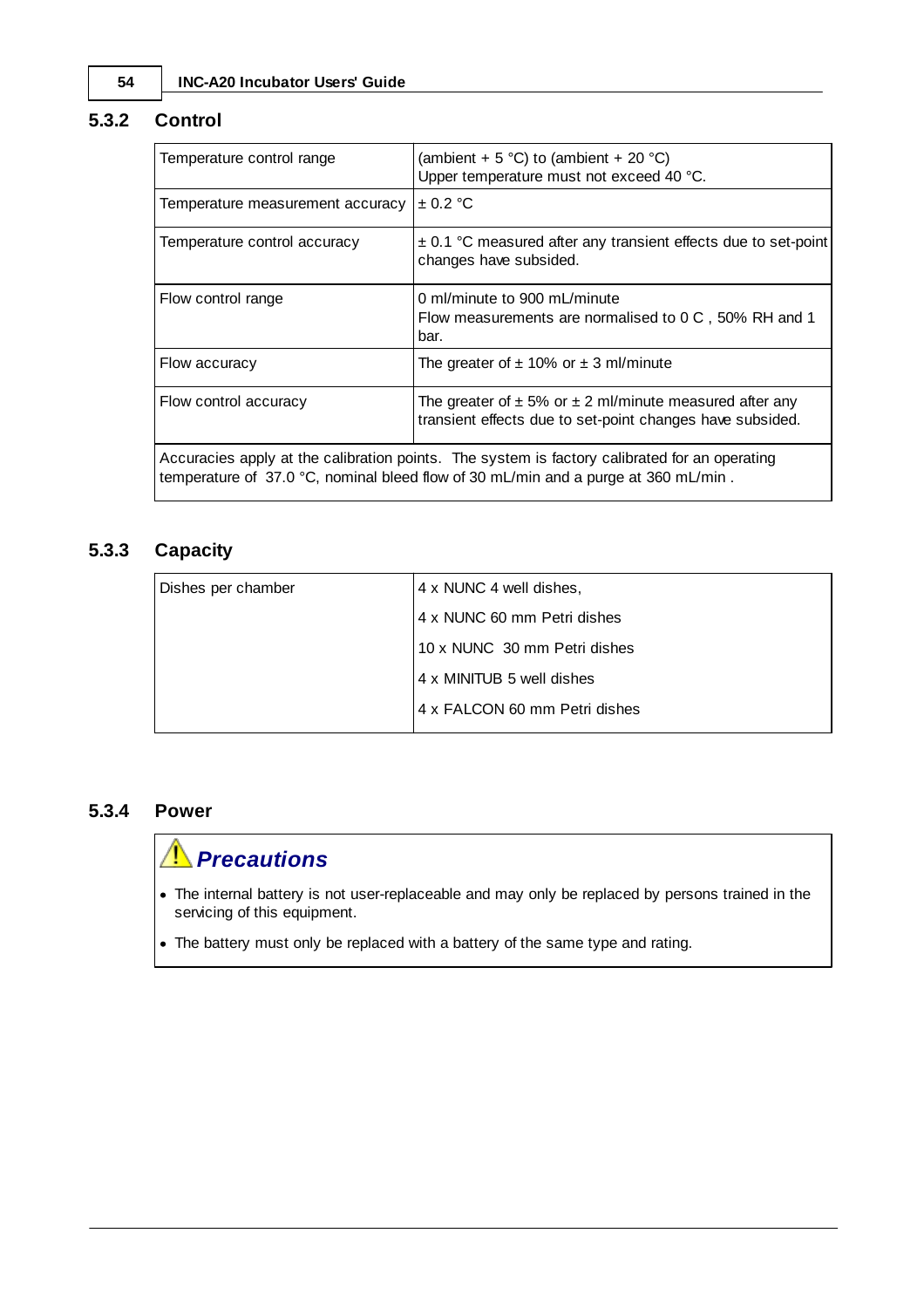|                                                      | <b>Additional information</b>                    | 55 |
|------------------------------------------------------|--------------------------------------------------|----|
| Power requirements (see<br>note) Includes Controller | $100 - 240 V -$<br>50/60Hz<br>2 A                |    |
| Inrush current (typical)                             | 80 A $/$ 230 V $\sim$                            |    |
| Internal battery backup                              | Gelled sealed lead acid battery<br>12 V x 12 A.h |    |

**Note**.The INC-A20 Incubator system is designed to be plug connected to the normal building wiring.

#### **5.3.5 Tubing and filter**

| <b>Item</b> | <b>Description</b>                                            | <b>Manufacturer</b>     | <b>Part number</b>                          |
|-------------|---------------------------------------------------------------|-------------------------|---------------------------------------------|
| Tubing      | Gas tee tubing<br>assembly                                    | <b>Planer Limited</b>   | CN102042                                    |
| Filter      | Syringe filter. 0.2 µm,<br>Supor membrane,<br>$32 \text{ mm}$ | <b>PALL Corporation</b> | HP4642<br>Planer ordering code:<br>CN101517 |

#### <span id="page-58-0"></span>**5.3.6 Gas supply**

| Gas supply      | Premixed gas. Typically 6% CO <sub>2</sub> , 5% O <sub>2</sub> , balance N <sub>2</sub> |
|-----------------|-----------------------------------------------------------------------------------------|
| Supply pressure | $1.5 \pm 0.15$ bar                                                                      |
| Connectors      | SWAGELOK 1/4" tube fitting to fit SS-400-1-4RT                                          |

#### **5.3.7 External alarm connections**

## *Precautions*

- · Any circuit connected to the alarm output must be within the limits stated below.
- · Any circuit connected to the alarm output must meet the requirements for an accessible part as defined in EN 61010-1 or its equivalent.
- · The alarm output must not be used in safety critical applications.

The INC-A20 Incubator is fitted with a connector for fitting to an external alarm. The incubator provides 3 volt-free( dry) terminals which provide normally-open and normally-closed contacts as shown in the diagrams below.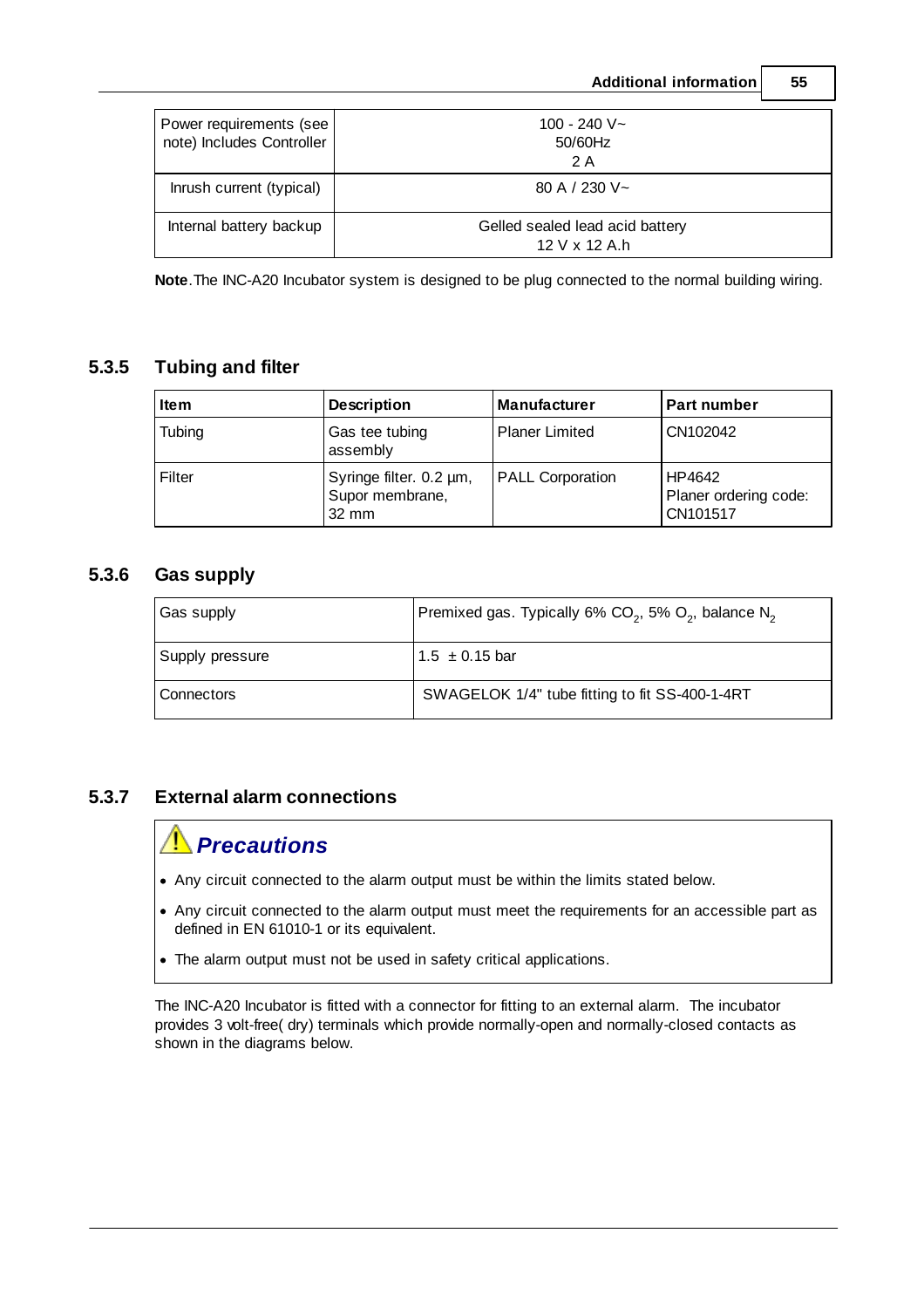| Connector type                                         | Phoenix 3 way horizontal PCB header. Manufacturer's part<br>number 1181451 |
|--------------------------------------------------------|----------------------------------------------------------------------------|
| Maximum voltage                                        | 30 V DC                                                                    |
| Maximum current                                        | 1 A                                                                        |
| Pin connections in normal operating<br>mode            | 2<br>з                                                                     |
| Pin connections in alarm mode or<br>power disconnected | 2<br>з                                                                     |

#### **5.3.8 Temperature set-point offsets**

When a set-point is entered for the left or right chamber this is used as the nominal chamber temperature. The temperatures for the lids, bases and centre chamber are individually controlled. The actual set-points for each part of the system are automatically calculated from the entered setpoints. The 7 actual temperature set-points are illustrated in the diagram below.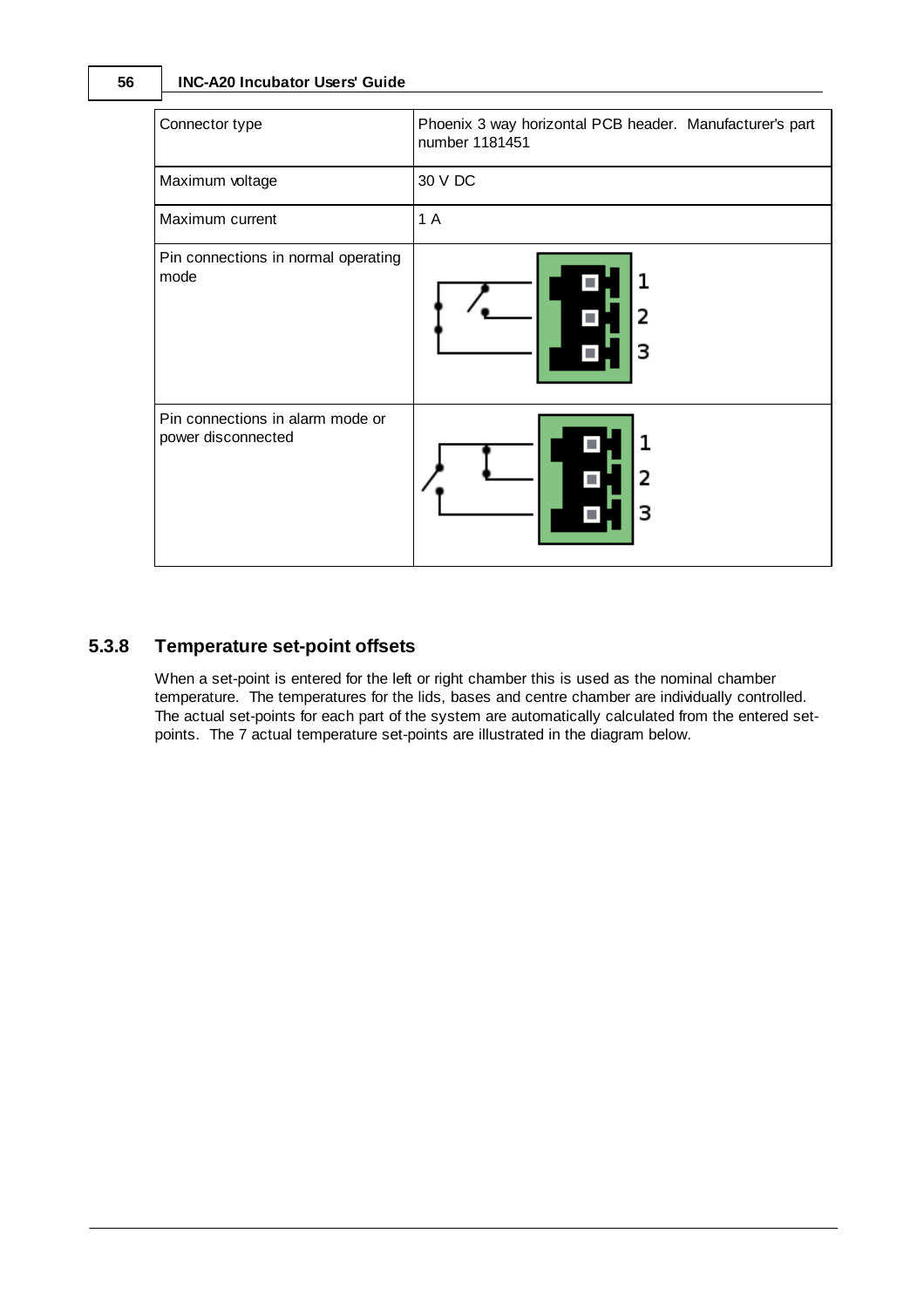

*Tbl - bottom left base temperature*

*Tbr - bottom right base temperature*

*Tcc - central chamber temperature*

The actual set-points are calculated using the formulae below.

Let:

 $SPL =$  the left-hand chamber set-point<br> $SPR =$  the right-hand chamber set-point  $SPR$  = the right-hand chamber set-point<br> $SP_MIN$  = the lowest temperature from SPL  $=$  the lowest temperature from SPL and SPR. TOP\_OFFSET = the top temperature offset defined by the offset top temperatures parameter. BASE\_OFFSET= the base temperature offset defined by the offset bottom temperatures parameter. CNT\_OFFSET = the central chamber temperature offset defined by the offset centre chamber temperature parameter.

Then

| Ttl | $=$ SPL + TOP OFFSET  |
|-----|-----------------------|
| Ttr | $=$ SPR + TOP OFFSET  |
| Tbl | $=$ SPL + BASE OFFSET |

- $Tbr = SPR + BASE_OFFSET  
\nTcc = SP MIN + CNT OFFSE$
- $=$  SP\_MIN + CNT\_OFFSET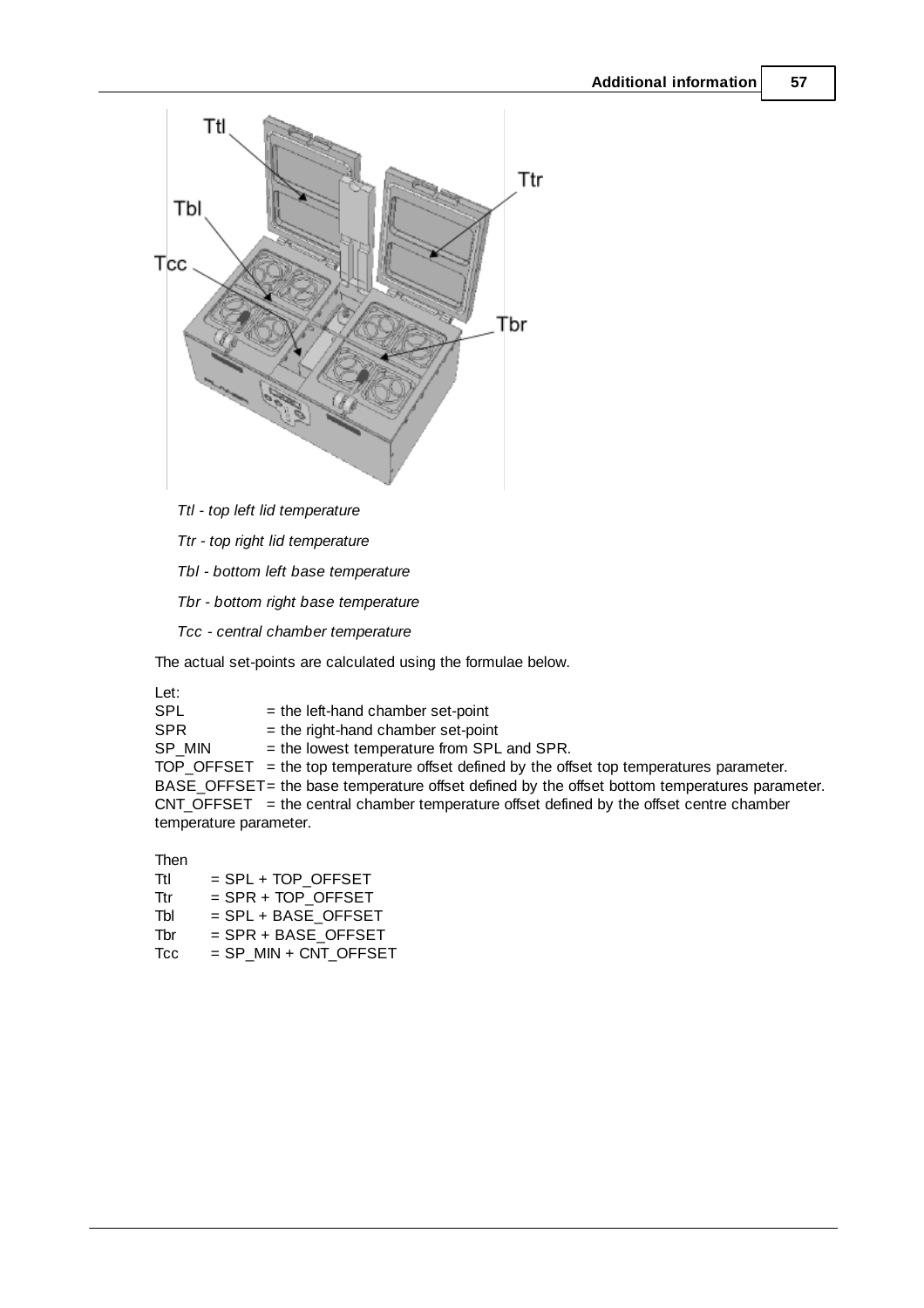## *Tip*

The **offset top temperatures**, **offset bottom temperatures** and **offset centre chamber temperature** are factory set to 0, 0 and -2 °C respectively. These cannot be modified via the front panel. These values can only be modified via the Modbus interface but they should not normally be adjusted. See the <u>[Modbus](#page-62-0) address map</u>l 5গী section.

#### <span id="page-61-0"></span>**5.3.9 Monitoring**

## *Precautions*

· The unit should only be connected to an Ethernet LAN internal to the building.

| <b>Feature</b>       | <b>Controller</b>                                                                                                                                                                                                                         |
|----------------------|-------------------------------------------------------------------------------------------------------------------------------------------------------------------------------------------------------------------------------------------|
| <b>LAN</b>           | 10 Base T Ethernet - RJ45 shielded. Modbus-TCP-IP protocol.                                                                                                                                                                               |
| Remote PT100 sensors | <b>PT100 Class A to EN60751.</b><br>In order to fit the monitoring ports the sensor must meet the<br>following specification:<br>Maximum diameter 2.51 mm.<br>Minimum length 100 mm.<br>Sensing region should be within 15 mm of the tip. |

#### **5.3.9.1 Remote monitoring**

The INC-A20 Incubator includes a number of variables that can be accessed using the Modbus TCP-IP protocol. All of the values are held within holding registers but there are some non-standard requirements that must be followed in order to access the values. These requirements are explained in the <u>Modbus [address](#page-62-0) map</u>l <sup>59</sup>ী section.

For normal use the only parameters that need to be accessed are held in the PID Information group. These are continually updated and should not be written to. For details of the addresses refer to the <u>[Modbus](#page-62-0) address map</u>l <sup>59</sup>ী.

## *Tip*

For network security, the INC-A20 Incubator should normally be left in read-only mode (see [Allowing](#page-74-0) network write access<sup>|</sup>71). In read only mode, no changes can be made to any operating parameters via the network; changes to parameters will only be possible via the front panel of the incubator.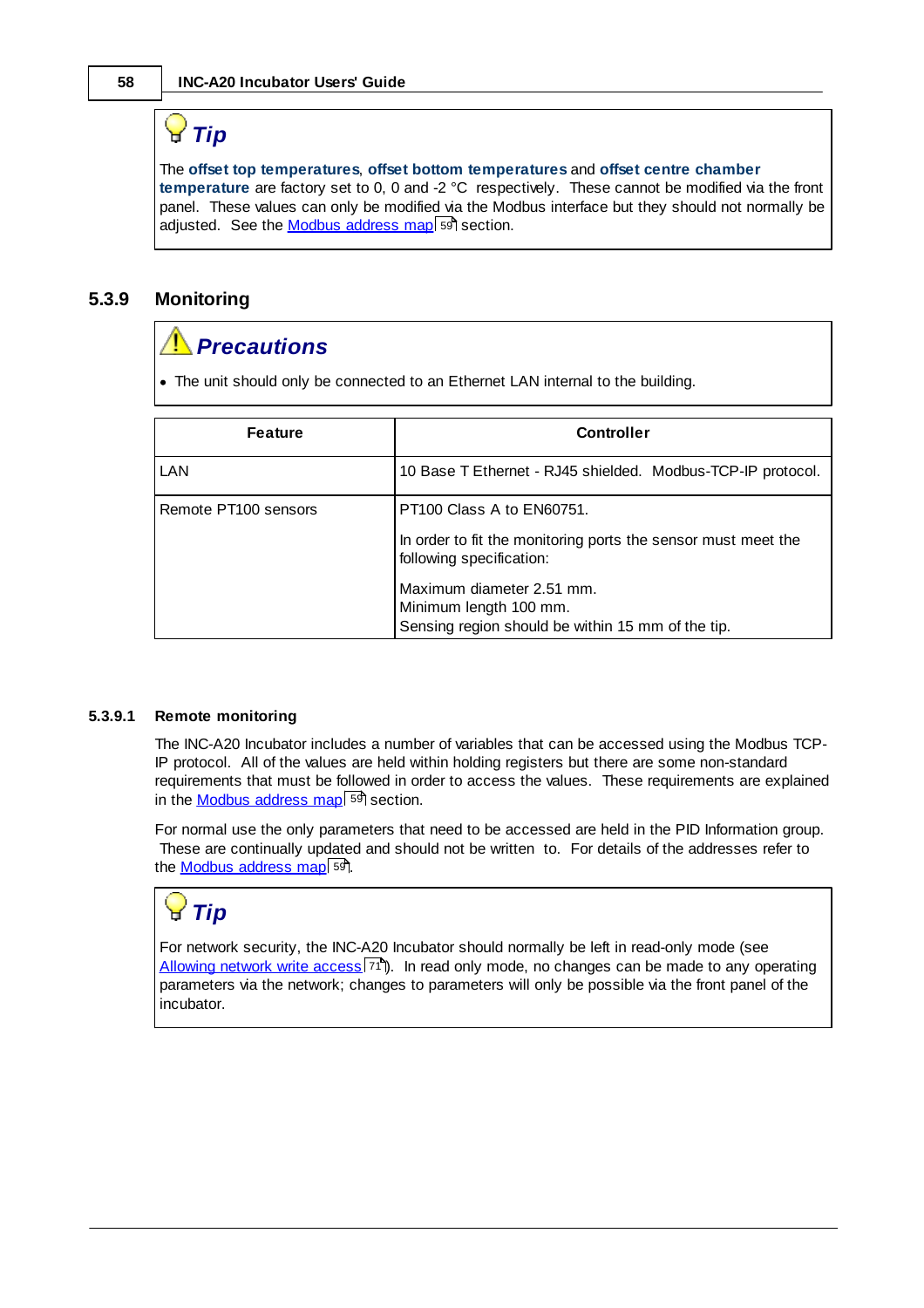#### <span id="page-62-0"></span>**5.3.9.1.1 Modbus address map**

## *Warning*

Values may be read safely without impacting on the operation of the incubator. Modifying parameters should normally only be undertaken by qualified service personnel or under their guidance. Entering incorrect values may impair the performance of the product. Impaired performance may have a detrimental impact on samples contained within the device. The system is normally protected from external modification. See [Allowing](#page-74-0) network write access 71.

The INC-A20 Incubator includes a number of variables that can be accessed using the Modbus TCP-IP protocol. All of the values are held within holding registers but there are some non-standard requirements that must be followed in order to access the values.

Holding registers are configured in groups and any command that accesses multiple registers must be restricted to addresses within one group; the range of addresses cannot cross a group boundary.

As an additional security measure, registers can only be written to if the system has been placed into read-write mode from the front panel. See <u>[Allowing](#page-74-0) network write access</u> 7n.

The full memory map is shown below. Note that the addresses in the table, Modbus PDU address, are the addresses passed in the Modbus TCP-IP packets. Controlling applications may require the data model address which is typically the PDU address + 1.

| Hidden group                           |                               |              |              |
|----------------------------------------|-------------------------------|--------------|--------------|
| <b>Modbus</b><br><b>PDU</b><br>address | <b>Parameter</b>              | <b>Units</b> | <b>Notes</b> |
| 0                                      | Non-volatile memory<br>marker | <b>NA</b>    |              |

Some of the addresses in the tables below are not externally accessible.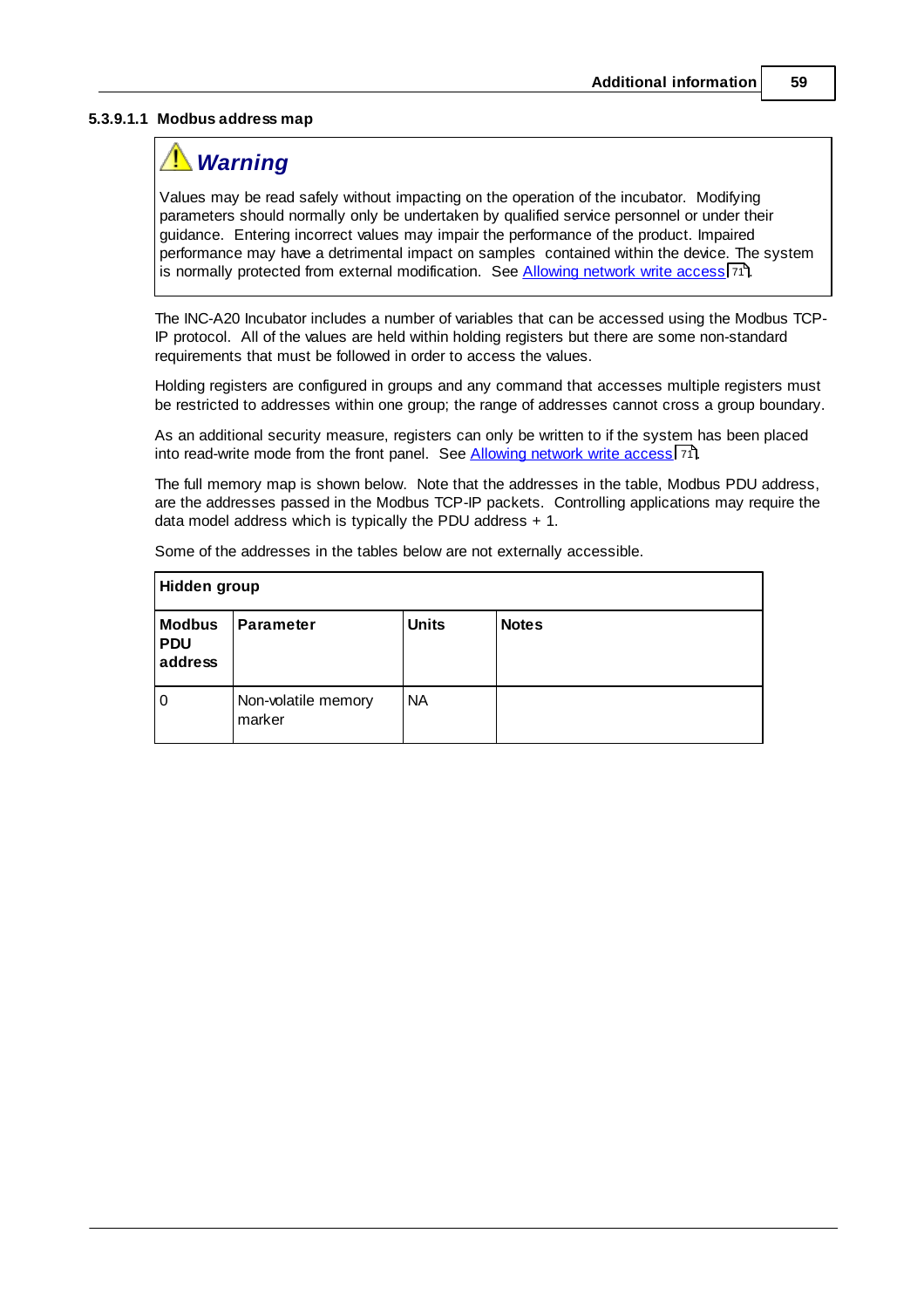| <b>Control settings group</b>          |                                     |              |                                                      |  |
|----------------------------------------|-------------------------------------|--------------|------------------------------------------------------|--|
| <b>Modbus</b><br><b>PDU</b><br>address | <b>Parameter</b>                    | <b>Units</b> | <b>Notes</b>                                         |  |
| 1                                      | Start of control settings<br>marker | <b>NA</b>    |                                                      |  |
| $\overline{2}$                         | User set-point for left<br>chamber  | $10^{-2} °C$ |                                                      |  |
| 3                                      | User set-point for right<br>chamber | $10^{-2} °C$ |                                                      |  |
| 4                                      | Bleed flow on time                  | s            |                                                      |  |
| 5                                      | Bleed flow off time                 | s            |                                                      |  |
| 6                                      | Purge flow on time                  | s            |                                                      |  |
| 7                                      | Gas tubing change<br>purge on time  | s            |                                                      |  |
| 8                                      | Non-pulsed flow                     | mL/min       | The flow rate if non-pulsed flow 27<br>mode is used. |  |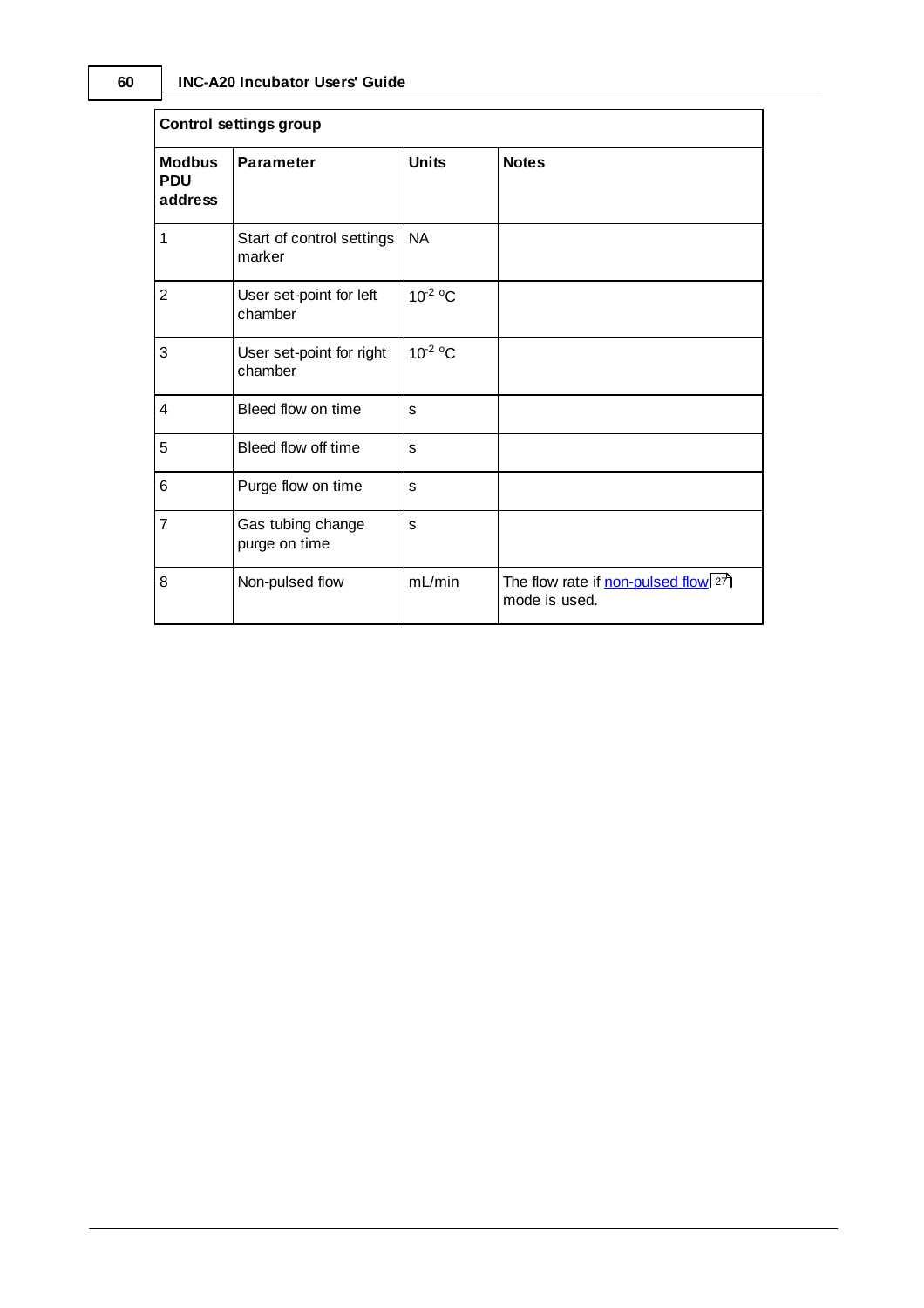| <b>Calibration offsets group</b>       |                                                          |                  |              |
|----------------------------------------|----------------------------------------------------------|------------------|--------------|
| <b>Modbus</b><br><b>PDU</b><br>address | <b>Parameter</b>                                         | <b>Units</b>     | <b>Notes</b> |
| 20                                     | Calibration offsets marker NA                            |                  |              |
| 21                                     | Offset temperature top<br>left                           | $10^{-2} °C$     |              |
| 22                                     | Offset temperature top<br>right                          | $10^{-2} °C$     |              |
| 23                                     | Offset temperature<br>bottom left                        | $10^{-2}$ °C     |              |
| 24                                     | Offset temperature<br>bottom right                       | $10^{-2} °C$     |              |
| 25                                     | Offset temperature centre 10 <sup>-2</sup> °C<br>chamber |                  |              |
| 26                                     | Low flow nominal                                         | $10^{-1}$ mL/min |              |
| 27                                     | Offset low flow                                          | $10^{-1}$ mL/min |              |
| 28                                     | Mid flow nominal                                         | $10^{-1}$ mL/min |              |
| 29                                     | Offset mid flow                                          | $10^{-1}$ mL/min |              |
| 30                                     | High flow nominal                                        | $10^{-1}$ mL/min |              |
| 31                                     | Offset high flow                                         | $10^{-1}$ mL/min |              |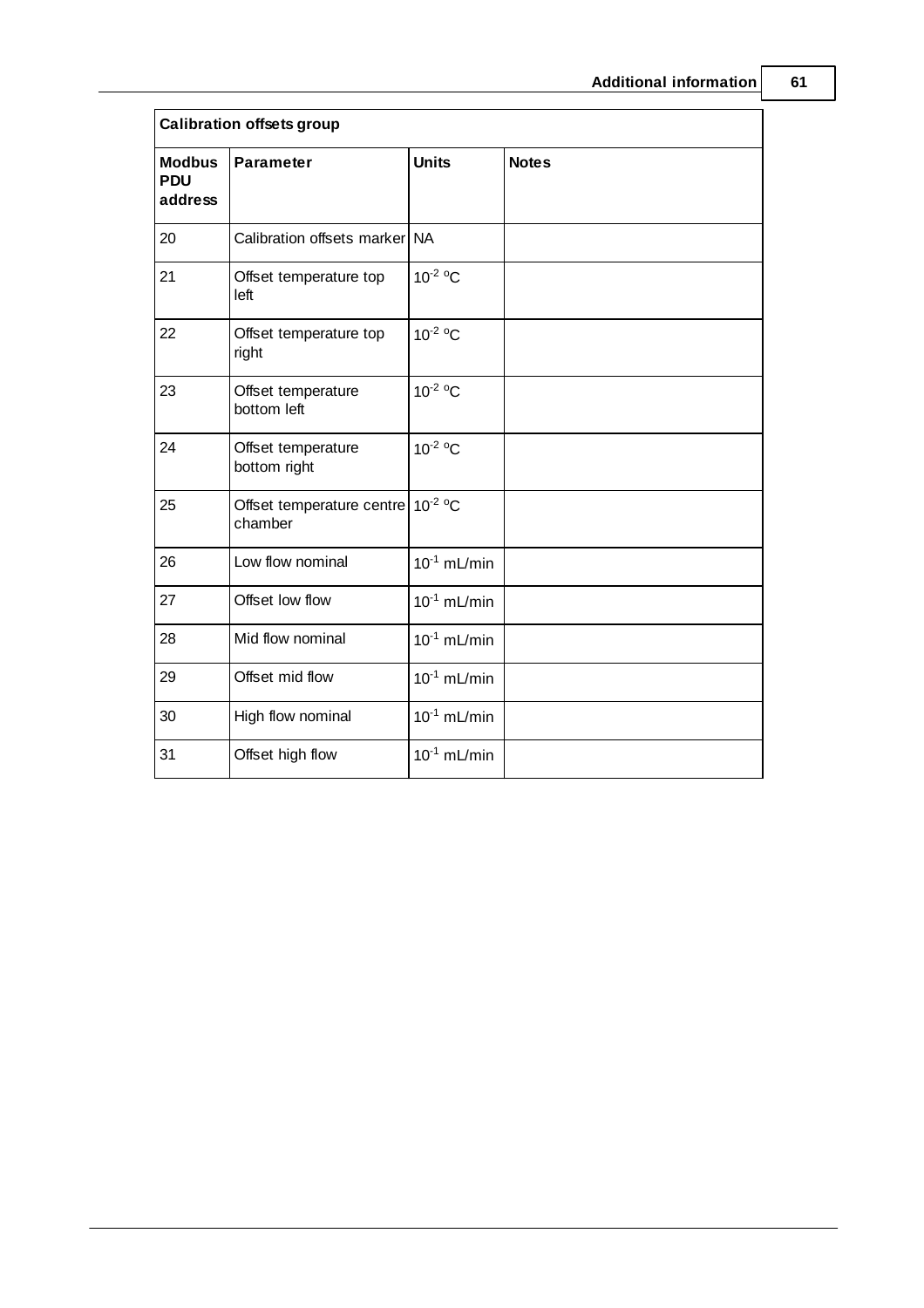| System calibration offsets group       |                                      |                  |              |
|----------------------------------------|--------------------------------------|------------------|--------------|
| <b>Modbus</b><br><b>PDU</b><br>address | <b>Parameter</b>                     | <b>Units</b>     | <b>Notes</b> |
| 40                                     | System calibration<br>offsets marker | <b>NA</b>        |              |
| 41                                     | Mains good threshold                 | raw adc<br>value |              |
| 42                                     | Battery good threshold               | raw adc<br>value |              |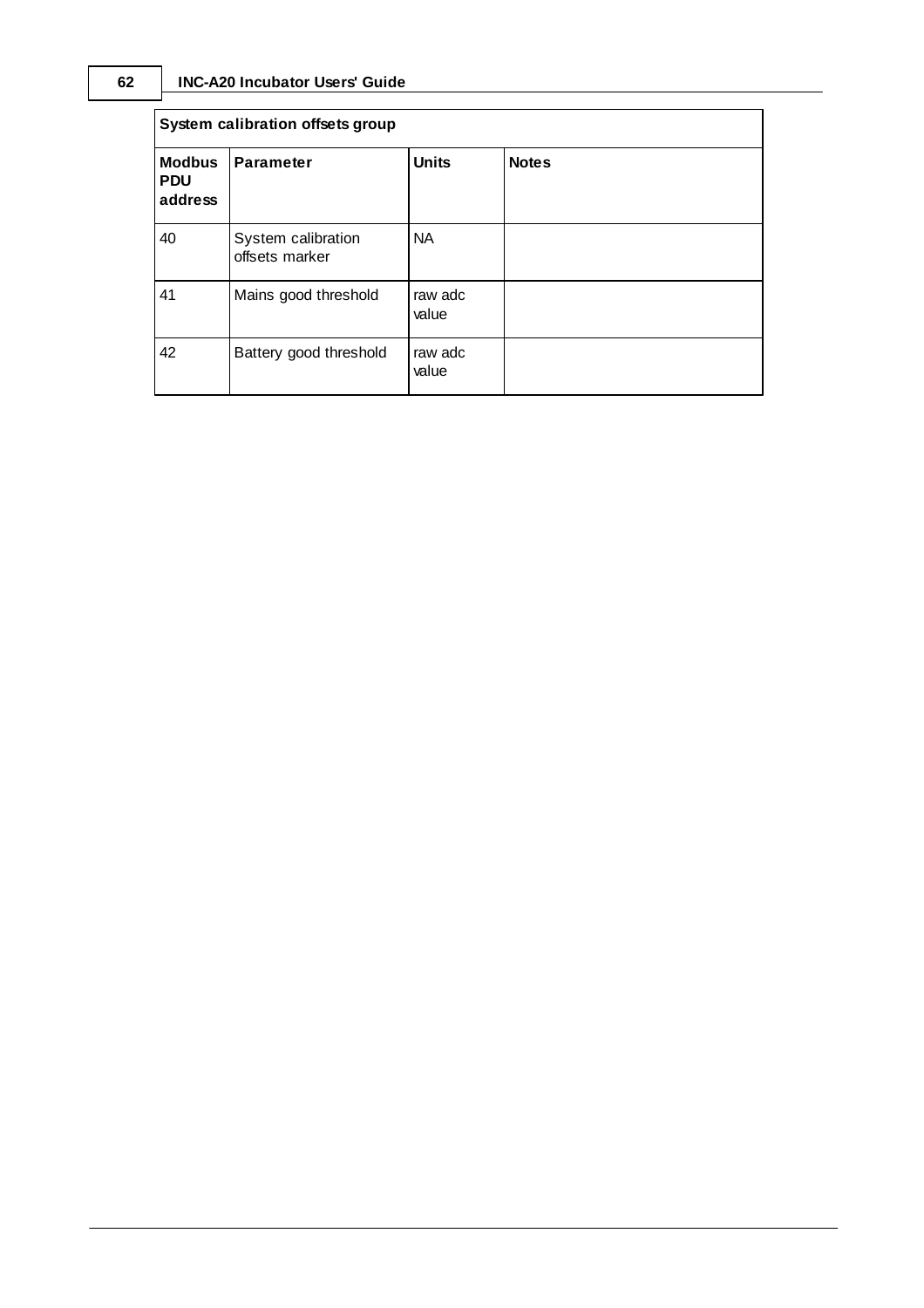| <b>PID coefficients group</b>          |                                           |                                                                                               |              |
|----------------------------------------|-------------------------------------------|-----------------------------------------------------------------------------------------------|--------------|
| <b>Modbus</b><br><b>PDU</b><br>address | <b>Parameter</b>                          | <b>Units</b>                                                                                  | <b>Notes</b> |
| 50                                     | PID coefficients marker                   | <b>NA</b>                                                                                     |              |
| 51, 52,<br>53, 54                      | temp top left KP, KI, KD,<br>Type         | 10-2 %/°C<br>$10^{-2}$ %/[ $^{\circ}$ C.s]<br>$10^{-2}$ %/[ $^{\circ}$ C/s]<br><b>NA</b>      |              |
| 55, 56,<br>57, 58                      | temp top right KP, KI, KD,<br><b>Type</b> | $10^{-2}$ %/°C<br>$10^{-2}$ %/[ $^{\circ}$ C.s]<br>$10^{-2}$ %/[ $^{\circ}$ C/s]<br><b>NA</b> |              |
| 59, 60,<br>61, 62                      | temp bottom left KP, KI,<br>KD, Type      | 10-2 %/°C<br>$10^{-2}$ %/[ $^{\circ}$ C.s]<br>$10^{-2}$ %/[ $^{\circ}$ C/s]<br><b>NA</b>      |              |
| 63, 64,<br>65, 66                      | temp bottom right KP, KI,<br>KD, Type     | $10^{-2}$ %/°C<br>$10^{-2}$ %/[ $^{\circ}$ C.s]<br>$10^{-2}$ %/[ $^{\circ}$ C/s]<br><b>NA</b> |              |
| 67, 68,<br>69,70                       | temp centre chamber KP,<br>KI, KD, Type   | $10^{-2}$ %/°C<br>$10^{-2}$ %/[ $^{\circ}$ C.s]<br>$10^{-2}$ %/[ $^{\circ}$ C/s]<br><b>NA</b> |              |
| 71, 72,<br>73, 74                      | flow standard KP, KI, KD,<br>Type         | $10^{-2}$ %/°C<br>$10^{-2}$ %/[ $^{\circ}$ C.s]<br>$10^{-2}$ %/[ $^{\circ}$ C/s]<br><b>NA</b> |              |
| 75, 76,<br>77, 78                      | flow purge KP, KI, KD,<br><b>Type</b>     | $10^{-2}$ %/°C<br>$10^{-2}$ %/[ $^{\circ}$ C.s]<br>$10^{-2}$ %/[ $^{\circ}$ C/s]<br><b>NA</b> |              |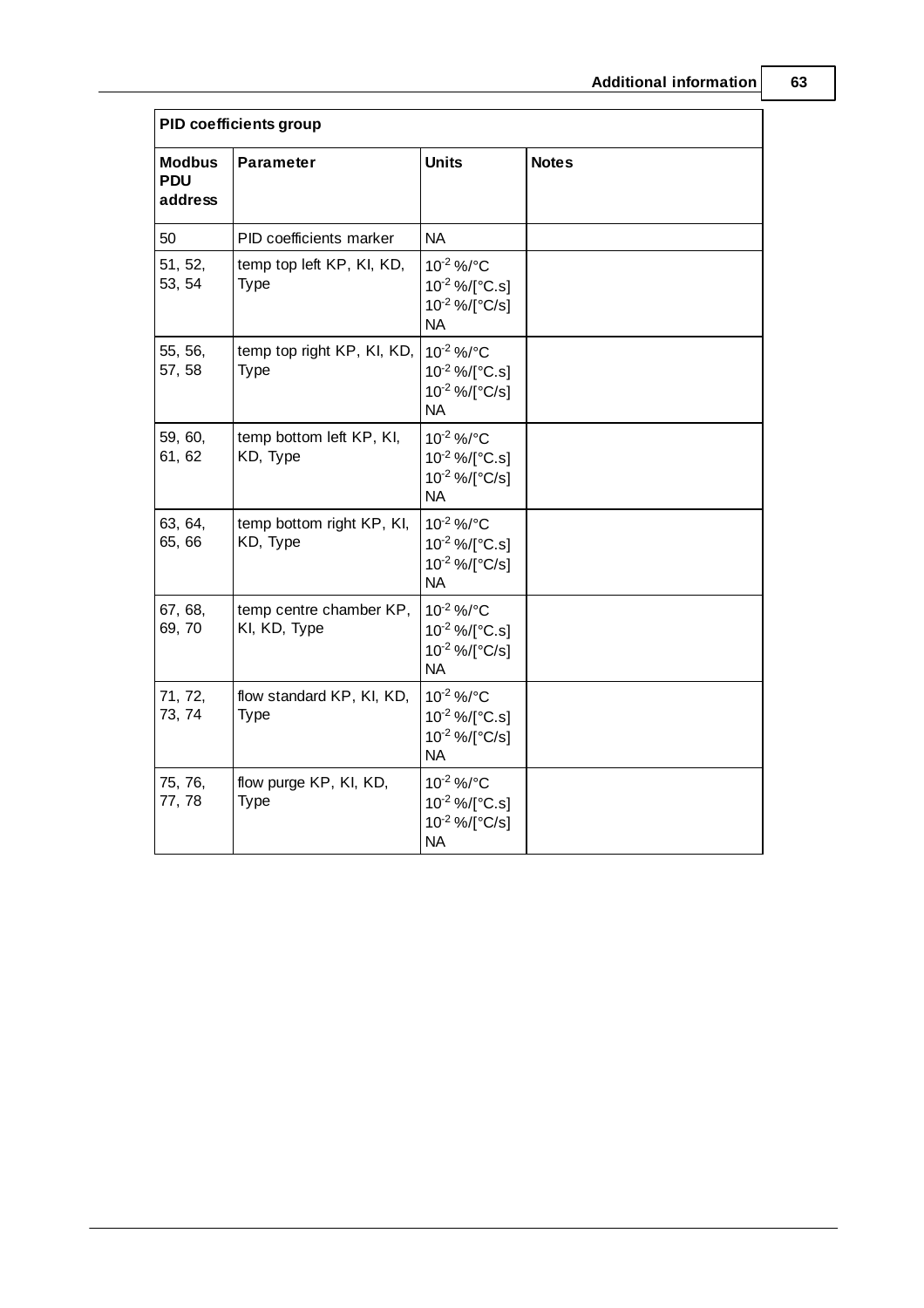| <b>Security group</b>                  |                       |              |                           |
|----------------------------------------|-----------------------|--------------|---------------------------|
| <b>Modbus</b><br><b>PDU</b><br>address | <b>Parameter</b>      | <b>Units</b> | <b>Notes</b>              |
| 90                                     | Security group marker | <b>NA</b>    | Not accessible externally |
| 91                                     | Password hi           | <b>NA</b>    | Not accessible externally |
| 92                                     | Password low          | <b>NA</b>    | Not accessible externally |
| 93                                     | Read - write control  | <b>NA</b>    | Not accessible externally |

| Set-point manager group                |                                           |                  |              |
|----------------------------------------|-------------------------------------------|------------------|--------------|
| <b>Modbus</b><br><b>PDU</b><br>address | <b>Parameter</b>                          | <b>Units</b>     | <b>Notes</b> |
| 100                                    | Set-point group marker                    |                  |              |
| 101                                    | Offset top temperatures                   | $10^{-2} °C$     |              |
| 102                                    | Offset bottom<br>temperatures             | $10^{-2}$ °C     |              |
| 103                                    | Offset centre chamber<br>temperature      | $10^{-2} °C$     |              |
| 104                                    | Bleed flow rate low                       | $10^{-1}$ mL/min |              |
| 105                                    | Bleed flow rate high                      | $10^{-1}$ mL/min |              |
| 106                                    | Purge flow rate                           | $10^{-1}$ mL/min |              |
| 107                                    | Alarm error chamber<br>temperature        | 10-2 °C          |              |
| 108                                    | Alarm error centre<br>chamber temperature | $10^{-2} °C$     |              |
| 109                                    | Alarm error flow bleed flow<br>rate       | $10^{-1}$ mL/min |              |
| 110                                    | Alarm error purge flow rate               | $10^{-1}$ mL/min |              |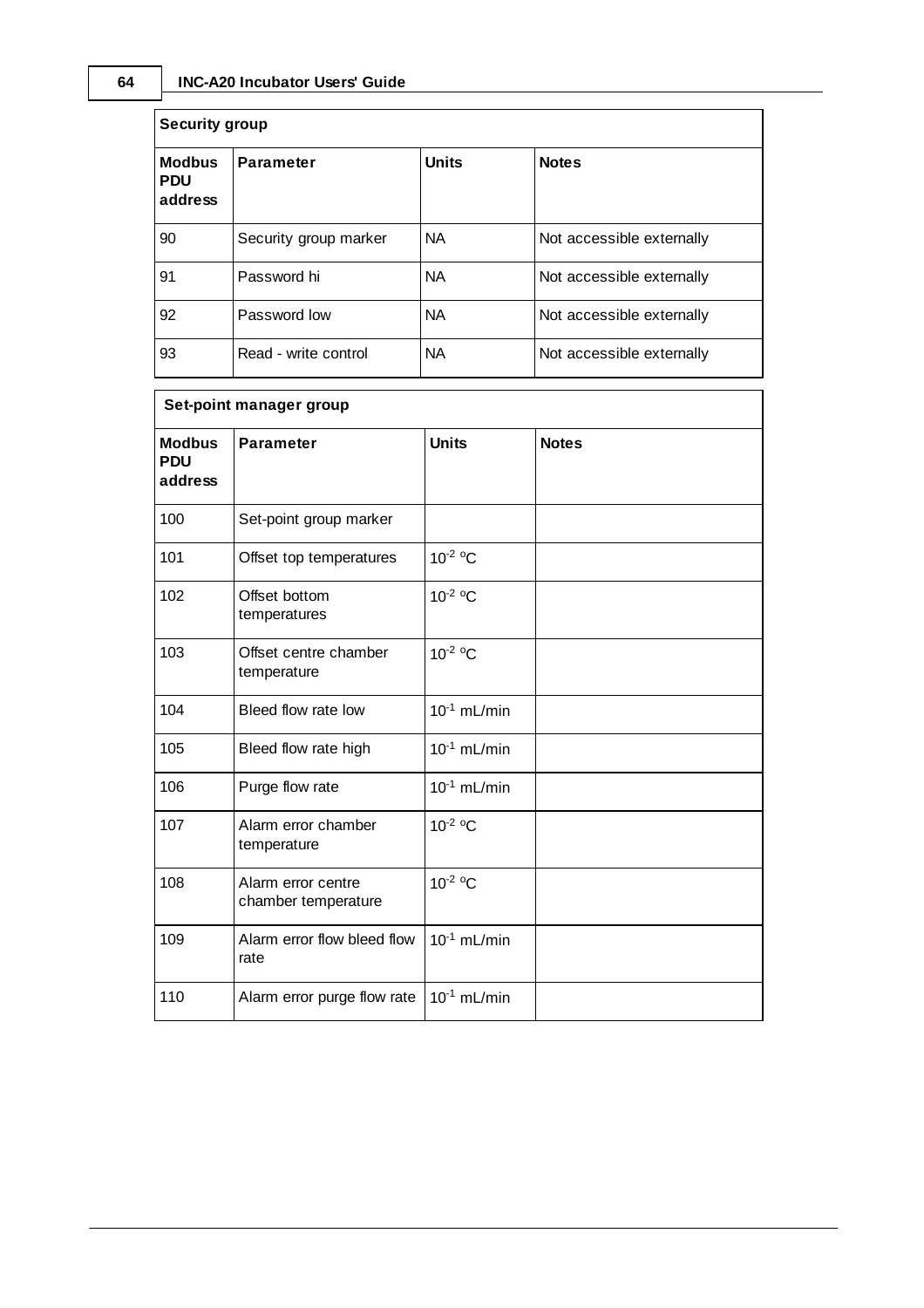| Set-point manager group                |                                   |              |                                                                                                                                                                                                   |
|----------------------------------------|-----------------------------------|--------------|---------------------------------------------------------------------------------------------------------------------------------------------------------------------------------------------------|
| <b>Modbus</b><br><b>PDU</b><br>address | <b>Parameter</b>                  | <b>Units</b> | <b>Notes</b>                                                                                                                                                                                      |
| 111                                    | Alarm acknowledge<br>suppression  | s            | Repeat alarms are suppressed<br>for this period once<br>acknowledged at the front panel.                                                                                                          |
| 112                                    | Alarm set-point<br>suppression    | S            | Flow rate alarms are<br>suppressed for this period<br>following a set point change.                                                                                                               |
| 113                                    | Alarm expectation delay           | s            | Temperature alarms are<br>expected for this period after a<br>set-point change.                                                                                                                   |
| 114                                    | Auto flow calibration period      | s            | Time between flow calibrations.                                                                                                                                                                   |
| 115                                    | Auto flow calibration<br>duration | S            | Time that the flow should be<br>switched off for a calibration                                                                                                                                    |
| 116                                    | Suppress power fail               | S            | Minimum duration of a power<br>failure to be flagged as an alarm.                                                                                                                                 |
| 117                                    | External alarm delay              | s            | Period that an alarm has to have<br>remained unacknowledged<br>before the external alarm is<br>triggered.                                                                                         |
| 118                                    | Alarm hold-off time               | S            | Period for which an alarm<br>condition must be present<br>before an alarm is indicated.                                                                                                           |
| 119                                    | Fan off time                      | S            | The cooling fan is normally run<br>at 100% duty but in cold<br>ambient temperatures the fan<br>may be switched to a lower duty<br>cycle defined by the Fan off time<br>and Fan on time registers. |
| 120                                    | Fan on time                       | s            | See Fan off time.                                                                                                                                                                                 |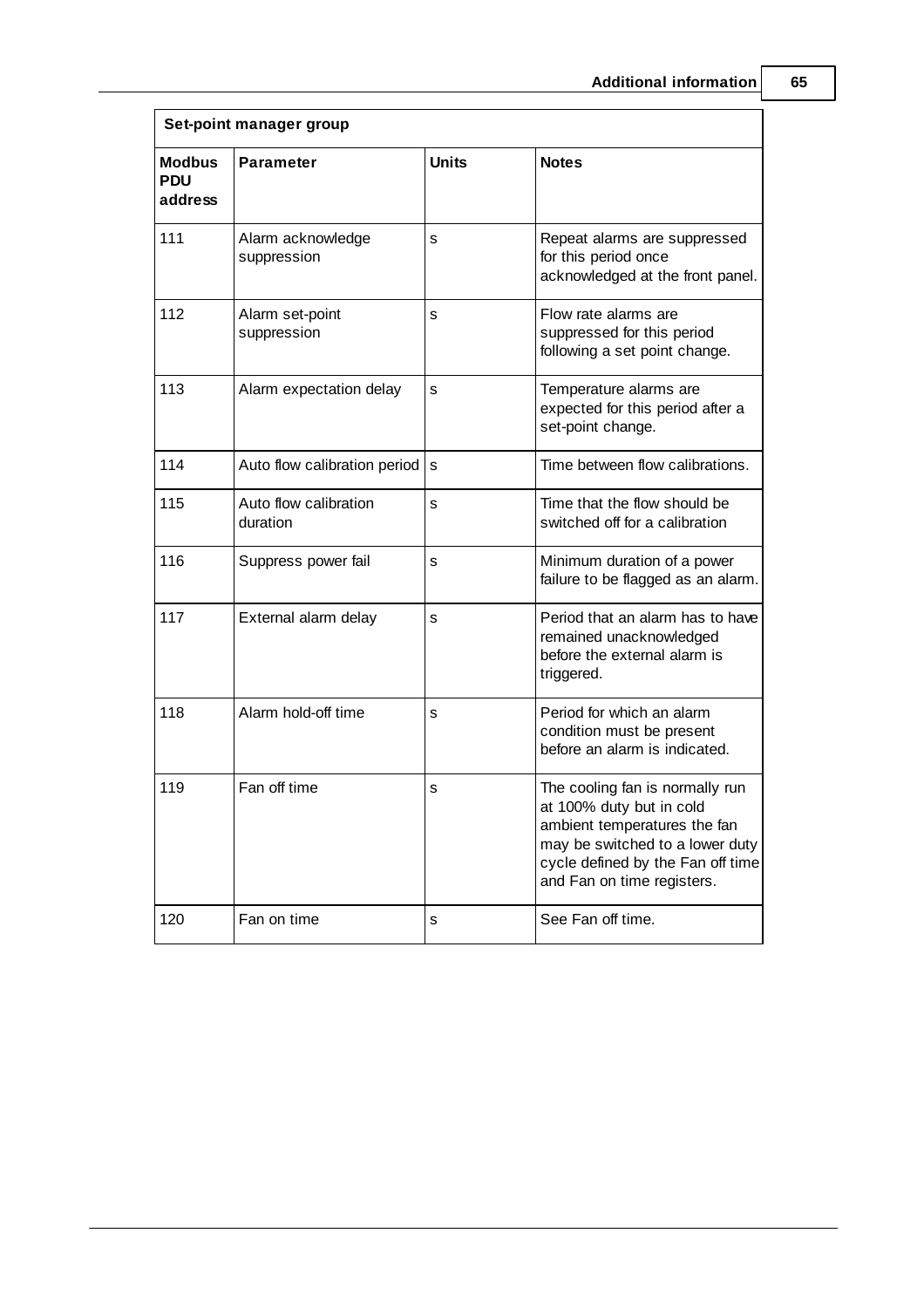| UI group                               |                  |              |                                                                  |
|----------------------------------------|------------------|--------------|------------------------------------------------------------------|
| <b>Modbus</b><br><b>PDU</b><br>address | <b>Parameter</b> | <b>Units</b> | <b>Notes</b>                                                     |
| 130                                    | UI group marker  | <b>NA</b>    |                                                                  |
| 131                                    | Standby mode     | <b>NA</b>    | $0 =$ normal $1 =$ Standby mode                                  |
| 132                                    | Unexpected reset | <b>NA</b>    | $0 =$ normal $1 =$ unexpected reset to<br>report on next restart |
| 133                                    | Table version    | <b>NA</b>    | Defines the version of the modbus<br>register map.               |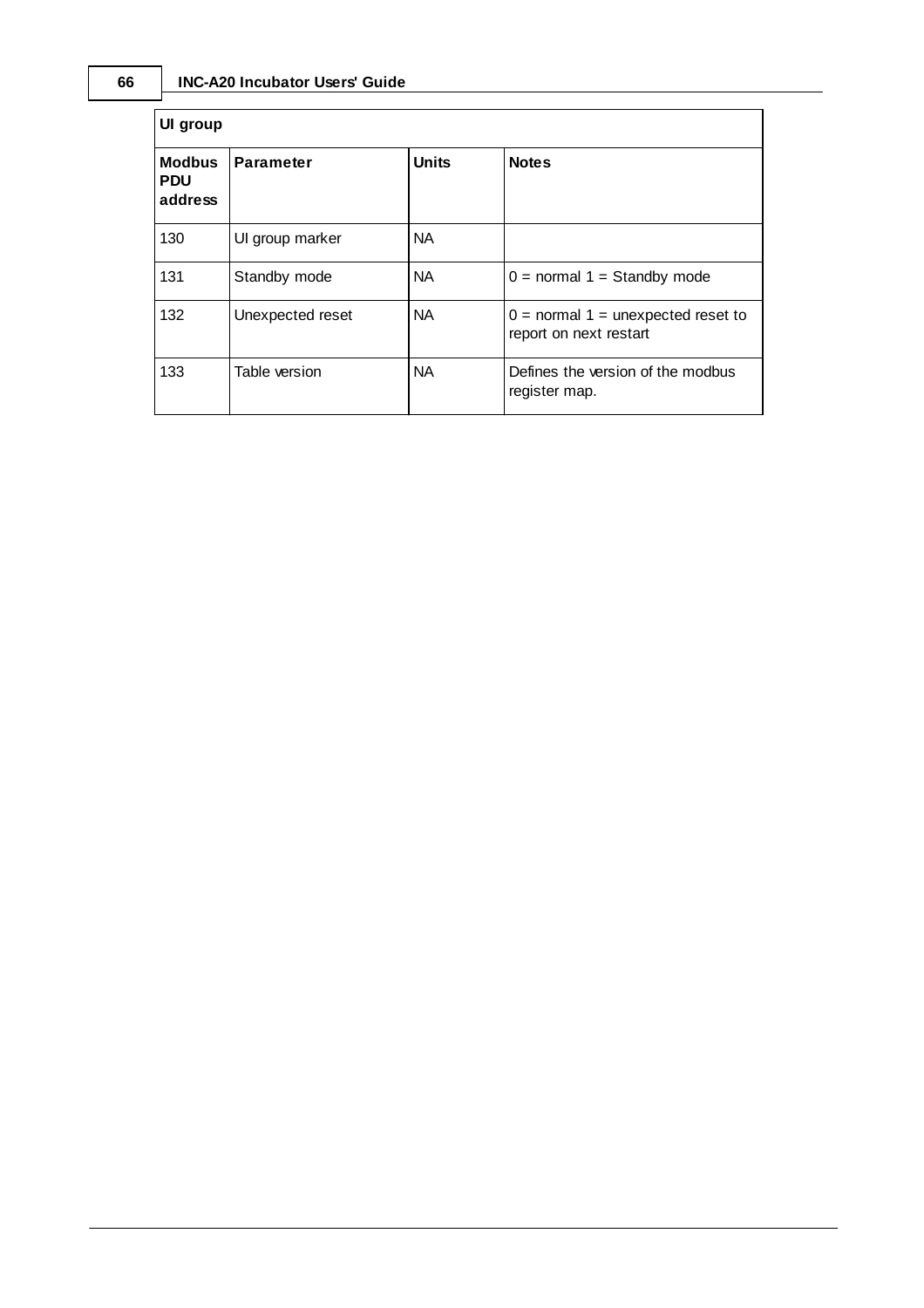| <b>Diagnostics limits group</b>        |                             |                  |              |
|----------------------------------------|-----------------------------|------------------|--------------|
| <b>Modbus</b><br><b>PDU</b><br>address | <b>Parameter</b>            | <b>Units</b>     | <b>Notes</b> |
| 150                                    | Diagnostics limit marker    | <b>NA</b>        |              |
| 151, 152                               | Temp minimum Hi, Lo         | raw adc<br>value |              |
| 153, 154                               | Temp maximum Hi, Lo         | raw adc<br>value |              |
| 155, 156                               | Flow minimum Hi, Lo         | raw adc<br>value |              |
| 157, 158                               | Flow maximum Hi, Lo         | raw adc<br>value |              |
| 159, 160                               | Reference minimum Hi,<br>Lo | raw adc<br>value |              |
| 161, 162                               | Reference minimum Hi,<br>Lo | raw adc<br>value |              |
| 163                                    | Temperature delta           | raw adc<br>value |              |
| 164                                    | Flow deltat                 | raw adc<br>value |              |
| 165                                    | Reference deltat            | raw adc<br>value |              |
| 166                                    | Weight old reading          | <b>NA</b>        |              |
| 167                                    | Weight new reading          | <b>NA</b>        |              |
| Hidden group                           |                             |                  |              |
|                                        |                             |                  |              |

| --                              |                        |              |              |  |
|---------------------------------|------------------------|--------------|--------------|--|
| <b>Modbus</b><br>PDU<br>address | <b>Parameter</b>       | <b>Units</b> | <b>Notes</b> |  |
| 200                             | Volatile memory marker | 'NA          |              |  |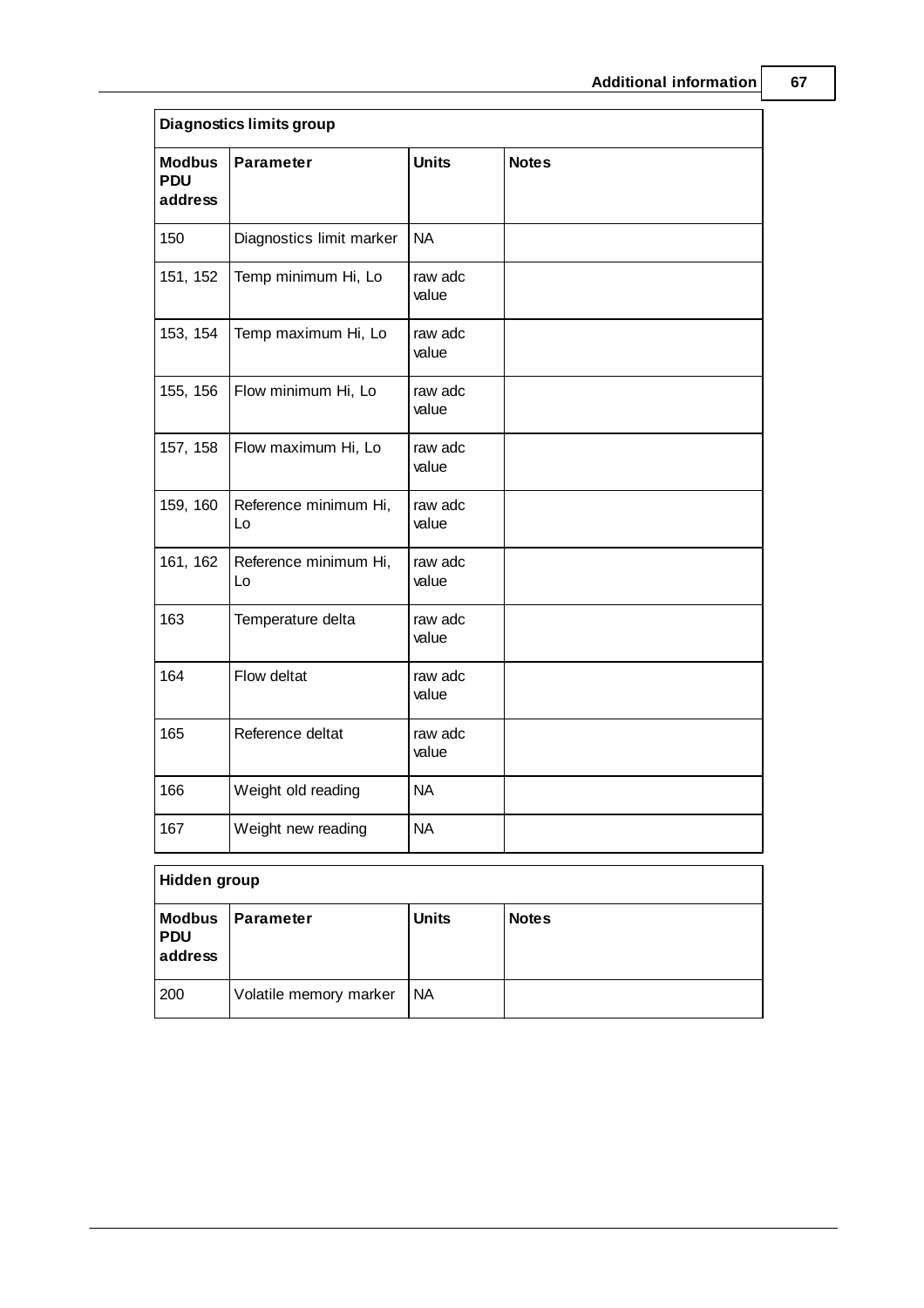|                                        | <b>PID information group</b>                         |                                                                                                    |                                                                 |  |
|----------------------------------------|------------------------------------------------------|----------------------------------------------------------------------------------------------------|-----------------------------------------------------------------|--|
| <b>Modbus</b><br><b>PDU</b><br>address | <b>Parameter</b>                                     | <b>Units</b>                                                                                       | <b>Notes</b>                                                    |  |
| 201                                    | PID information marker                               | <b>NA</b>                                                                                          |                                                                 |  |
| 202                                    | Input counter                                        | <b>NA</b>                                                                                          | Incremented on every update of the<br>data                      |  |
| 203                                    | Purging                                              | <b>NA</b>                                                                                          | 0 if not purging, 1 when purge on                               |  |
| 204                                    | Consolidated alarm                                   | <b>NA</b>                                                                                          | bit sensitive value for alarms. See<br>Consolidated alarm.   70 |  |
| 205, 206,<br>207, 208,<br>209          | Temp top left<br>SP, PV, CO, PV_MIN,<br>PV_MAX       | $10^{-2}$ °C,<br>$10^{-2}$ °C,<br>$10^{-2}$ %,<br>$10^{-2}$ °C.<br>$10^{-2}$ °C                    |                                                                 |  |
| 210, 211,<br>212, 213,<br>214          | Temp top right<br>SP, PV, CO, PV_MIN,<br>PV MAX      | $10^{-2}$ °C,<br>$10^{-2}$ °C.<br>$10^{-2}$ %,<br>$10^{-2}$ °C.<br>$10^{-2}$ °C                    |                                                                 |  |
| 215, 216,<br>217, 218,<br>219          | Temp bottom left<br>SP, PV, CO, PV_MIN,<br>PV MAX    | $10^{-2}$ °C.<br>$10^{-2}$ °C,<br>$10^{-2}$ %,<br>$10^{-2}$ °C.<br>$10^{-2}$ °C                    |                                                                 |  |
| 220, 221,<br>222, 223,<br>224          | Temp bottom right<br>SP, PV, CO, PV_MIN,<br>PV MAX   | $10^{-2}$ °C.<br>$10^{-2}$ °C.<br>$10^{-2}$ %,<br>$10^{-2}$ °C.<br>10 <sup>-2</sup> °C             |                                                                 |  |
| 225, 226,<br>227, 228,<br>229          | Temp centre chamber<br>SP, PV, CO, PV_MIN,<br>PV MAX | $10^{-2}$ °C,<br>$10^{-2}$ °C,<br>$10^{-2}$ %,<br>$10^{-2}$ °C.<br>$10^{-2}$ °C                    |                                                                 |  |
| 230, 231,<br>232, 233,<br>234          | Flow bleed<br>SP, PV, CO, PV_MIN,<br>PV MAX          | $10^{-1}$<br>mL/min,<br>$10^{-1}$ mL/min,<br>$10^{-2}$ %,<br>$10^{-1}$ mL/min,<br>$10^{-1}$ mL/min |                                                                 |  |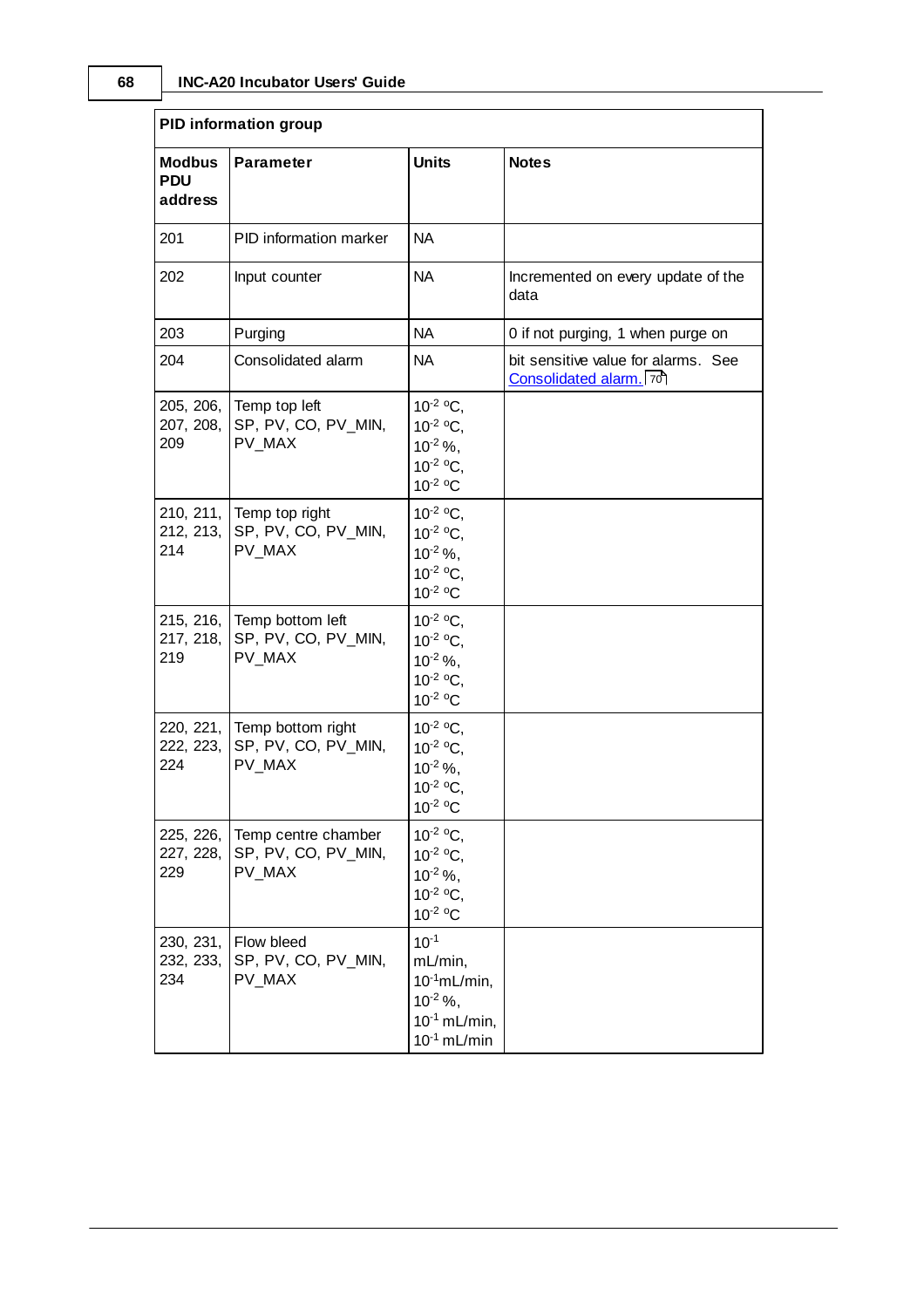| <b>PID information group</b>           |                                                                 |                                                                                                    |              |
|----------------------------------------|-----------------------------------------------------------------|----------------------------------------------------------------------------------------------------|--------------|
| <b>Modbus</b><br><b>PDU</b><br>address | <b>Parameter</b>                                                | <b>Units</b>                                                                                       | <b>Notes</b> |
| 239                                    | 235, 236, Flow purge<br>237, 238, SP, PV, CO, PV_MIN,<br>PV MAX | $10^{-1}$<br>mL/min,<br>$10^{-1}$ mL/min,<br>$10^{-2}$ %,<br>$10^{-1}$ mL/min,<br>$10^{-1}$ mL/min |              |

| Diagnostics data group                 |                                  |                  |              |
|----------------------------------------|----------------------------------|------------------|--------------|
| <b>Modbus</b><br><b>PDU</b><br>address | <b>Parameter</b>                 | <b>Units</b>     | <b>Notes</b> |
| 250                                    | Diagnostics data group<br>marker | <b>NA</b>        |              |
| 251, 252                               | ADC top left Hi. Lo              | raw adc<br>value |              |
| 253, 254                               | ADC bottom left 1 Hi. Lo         | raw adc<br>value |              |
| 255, 256                               | ADC bottom left 2 Hi. Lo         | raw adc<br>value |              |
| 257, 258                               | ADC top right Hi. Lo             | raw adc<br>value |              |
| 259, 260                               | ADC bottom right 1 Hi.<br>Lo     | raw adc<br>value |              |
| 261, 262                               | ADC bottom right 2 Hi.<br>Lo     | raw adc<br>value |              |
| 263, 264                               | ADC centre chamber Hi.<br>Lo     | raw adc<br>value |              |
| 265, 266                               | ADC mass flow Hi, Lo             | raw adc<br>value |              |
| 267, 268                               | ADC reference Hi, Lo             | raw adc<br>value |              |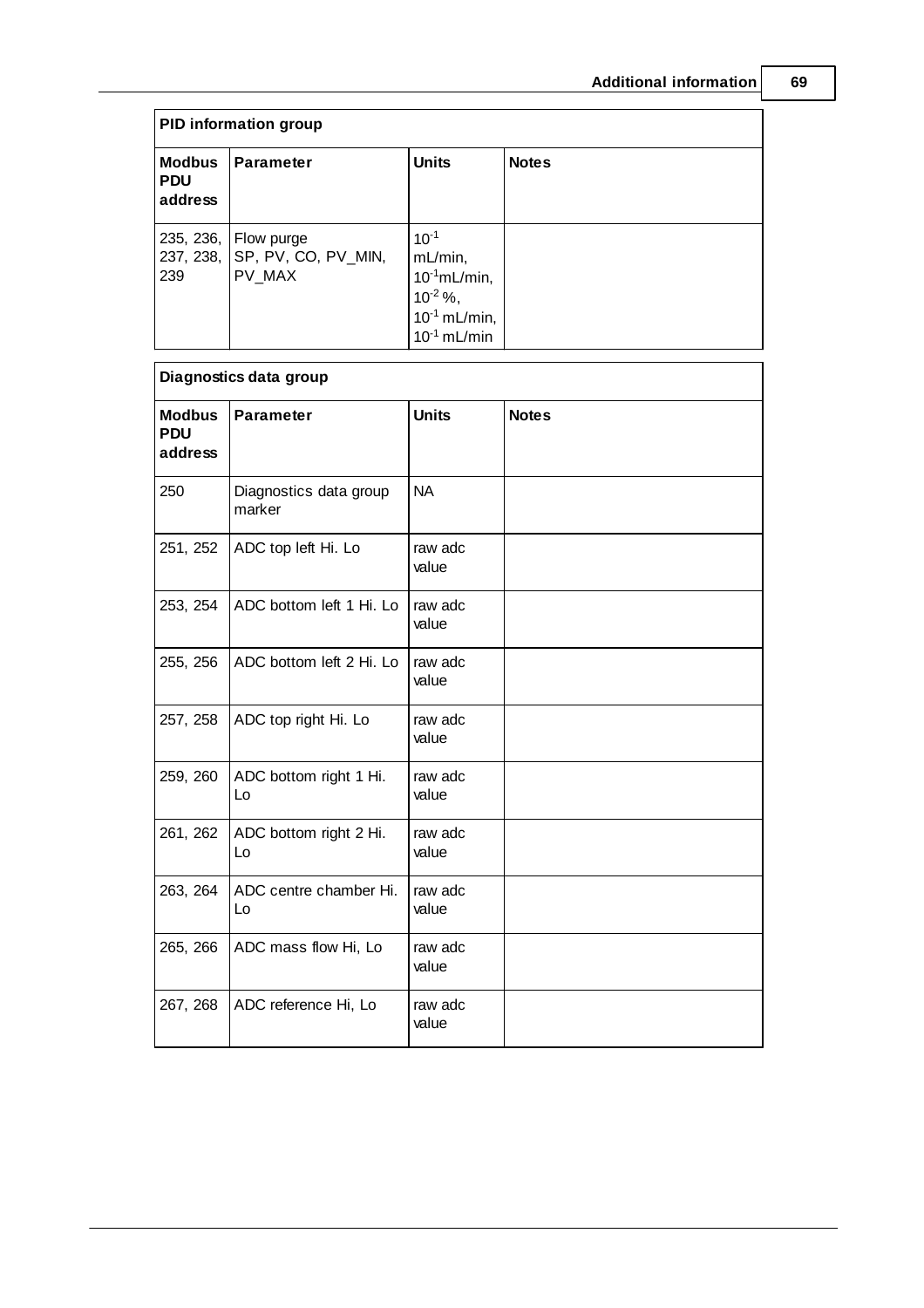#### **70 INC-A20 Incubator Users' Guide**

| 269 | Error counter                   | raw adc<br>value |  |
|-----|---------------------------------|------------------|--|
| 270 | Error counter top left          |                  |  |
| 271 | Error counter bottom left<br>1  |                  |  |
| 272 | Error counter bottom left<br>2  |                  |  |
| 273 | Error counter top right         |                  |  |
| 274 | Error counter bottom<br>right 1 |                  |  |
| 275 | Error counter bottom<br>right 2 |                  |  |
| 276 | Error counter centre<br>chamber |                  |  |
| 277 | Error counter mass flow         |                  |  |
| 278 | Error counter reference         |                  |  |
| 279 | version point                   |                  |  |
| 280 | version minor                   |                  |  |
| 281 | version major                   |                  |  |
| 282 | firmware id code                |                  |  |

#### <span id="page-73-0"></span>**5.3.9.1.1.1 Consolidated alarm**

The consolidated alarm provides a single value that can be used to trigger alarms in other monitoring applications. This value simplifies alarm notifications in the monitoring application as it removes the necessity to add alarm thresholds for all of the available parameters. The value is bit sensitive and provides an increasing value depending on the current alarm status.

| <b>Bit</b>                   |                      |                  |          |                |            |                |            |
|------------------------------|----------------------|------------------|----------|----------------|------------|----------------|------------|
|                              | 6                    | 5                |          |                |            |                | 0          |
| <b>Right Red</b><br>Flashing | Left Red<br>Flashing | <b>Right Red</b> | Left Red | Right<br>Amber | Left Amber | Right<br>Green | Left Green |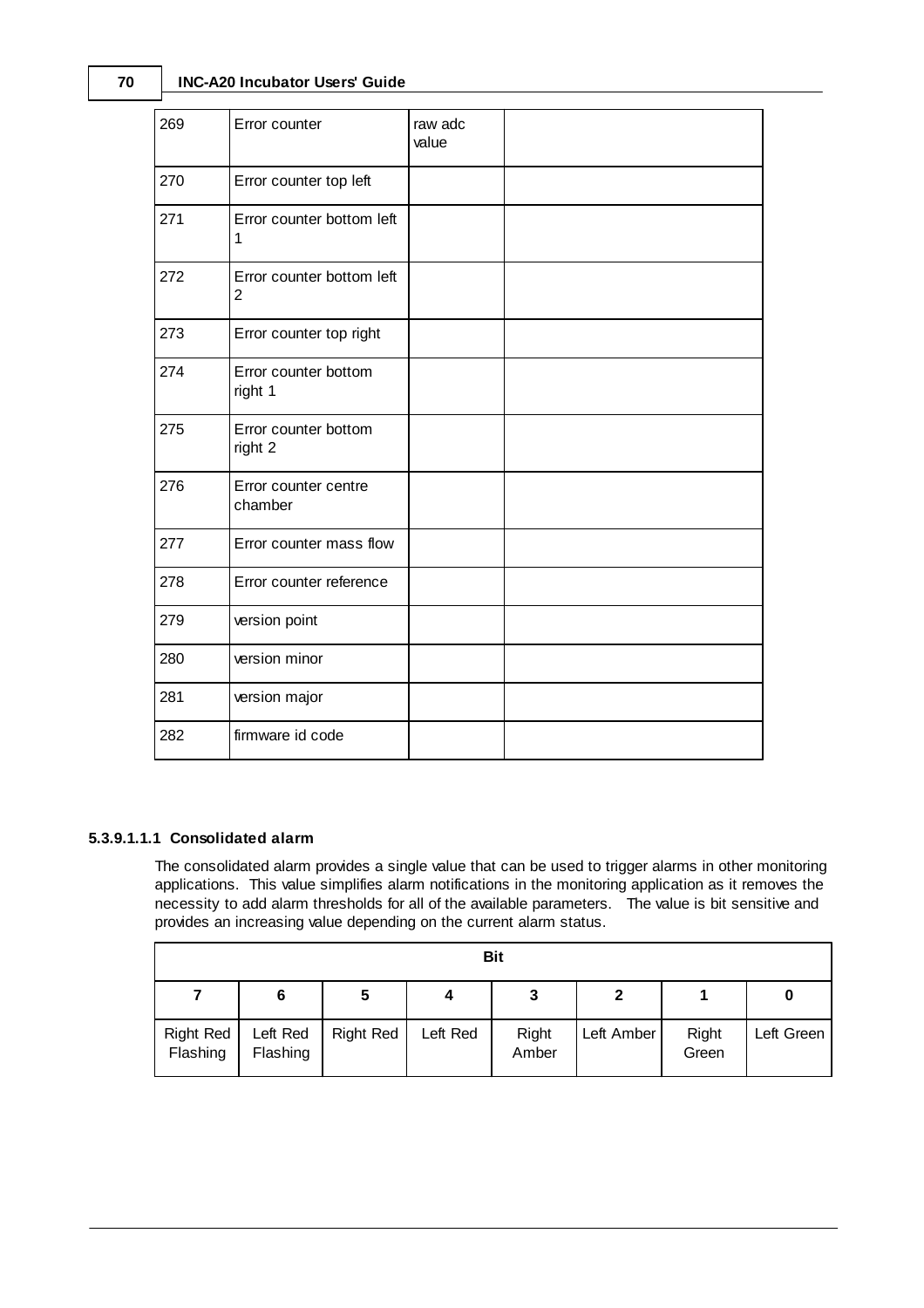**Condition for which alarm is required in the monitoring application Normal value in the monitoring application Alarm condition in the monitoring application** Alarm required whenever a red lamp is showing on the incubator 0 to 12  $\vert$  > 12 Alarm required whenever a red flashing lamp is showing on the incubator 0 to 48  $> 48$ 

In most situations the value would be used to trigger an alarm in the monitoring application when either of the status indicators is red or red and flashing. These conditions are summarised below.

#### <span id="page-74-0"></span>**5.3.9.1.2 Allowing network write access**

In normal operation the <u>Modbus [registers](#page-62-0)</u>I ब्गे can only be read via the network. If it is necessary to modify any parameters via the Ethernet interface, the INC-A20 Incubator must first be placed into read/write mode.

From the main menu, use the cursor keys to highlight the **Modbus mode** option.



Then press the **Enter** key.

You will then need to enter your password.

If your password is correct the Modbus options will be displayed.



Use the cursor keys to select the required option of either **Network read only** or **Network read/write** and press **Enter** to save your selection.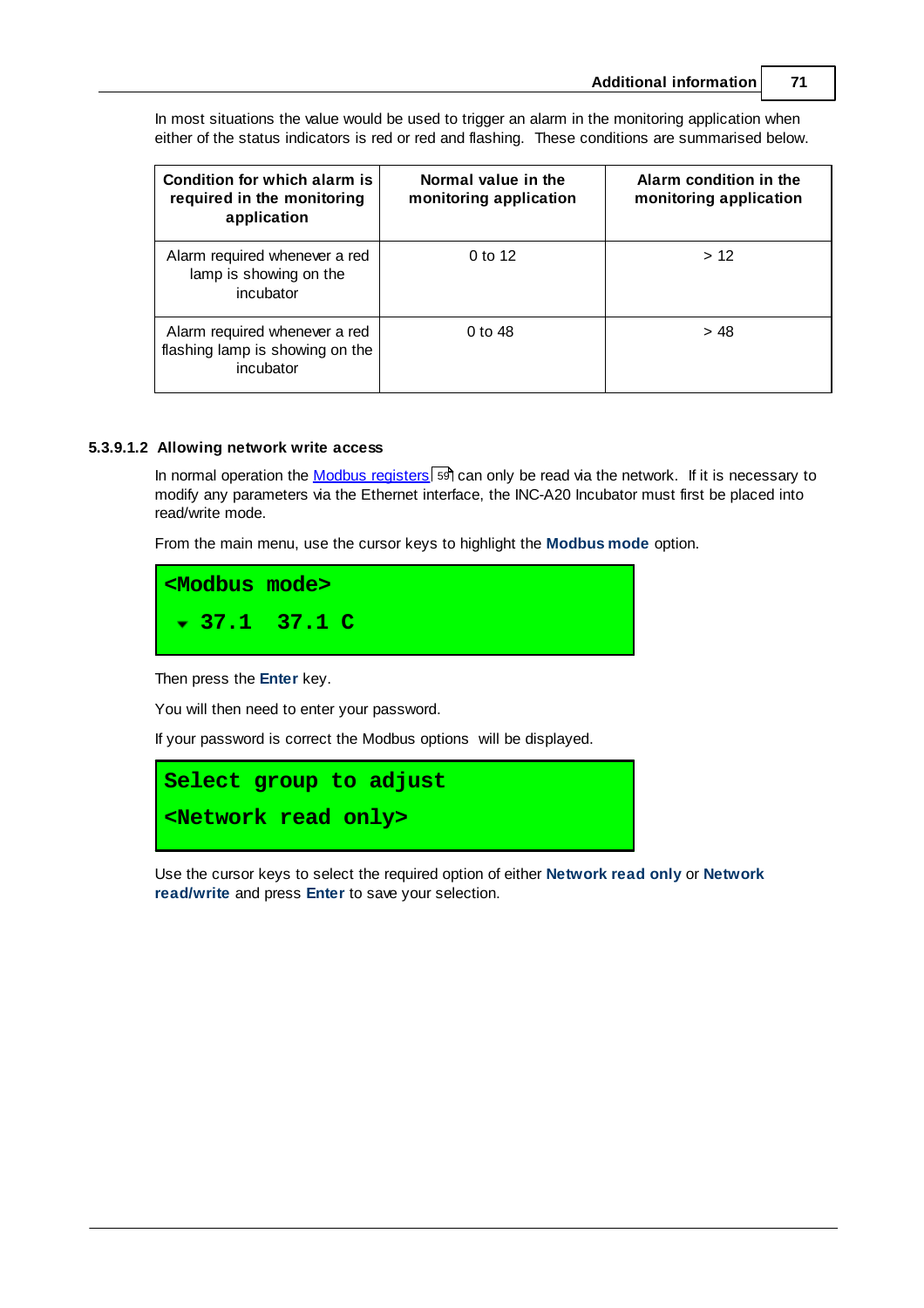#### <span id="page-75-0"></span>**5.3.10 Fuses**

#### *Precautions*

- · Fuses should only be replaced by suitably trained service personnel.
- · For continued protection against electric shock, fuses must only be replaced with fuses of the same type and rating.
- · Fuses should only be replaced after the cause of the original failure has been determined and corrected as appropriate.

| <b>Fuse location</b> | Fuse type                                          |
|----------------------|----------------------------------------------------|
|                      | F1 and F2 in mains inlet   T3.15A L 250V 5 x 20 mm |

#### **5.4 Safety declaration form**

#### <span id="page-75-1"></span>**5.4.1 Safety Declaration**

For the inspection, maintenance or repair of laboratory equipment to be performed by Planer plc personnel. The Health and Safety at Work Act (1974) and the Control of Substances Hazardous to Health (COSHH) regulations (1998) include specific requirements that workers are not put at risk by handling items that may be contaminated, for example, as a result of their use in health care or a laboratory. The requirements apply in the widest possible sense and place responsibility on the owner and the manager of the laboratory as well as the employer of the individual concerned.

In the case of maintenance or repair of laboratory equipment current DHSS recommendations support the issue of a certificate/statement of decontamination prior to submitting the equipment for servicing. The <u>Declaration of [Contamination](#page-76-0) Status</u>l <sup>দ্ৰ</sup>ী sheet must be completed, signed by a competent authority and returned to Planer plc before the service engineer arrives at the laboratory, (or before equipment is received at the factory when returning for repair).

A second copy of the declaration, duly completed and signed, should be affixed to the equipment to be serviced. For emergency repairs on site the engineer will request that the declaration is completed on his arrival at the laboratory. It is our policy that unless the above actions are taken the service engineer must refuse to perform maintenance or repair work. In this event a charge will be made to cover the costs of the visit. Such charges are not included in an existing preventative maintenance contract.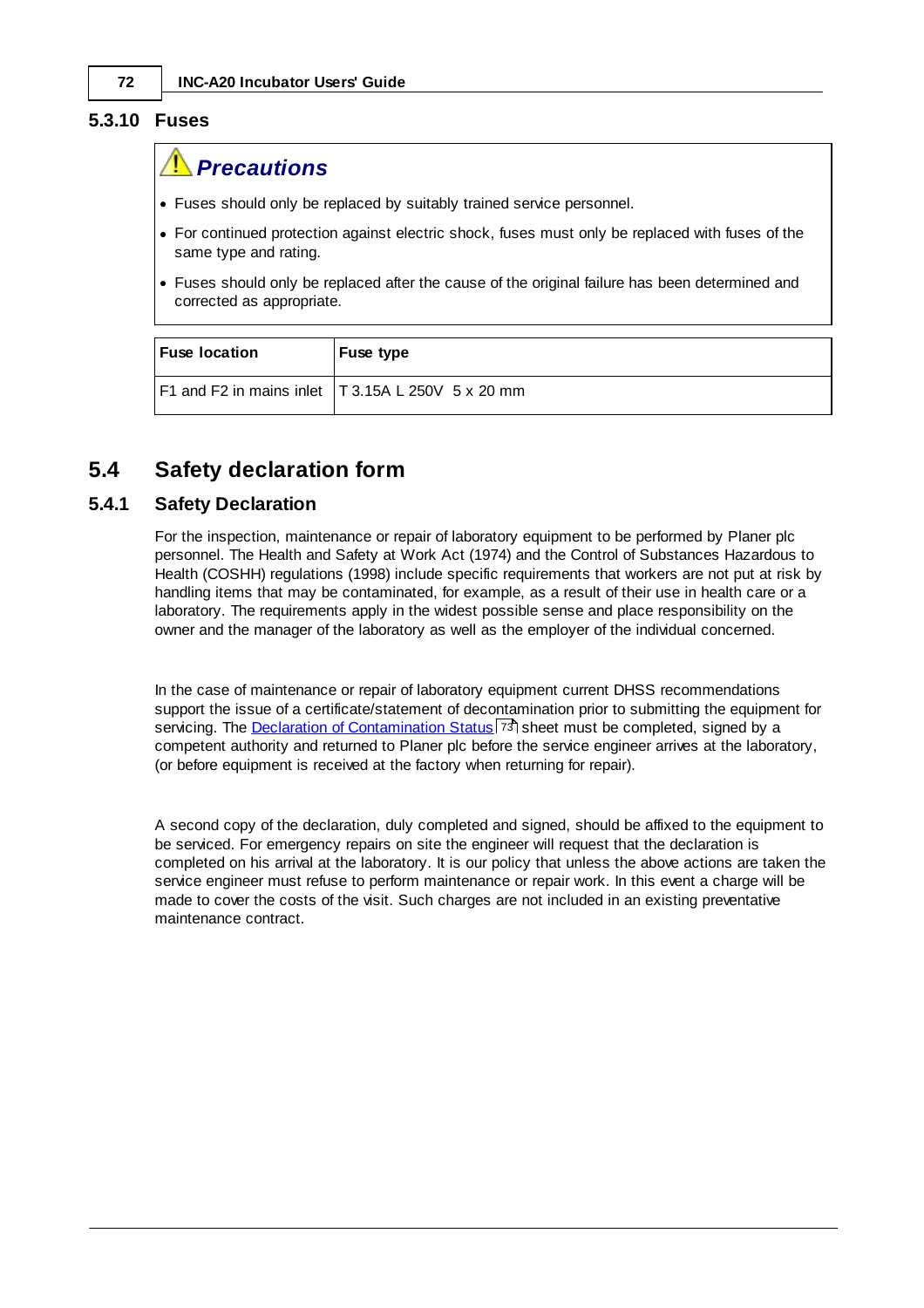#### <span id="page-76-0"></span>**5.4.1.1 Declaration of Contamination Status**

*Prior to the Inspection, Servicing, Repair or Return of Medical and Laboratory Equipment*

| To:<br>Planer plc.<br>110 Windmill Rd., Sunbury, Middlesex, TW16 7HD | Make and Description of Equipment:                            |  |
|----------------------------------------------------------------------|---------------------------------------------------------------|--|
|                                                                      | Serial No:                                                    |  |
| Authority's Reference or Order Number:                               | Planer's Service Order or Returns Authorisation<br>Reference. |  |

Tick box A if applicable. Otherw ise complete all parts of B, providing further information as requested or appropriate.

| $A$ $D$ | This equipment/item has not been used in any invasive procedure or been in contact with blood,<br>other body fluids, respired gases, pathological samples or substances hazardous to health. It<br>has been cleaned in preparation for inspection, servicing, repair or transportation.                                                          |  |
|---------|--------------------------------------------------------------------------------------------------------------------------------------------------------------------------------------------------------------------------------------------------------------------------------------------------------------------------------------------------|--|
| B       | 1. Has this equipment/item been exposed internally or externally to hazardous materials as<br>indicated below?<br>Provide further details here:<br>YES/NO Blood, body fluids, respired gases, pathological samples.<br>YES/NO Other biohazards.<br>YES/NO Chemicals or substances hazardous to health.<br>YES/NO Other hazards.                  |  |
|         | 2. Has this equipment/item been cleaned and decontaminated?<br>YES/NO Indicate the methods and materials used.<br>If the equipment/item could not be decontaminated, please indicate w hy. Such equipment must<br>not be returned/presented without the prior agreement of the recipient whose reference or<br>contact name must be given above. |  |
|         |                                                                                                                                                                                                                                                                                                                                                  |  |
|         | 3. Has the equipment/item been suitably prepared to ensure safe handling/transportation.                                                                                                                                                                                                                                                         |  |
|         | YES/NO                                                                                                                                                                                                                                                                                                                                           |  |

I declare that I have taken all reasonable steps to ensure the accuracy of the above information in accordance w ith HSG(93)26.

| Authorised signature: | Unit:       |
|-----------------------|-------------|
| Name (printed):       | Department: |
| Position:             | Tel. No.    |
| Date:                 | Fax No.     |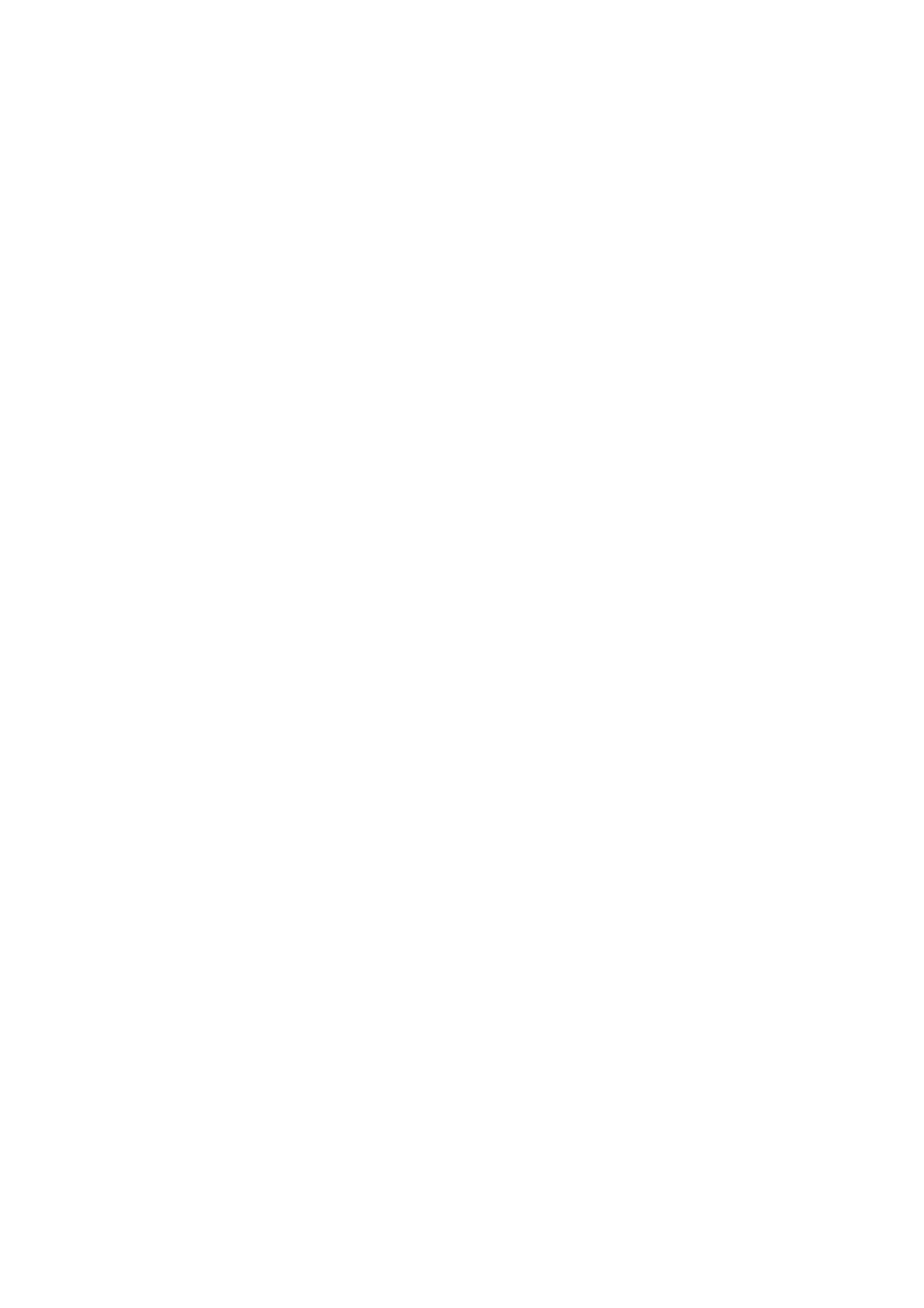# **Index**

# **- A -**

about the incubator [7](#page-10-0) addresses modbus [59](#page-62-0) alarm connector location [9](#page-12-0) consolidated [70](#page-73-0) description [12](#page-15-0) external connection [55](#page-58-0) test [39](#page-42-0) applications data collection [20](#page-23-0)

#### **- B -**

battery specification [54](#page-57-0) battery backup [33](#page-36-0)

### **- C -**

calibration [40](#page-43-0)<br>gas flow 44 gas flow [44](#page-47-0) temperature [41](#page-44-0) capacity [54](#page-57-1) chamber gas tubing [10](#page-13-0) chambers cleaning and disinfecting [37](#page-40-0) changing gas tubing [29](#page-32-0) cleaning chambers [37](#page-40-0) general [36](#page-39-0) configuring control parameters [25](#page-28-0) connecting gas [16](#page-19-0) mains supply [20](#page-23-1) connectors alarm [9](#page-12-0)

ethernet [9](#page-12-0) gas [9](#page-12-0) gas connector specification [55](#page-58-1) mains [9](#page-12-0) rear [9](#page-12-0) consolidated alarm [70](#page-73-0) contamination declaration of contamination status [73](#page-76-0) control configuring [25](#page-28-0) specification [54](#page-57-2)

# **- D -**

data collection with external applications [20](#page-23-0) declaration of contamination status [73](#page-76-0) disinfecting chambers [37](#page-40-0) display [8](#page-11-0) changing mode [30](#page-33-0) editing [8](#page-11-1) multiple entries [8](#page-11-2) disposal [47](#page-50-0)

### **- E -**

editing [8](#page-11-1) electromagnetic compatiblity precautions [6](#page-9-0) EMC precautions [6](#page-9-0) test [39](#page-42-0) equipment symbols [2](#page-5-0) ethernet connector location [9](#page-12-0) monitoring [58](#page-61-0) external alarm specification [55](#page-58-0) external monitoring [20](#page-23-0) external sensors dimensions [10](#page-13-1)

### **- F -**

filter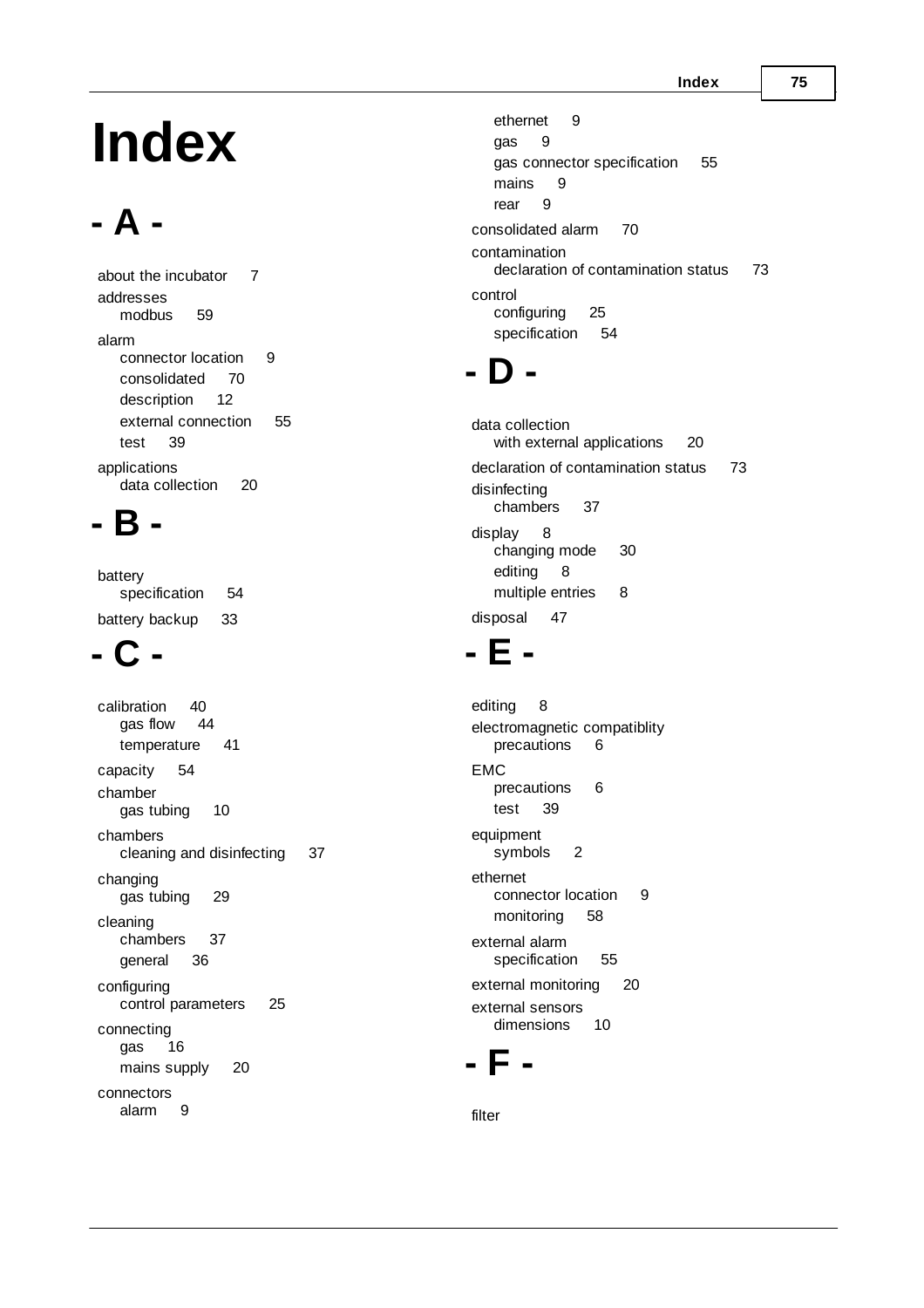filter part number [55](#page-58-2) first time operation [32](#page-35-0) flow calibration [44](#page-47-0) gas tube change purge [29](#page-32-1) non-pulsed [27](#page-30-0) pulsed [51](#page-54-0) purge [28](#page-31-0) fuses [72](#page-75-0)

### **- G -**

gas connecting [16](#page-19-0) connector location [9](#page-12-0) specification [55](#page-58-1) gas flow calibration [44](#page-47-0) gas tube change purge [29](#page-32-1) non-pulsed flow [27](#page-30-0) pulsed flow [51](#page-54-0) purge [28](#page-31-0) setting [26](#page-29-0) gas tube change purge [29](#page-32-1) gas tubing chamber [10](#page-13-0) changing [29](#page-32-0) installation [17](#page-20-0)

### **- I -**

incubator about [7](#page-10-0) operating [22](#page-25-0) preparation [23](#page-26-0) switching off [33](#page-36-1) switching on [22](#page-25-1) indicators description [12](#page-15-0) installation [16](#page-19-1) gas tubing [17](#page-20-0) intended use [2](#page-5-1) interface external monitoring [58](#page-61-0) introduction [2](#page-5-2)

### **- K -**

keys description [8](#page-11-0) editing [8](#page-11-1)

# **- M -**

main menu [50](#page-53-0) mains connecting [20](#page-23-1) connector location [9](#page-12-0) maintenance [36](#page-39-1)<br>calibration 40 calibration cleaning and disinfecting the chambers [37](#page-40-0) general cleaning [36](#page-39-0) safety testing [38](#page-41-0) menu main [50](#page-53-0) modbus address map [59](#page-62-0) consolidated alarm [70](#page-73-0) remote monitoring addresses [58](#page-61-1) write access mode [71](#page-74-0) mode display [30](#page-33-0) modbus [71](#page-74-0) monitoring external ports [10](#page-13-1) interfaces [58](#page-61-0) with external applications [20](#page-23-0)

# **- N -**

network write access [71](#page-74-0) non-pulsed flow [27](#page-30-0)

### **- O -**

operating first time [32](#page-35-0) incubator [22](#page-25-0)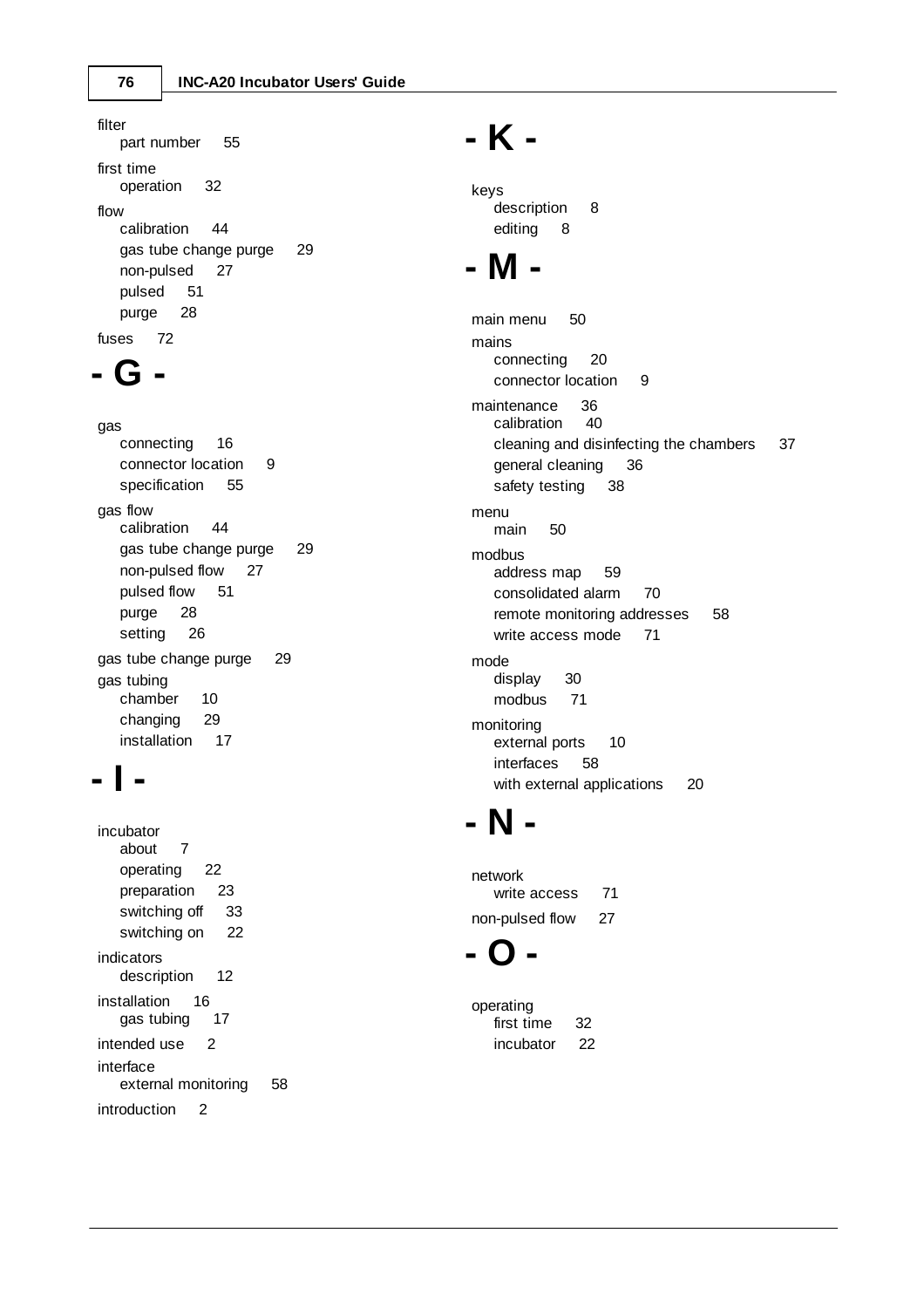[5](#page-59-0) 6

**- P -**

part number filt e r [5](#page-58-2) 5 g a s t u bin g [5](#page-58-2) 5 p a s s w o r d resetting [2](#page-27-0) 4 setting [2](#page-26-1) 3 port ts<br>external monitoring [1](#page-13-1) 0 p o w e r f ailu r e battery backup [3](#page-36-0) 3 p o w e r o ff [3](#page-36-1) 3 standby mode [3](#page-35-1) 2 power requirements [5](#page-57-0) 4 power-up cycle [2](#page-25-2) 2 precautions electromagnetic compatiblity (EMC ) [6](#page-9-0) preparation incubato r [2](#page-26-0) 3 p uls e d flo w [5](#page-54-0) 1 purge flow [2](#page-31-0) 8

#### **- R -**

remote monitoring modbus addresses [5](#page-61-1) 8 reset location [9](#page-12-0) s wit c h 4 [7](#page-50-1) resetting p a s s w o r d [2](#page-27-0) 4 returning for service [4](#page-50-2) 7 routine maintenance [3](#page-39-1) 6 running a test [3](#page-42-0) 9

# **- S -**

safety [4](#page-7-0) declaration [7](#page-75-1) 2 declaration of contamination status [7](#page-76-0) 3 testing [3](#page-41-0) 8 s e rvic e returning [4](#page-50-2) 7 set-points

gas flow [2](#page-29-0) 6 temperature [2](#page-28-1) 5 temperatures - explanation setting p a s s w o r d [2](#page-26-1) 3 shutting down standby mode [3](#page-35-1) 2 s wit c hin g o ff [3](#page-36-1) 3 specification capacity [5](#page-57-1) 4 control [5](#page-57-2)4 4 f u s e s [7](#page-75-0) 2 gas connectors [5](#page-58-1) 5 modbus addresses [5](#page-62-0) 9 monitoring interfaces [5](#page-61-0) 8 power [5](#page-57-0) 4 system [5](#page-56-0) 3 standby mode [3](#page-35-1) 2 s wit c hin g o ff [3](#page-36-1) 3 s wit c hin g o n [2](#page-25-1) 2 s y m b ols [2](#page-5-3) equipment [2](#page-5-0) system specification [5](#page-56-0) 3 t e s t [3](#page-42-0) 9

#### **- T -**

temperature calibration [4](#page-44-0) 1 set-points explanation [5](#page-59-0) 6 setting [2](#page-28-1) 5 testing [3](#page-42-0) 9 troubleshooting 3 [6,](#page-39-1) [4](#page-49-0) 6 t u bin g part number [5](#page-58-2) 5

#### **- U -**

u s e<br>intended [2](#page-5-1) user interface [8](#page-11-0)

#### **- W -**

w rit <sup>e</sup><br>modbus [7](#page-74-0) 1 **7 7**